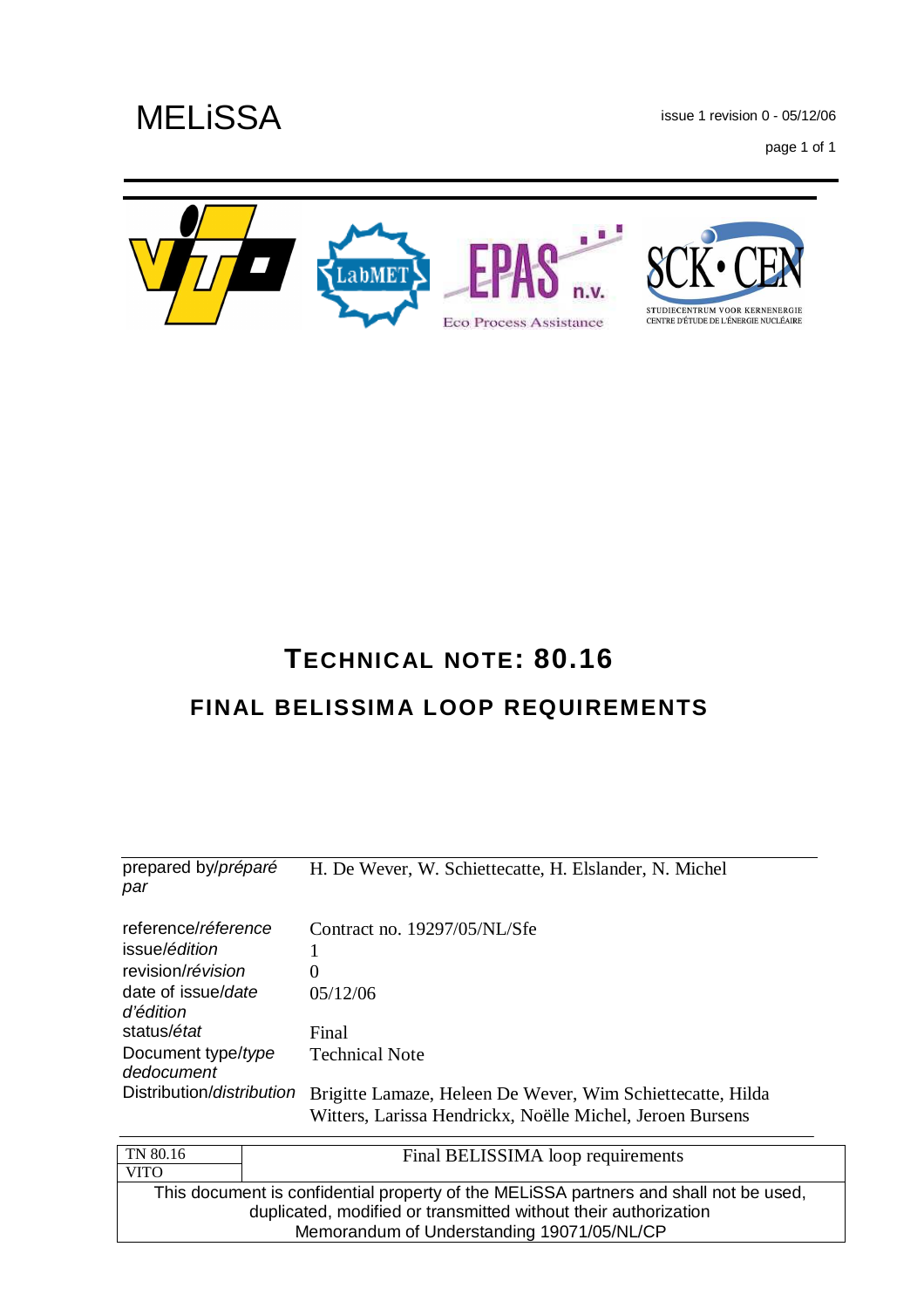page 2 of 2

|                                  | APPROVAL                                                  |                 |                            |
|----------------------------------|-----------------------------------------------------------|-----------------|----------------------------|
| <b>Title</b><br>titre            | Final BELISSIMA loop requirements                         | lissue<br>issue | 1 $revision 0$<br>revision |
|                                  |                                                           |                 |                            |
| author<br>auteur                 | H. De Wever, W. Schiettecatte, H. Elslander,<br>N. Michel | date<br>date    | 01/12/06                   |
|                                  |                                                           |                 |                            |
| approved<br>by<br>approuvé<br>by | <b>Brigitte Lamaze</b>                                    | date<br>date    | 01/12/06                   |

## **C H A N G E L O G**

| reason for change /raison du | issue/issu revision/revisi date/date |  |
|------------------------------|--------------------------------------|--|
| changement                   | оn                                   |  |
|                              |                                      |  |
|                              |                                      |  |

## **C H A N G E R E C O R D**

Issue: 1 Revision: 0

| reason for change/raison du<br>changement | page(s)/page(s) | paragraph(s)/para<br>graph(s) |
|-------------------------------------------|-----------------|-------------------------------|
|                                           |                 |                               |

| Final BELISSIMA loop requirements                                                     |  |  |
|---------------------------------------------------------------------------------------|--|--|
|                                                                                       |  |  |
| This document is confidential property of the MELISSA partners and shall not be used, |  |  |
| duplicated, modified or transmitted without their authorization                       |  |  |
| Memorandum of Understanding 19071/05/NL/CP                                            |  |  |
|                                                                                       |  |  |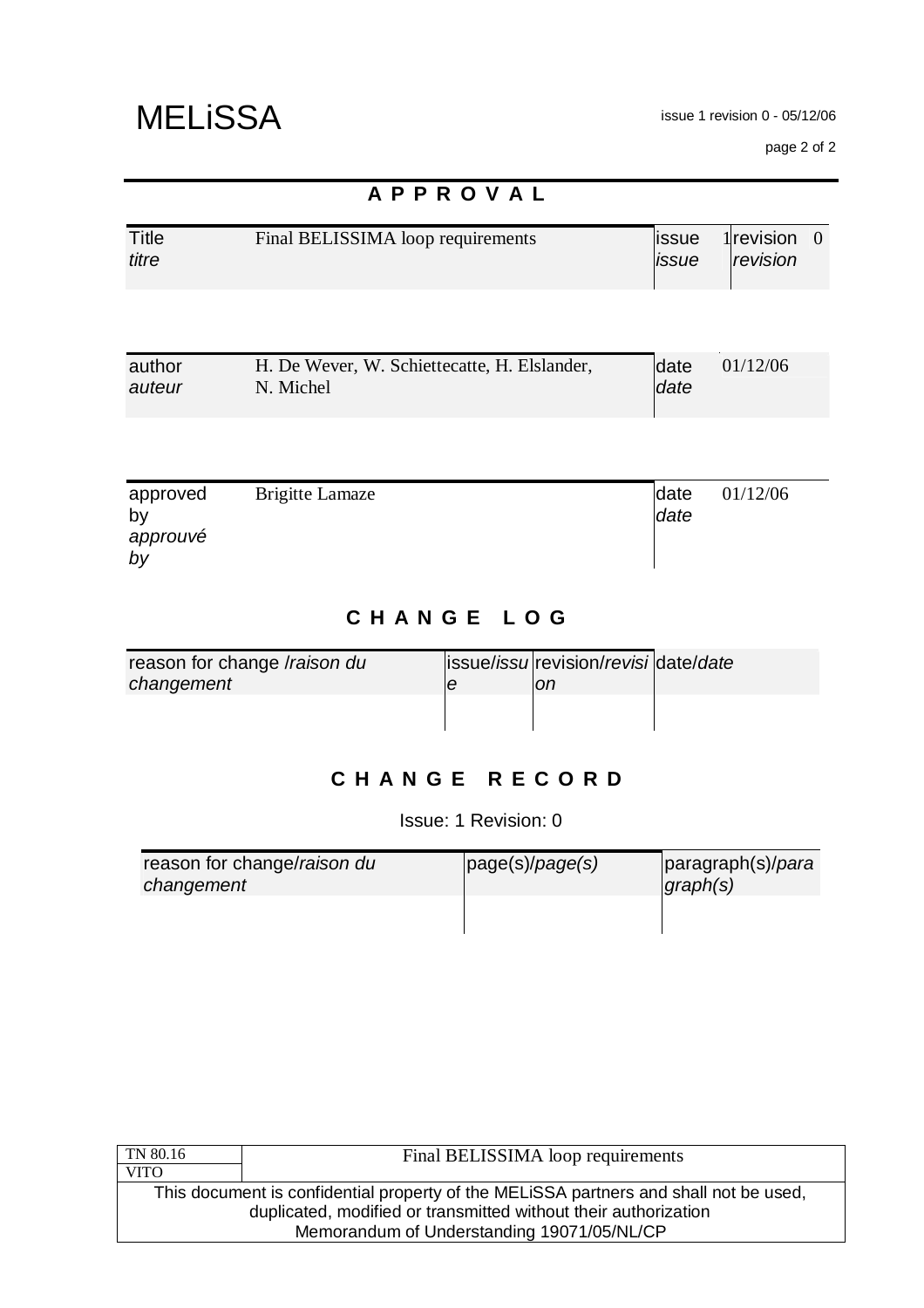### **T A B L E O F C O N T E N T S**

### **1INTRODUCTION 5**

|       | 2REQUIREMENTS FOR GENERAL OPERATION OF MELISSA COMPARTMENTS |                  |
|-------|-------------------------------------------------------------|------------------|
|       | 5                                                           |                  |
| 2.1   | Compartment I                                               | 5                |
| 2.1.1 | General requirements                                        | $\mathfrak s$    |
|       | Process requirements<br>2.1.2                               | 6                |
| 2.1.3 | System requirements                                         | $\boldsymbol{7}$ |
| 2.1.4 | Other requirements                                          | 9                |
| 2.2   | Compartment II                                              | 10               |
| 2.2.1 | General requirements                                        | 10               |
|       | 2.2.2<br>Process requirements                               | 11               |
| 2.2.3 | System requirements                                         | 12               |
| 2.2.4 | Other requirements                                          | 15               |
| 2.3   | Compartment III                                             | 17               |
| 2.3.1 | General requirements                                        | 17               |
| 2.3.2 | Process requirements                                        | 17               |
| 2.3.3 | System requirements                                         | 19               |
| 2.3.4 | Other requirements                                          | 22               |
| 2.4   | Compartment IVa                                             | 23               |
| 2.4.1 | General requirements                                        | 23               |
|       | Process requirements<br>2.4.2                               | 24               |
| 2.4.3 | System requirements                                         | 25               |
| 2.4.4 | Other requirements                                          | 28               |
| 2.5   | Overall requirements                                        | 29               |
| 2.6   | Compartment operation                                       | 31               |
|       |                                                             |                  |

|       | <b>3SPECIFIC REQUIREMENTS FOR MICROCOMPOUND STUDY</b> | 32 |
|-------|-------------------------------------------------------|----|
| 3.1   | Critical issues                                       | 32 |
| 3.2   | Definition of feed to compartment I                   | 32 |
| 3.3   | Definition of strains                                 | 34 |
| 3.4   | Sampling conditions                                   | 35 |
| 3.4.1 | Axeny                                                 | 35 |
| 3.4.2 | Frequency and sample volumes                          | 35 |
| 3.4.3 | Conservation and transport                            | 36 |
| 3.5   | Protocols                                             | 36 |
|       |                                                       |    |

#### TN 80.16 VITO Final BELISSIMA loop requirements This document is confidential property of the MELiSSA partners and shall not be used, duplicated, modified or transmitted without their authorization Memorandum of Understanding 19071/05/NL/CP **4REFERENCES 38**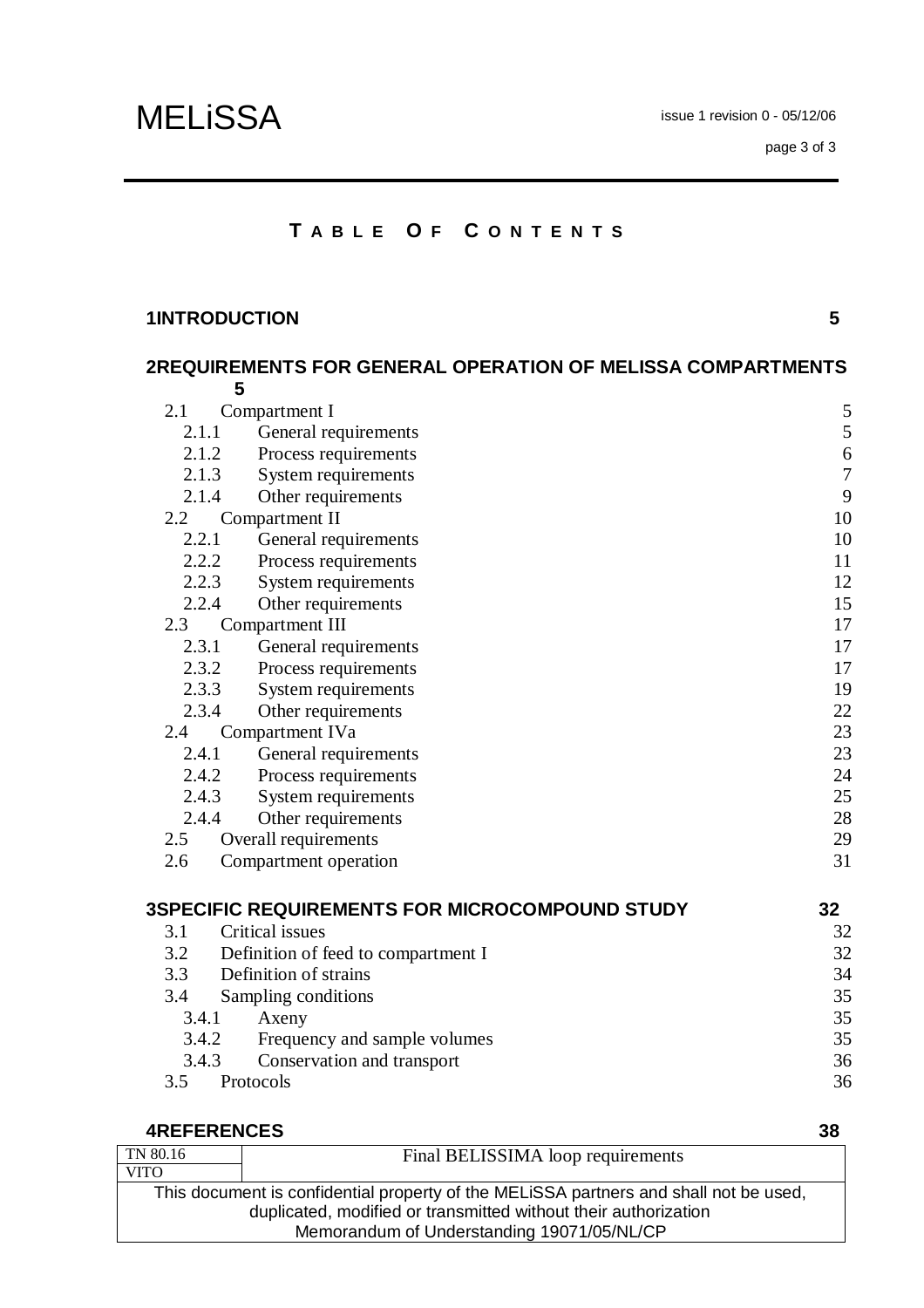### **Abbreviations**

| CI:      | Compartment I - liquid waste compartment        |
|----------|-------------------------------------------------|
| $CII$ :  | Compartment II - photoheterotrophic compartment |
| CIII:    | Compartment III - nitrifying compartment        |
| CIVa:    | Compartment IVa - photoautotrophic compartment  |
| DM:      | Dry matter                                      |
| FU:      | <b>Filtration unit</b>                          |
| HRT:     | <b>Hydraulic Retention Time</b>                 |
| MELISSA: | Micro-Ecological Life Support System            |
| rpm:     | rounds per minute                               |
| SRT:     | Sludge Residance Time                           |
| T:       | Temperature                                     |
| TOC:     | <b>Total organic Carbon</b>                     |
| VFA:     | <b>Volatile Fatty Acids</b>                     |
|          |                                                 |

| TN 80.16                                                        | Final BELISSIMA loop requirements                                                     |  |  |
|-----------------------------------------------------------------|---------------------------------------------------------------------------------------|--|--|
| VITO                                                            |                                                                                       |  |  |
|                                                                 | This document is confidential property of the MELISSA partners and shall not be used, |  |  |
| duplicated, modified or transmitted without their authorization |                                                                                       |  |  |
|                                                                 | Memorandum of Understanding 19071/05/NL/CP                                            |  |  |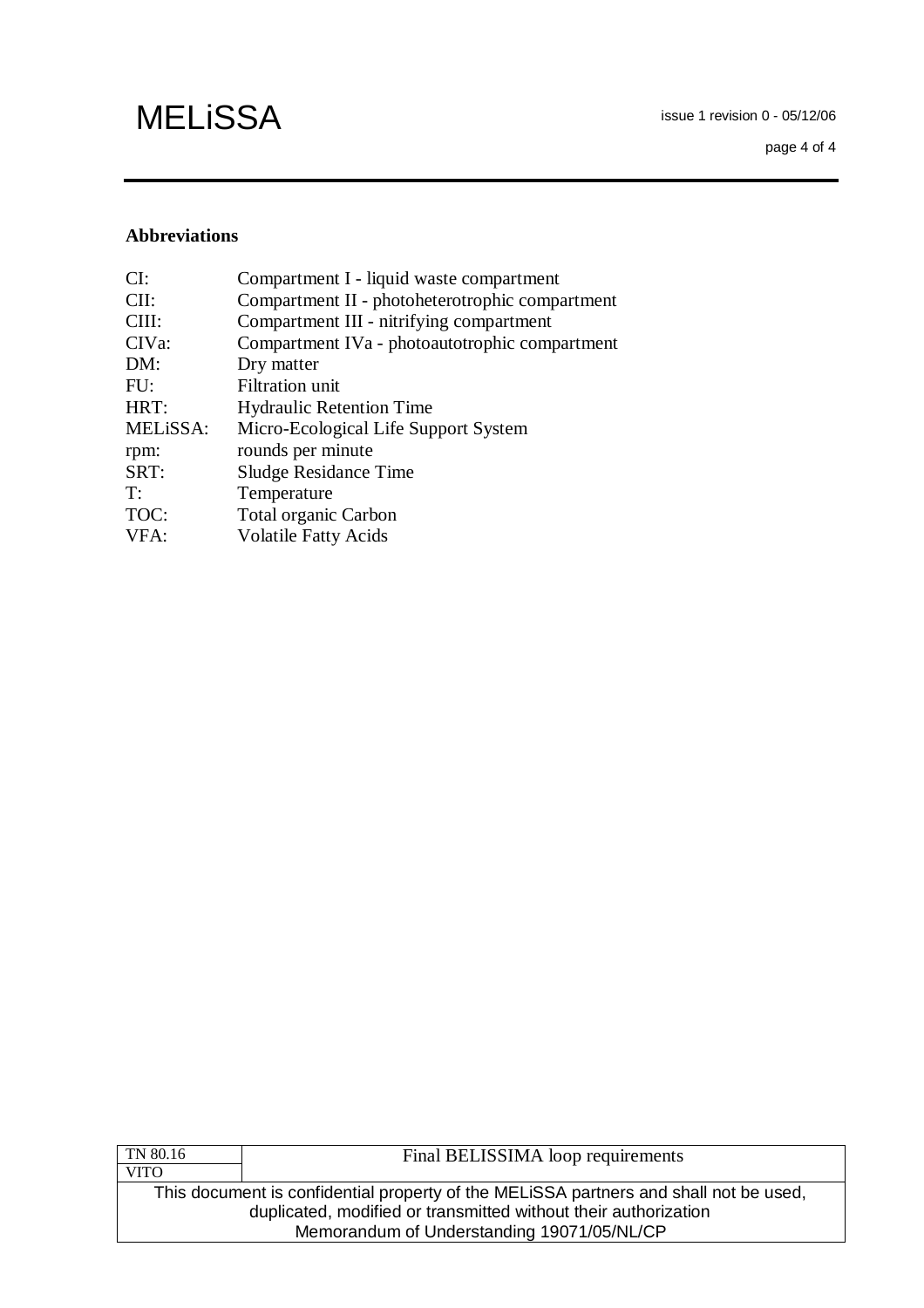# **1 INTRODUCTION**

BELISSIMA aims to study the behaviour of microcompounds in the MELiSSA loop. In TN80.11, 80.12 and 80.14 an overview was given of all potential study items, which were then ranked according to priority. In TN80.15, an overall research plan was developed taking into account some limiting factors and critical issues related to the microcompound study. In this TN the corresponding requirements for the BELISSIMA loop are listed to ensure that the final loop design will have the necessary features to accommodate for relevant microcompound studies over a long period of time.

## **2 REQUIREMENTS FOR GENERAL OPERATION OF MELISSA COMPARTMENTS**

This first chapter reviews the requirements for general operation. All four compartments of the BELISSIMA loop are discussed separately. A distinction is made between general requirements, process and system hardware requirements and other issues. Hardware requirements will systematically refer to general operation, mechanical issues, on-line measurements and material selection. Additional issues are maintenance of reactors over longer periods, requirements during different operation modes, control, personnel safety, etc.

Part of the requirements per compartment are already adapted specifically for the BELISSIMA-study. However, some of the BELISSIMA-requirements will be described separately within chapter 3.

## *2.1 Compartment I*

### 2.1.1 GENERAL REQUIREMENTS

Anaerobic digestion is a biological process that consists out of a series of reactions, which are carried out by a mixed group of bacteria (fermentative, acidogenic, acetogenic and normally methanogenic bacteria) in the absence of molecular oxygen. If partial digestion occurs, intermediate compounds may be produced such as alcohols, lactic acid and volatile fatty acids. The process of methanogenesis can be inhibited by maintaining a low pH. Nitrogen will be released as ammonium due to hydrolysis.

The thermophilic compartment I in the MELiSSA loop is responsible for the biodegradation of human faecal material, possibly urine, toilet paper and non-edible parts of crops. A membrane filtration unit will be required to separate the solid phase (i.e. biomass and non-biodegraded organic matter) from the liquid phase (containing VFA and ammonium) and to ensure the sterility of the liquid phase.

| TN 80.16    | Final BELISSIMA loop requirements                                                                                                                                                                      |
|-------------|--------------------------------------------------------------------------------------------------------------------------------------------------------------------------------------------------------|
| <b>VITO</b> |                                                                                                                                                                                                        |
|             | This document is confidential property of the MELISSA partners and shall not be used,<br>duplicated, modified or transmitted without their authorization<br>Memorandum of Understanding 19071/05/NL/CP |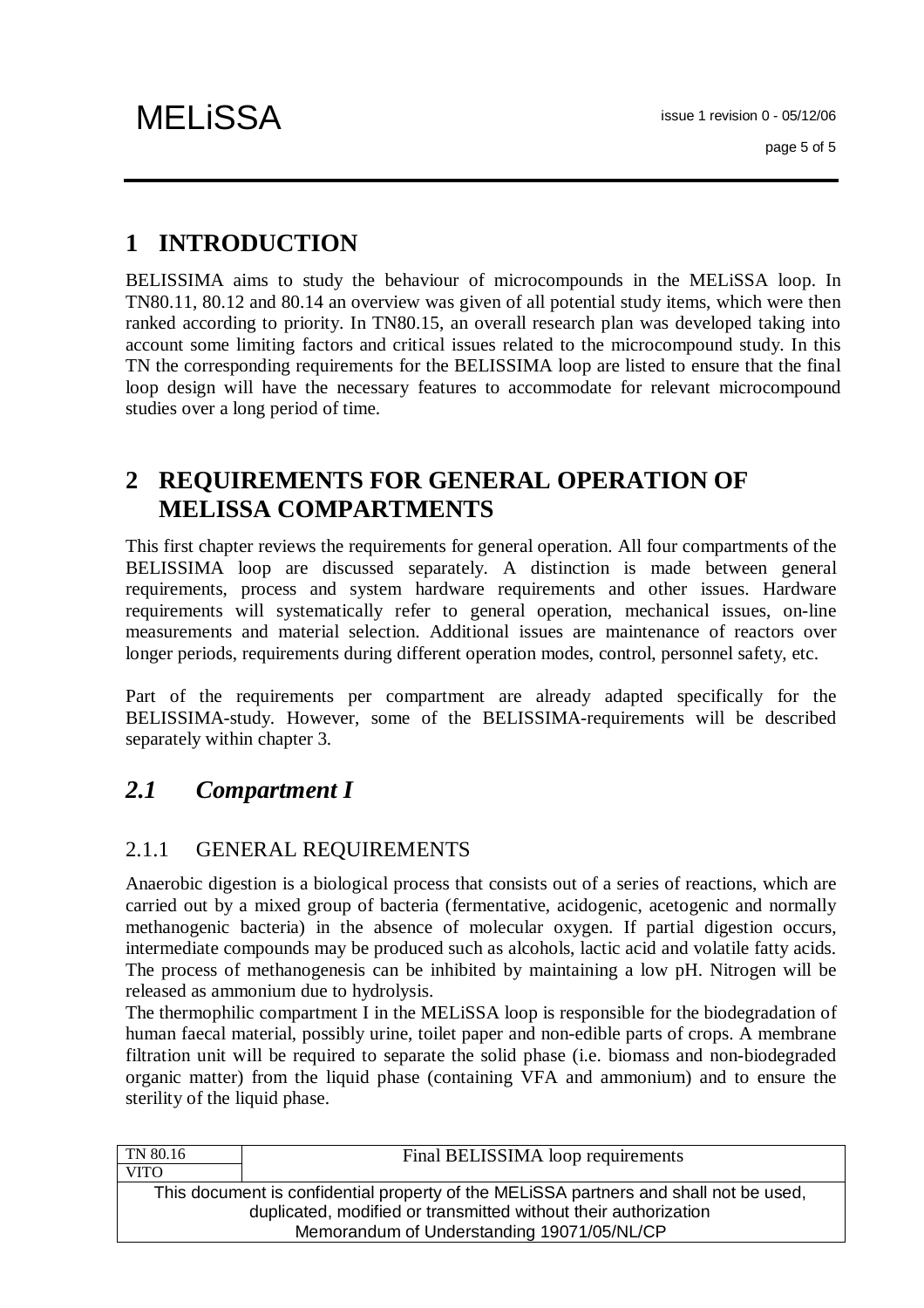These specifications are translated in the general requirements for the waste compartment CI as listed in Table 1.

| <b>Parameter</b> | Requirement                                  |
|------------------|----------------------------------------------|
| <b>VFA</b>       | maximal production                           |
| $NH_4-N$         | maximal production                           |
| CO <sub>2</sub>  | maximal production                           |
| Oxygen           | anaerobic                                    |
| CH <sub>4</sub>  | zero production                              |
| Temperature      | $55^{\circ}$ C                               |
| pH               | < 6.0                                        |
| Filtration       | maximal retention of the solid phase         |
|                  | (biomass and non-biodegraded organic matter) |

|  |  | Table 1. General requirements CI |  |
|--|--|----------------------------------|--|
|--|--|----------------------------------|--|

#### 2.1.2 PROCESS REQUIREMENTS

The process requirements for optimal operation of the waste compartment and its filtration unit are summarized in Table 2.

| <b>Parameter</b> | <b>Requirement</b>     | <b>Comment</b>           |
|------------------|------------------------|--------------------------|
| Oxygen           | $< 0.5\%$              | anaerobic                |
| Temperature      | $55 \pm 0.5$ °C        |                          |
| pH               | $5.3 \pm 0.15$         |                          |
| Suspended solids | $< 50$ g/l             | for optimisation of FU   |
| N-concentration  | $<$ 3 g/l              | to avoid acidogenic      |
|                  |                        | hacteria inhibition      |
| <b>HRT</b>       | 10 days $\pm$ 4 hours  | The control response     |
|                  |                        | time should be less than |
|                  |                        | one day                  |
| Bioreactor load  | 2,1 g DM/l.d $\pm$ 10% | The control response     |
|                  |                        | time should be less than |
|                  |                        | one day                  |
| SRT              | $>$ 20 days            |                          |

| Table 2. Process requirements CI |  |  |
|----------------------------------|--|--|
|----------------------------------|--|--|

In the BELISSIMA-study, the urine is intended to be added to the waste compartment. The addition of urine can pose a problem of toxicity to the culture. The total nitrogen concentration in the influent shall not exceed 3 g/l.

Sampling is needed for basic process follow-up and for the specific tests for microcompounds. It is proposed to use the same frequencies and volumes of sampling for the process follow-up as in MELiSSA (Table 3).

| TN 80.16                                                                              | Final BELISSIMA loop requirements |  |
|---------------------------------------------------------------------------------------|-----------------------------------|--|
| <b>VITO</b>                                                                           |                                   |  |
| This document is confidential property of the MELISSA partners and shall not be used, |                                   |  |
| duplicated, modified or transmitted without their authorization                       |                                   |  |
| Memorandum of Understanding 19071/05/NL/CP                                            |                                   |  |
|                                                                                       |                                   |  |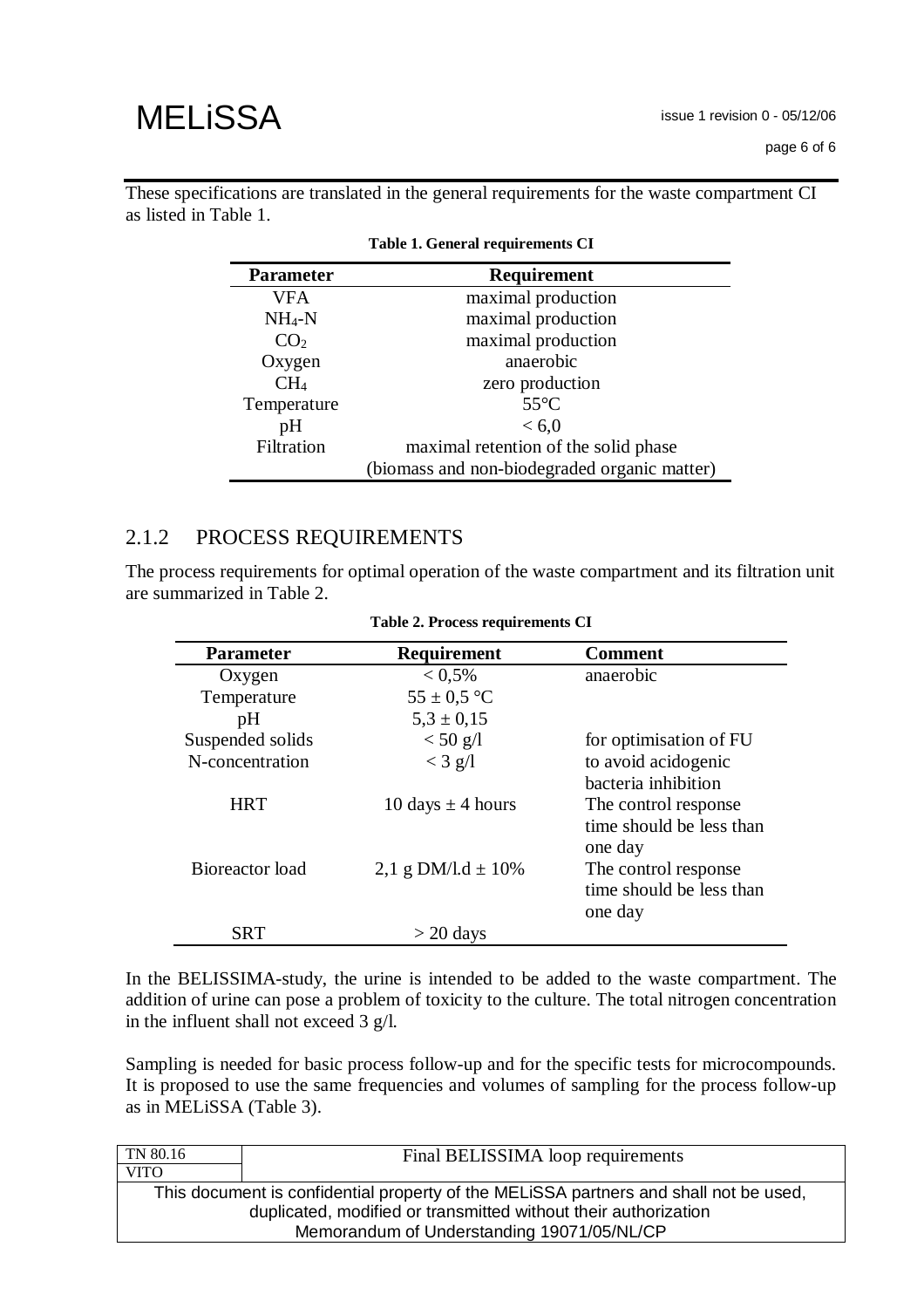| Table 3. Sampling requirements for general follow-up CT |                  |               |  |  |
|---------------------------------------------------------|------------------|---------------|--|--|
| <b>Sampling point</b>                                   | <b>Frequency</b> | Volume        |  |  |
| Reactor                                                 | $3$ /week        | 80 ml/sample  |  |  |
| Filtrate                                                | $3$ /week        | 100 ml/sample |  |  |
| Off-gas                                                 | $3$ /week        | 50 ml/sample  |  |  |

**Table 3. Sampling requirements for general follow-up CI** 

Details on the sampling of micro-nutrients that will be studied in BELISSIMA are given in paragraph 3.4.2. Particular for CI, the bioreactor should be sized so that the maximum biomass sampling does not exceed the average drain.

### 2.1.3 SYSTEM REQUIREMENTS

This chapter reviews the system hardware requirements. A distinction can be made between the reactor and its filtration unit on one hand and the inlet and outlet buffering equipment on the other hand.

### *2.1.3.1 Compartment CI and its filtration unit (FU)*

Table 4 reviews the basic system requirements for CI and the FU within MELISSA. If different from MELiSSA specific BELISSIMA requirements are included.

| Table 4. System requirements CI and FU     |                                                                 |                                   |            |                                                                                       |
|--------------------------------------------|-----------------------------------------------------------------|-----------------------------------|------------|---------------------------------------------------------------------------------------|
|                                            | <b>Detail</b>                                                   | <b>Requirements</b>               |            | <b>Comment</b>                                                                        |
|                                            |                                                                 | <b>Reactor</b>                    | FU         |                                                                                       |
| <b>Operation</b>                           | Feeding                                                         | $(\text{semi-})$<br>continuous    | continuous |                                                                                       |
|                                            | Automation                                                      | intermediate                      |            | intermediate control described further                                                |
|                                            | Sterility                                                       | no                                | yes        |                                                                                       |
|                                            | Gas closure                                                     | yes                               |            |                                                                                       |
|                                            | Pressure                                                        | $100\pm20$ mbar                   |            | slight overpressure, to avoid<br>contamination                                        |
|                                            | pH-correction                                                   | yes                               |            |                                                                                       |
|                                            | Gas flow                                                        | $N_2$                             |            | for anaerobic conditions and<br>overpressure                                          |
| <b>Reactor</b>                             | Size                                                            | to be defined<br>in TN80.21-23    |            |                                                                                       |
|                                            | <b>Stirring</b>                                                 | good                              |            |                                                                                       |
|                                            |                                                                 | homogeneity                       |            |                                                                                       |
| TN 80.16                                   |                                                                 | Final BELISSIMA loop requirements |            |                                                                                       |
| <b>VITO</b>                                |                                                                 |                                   |            |                                                                                       |
|                                            |                                                                 |                                   |            | This document is confidential property of the MELISSA partners and shall not be used, |
|                                            | duplicated, modified or transmitted without their authorization |                                   |            |                                                                                       |
| Memorandum of Understanding 19071/05/NL/CP |                                                                 |                                   |            |                                                                                       |

### **Table 4. System requirements CI and FU**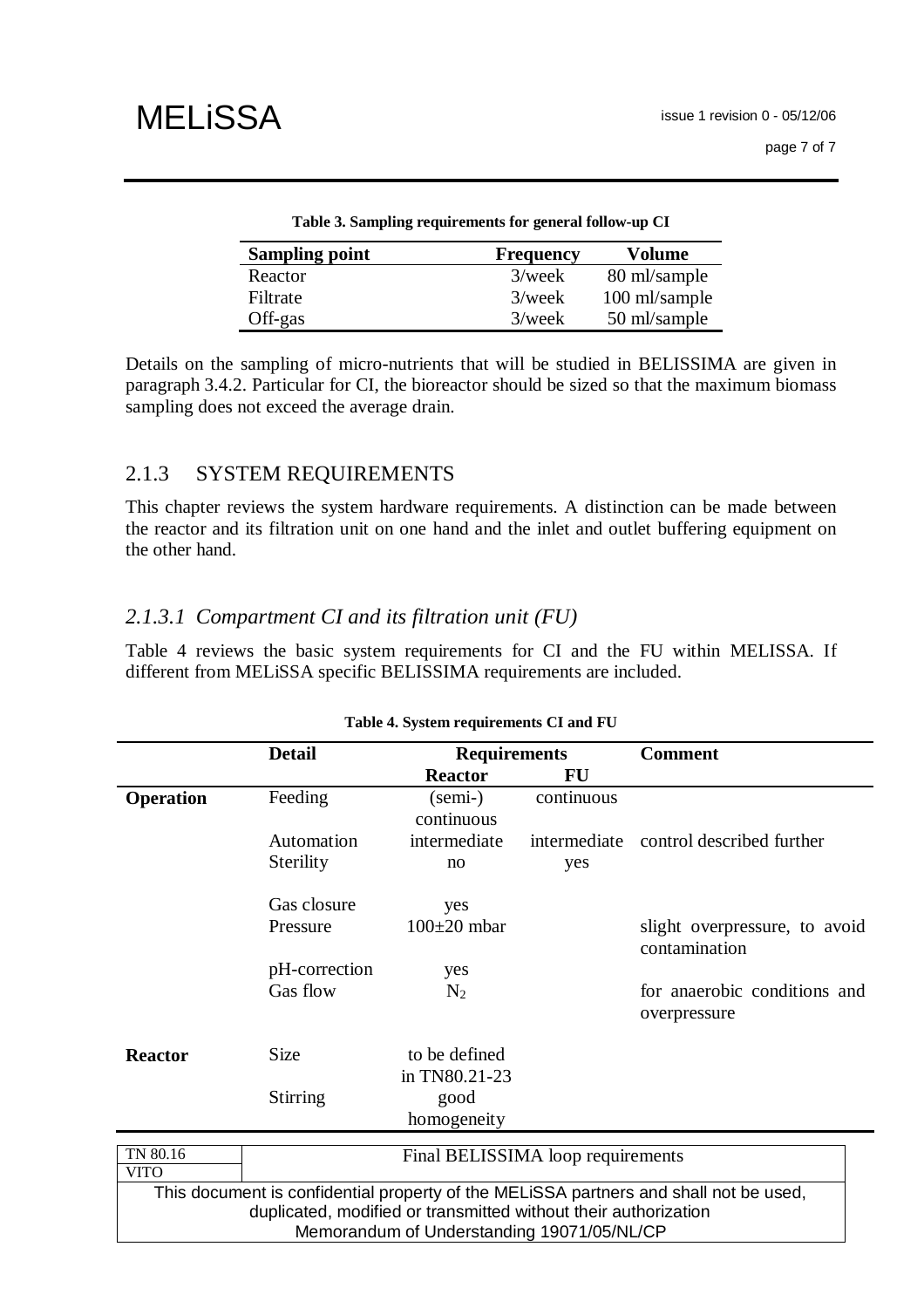| <b>MELISSA</b> |  |
|----------------|--|
|----------------|--|

|                     | <b>Detail</b><br>Heating     | <b>Requirements</b><br>yes |                     | <b>Comment</b>                                     |
|---------------------|------------------------------|----------------------------|---------------------|----------------------------------------------------|
| <b>Measurements</b> | Liquid feed<br>Gas injection | flow<br>flow               |                     |                                                    |
|                     | Reactor                      | temperature<br>pH          |                     | retractable fitting, if allowed<br>by reactor size |
|                     |                              | pressure<br>level          |                     |                                                    |
|                     | Filtrate                     |                            | flow<br>temperature |                                                    |
|                     |                              |                            | pressure            |                                                    |

Some of the above system requirements need additional clarifications:

Sterility:

- $\checkmark$  Only sterility of the filtrate lines will be required.
- An ultra-filtration membrane, followed by a dead-end filtration will be used to sterilize the filtrate. The used membrane should be comparable to the one used in the MELiSSA Pilot Plant.
- $\checkmark$  Cleaning and sterilization will be done regularly and controlled by the PLC. No filtrate production will occur during these steps, but the process must be adapted to have however a constant filtrate production every day.

Liquid flows:

 The feeding could be done in a semi-continuous way, by means of a recirculation loop on the influent tank, and an automated valve equipped with a timer, that opens in the direction of the bioreactor at regular intervals of time. The flow rate through the reactor will be in the range of 4-5 liters per day.

Gas-flows:

- $\checkmark$  As the pressure in the reactor has to be kept at constant level a passive gas loop control is required, meaning that nitrogen is automatically introduced when the pressure decreases, and some gas is automatically released to the outside of the system when the pressure increases above the set point. A filter should be provided on the gas outlet preventing contamination from the surroundings.
- $\checkmark$  Routine follow-up of the gas phase for monitoring of process performance will be complemented with analysis of selected trace elements.
- $\checkmark$  The gas outlet will be equipped with a condensation system, to prevent loss of the studied contaminants in the gas phase.

| Final BELISSIMA loop requirements                                                     |  |  |
|---------------------------------------------------------------------------------------|--|--|
|                                                                                       |  |  |
| This document is confidential property of the MELISSA partners and shall not be used, |  |  |
| duplicated, modified or transmitted without their authorization                       |  |  |
| Memorandum of Understanding 19071/05/NL/CP                                            |  |  |
|                                                                                       |  |  |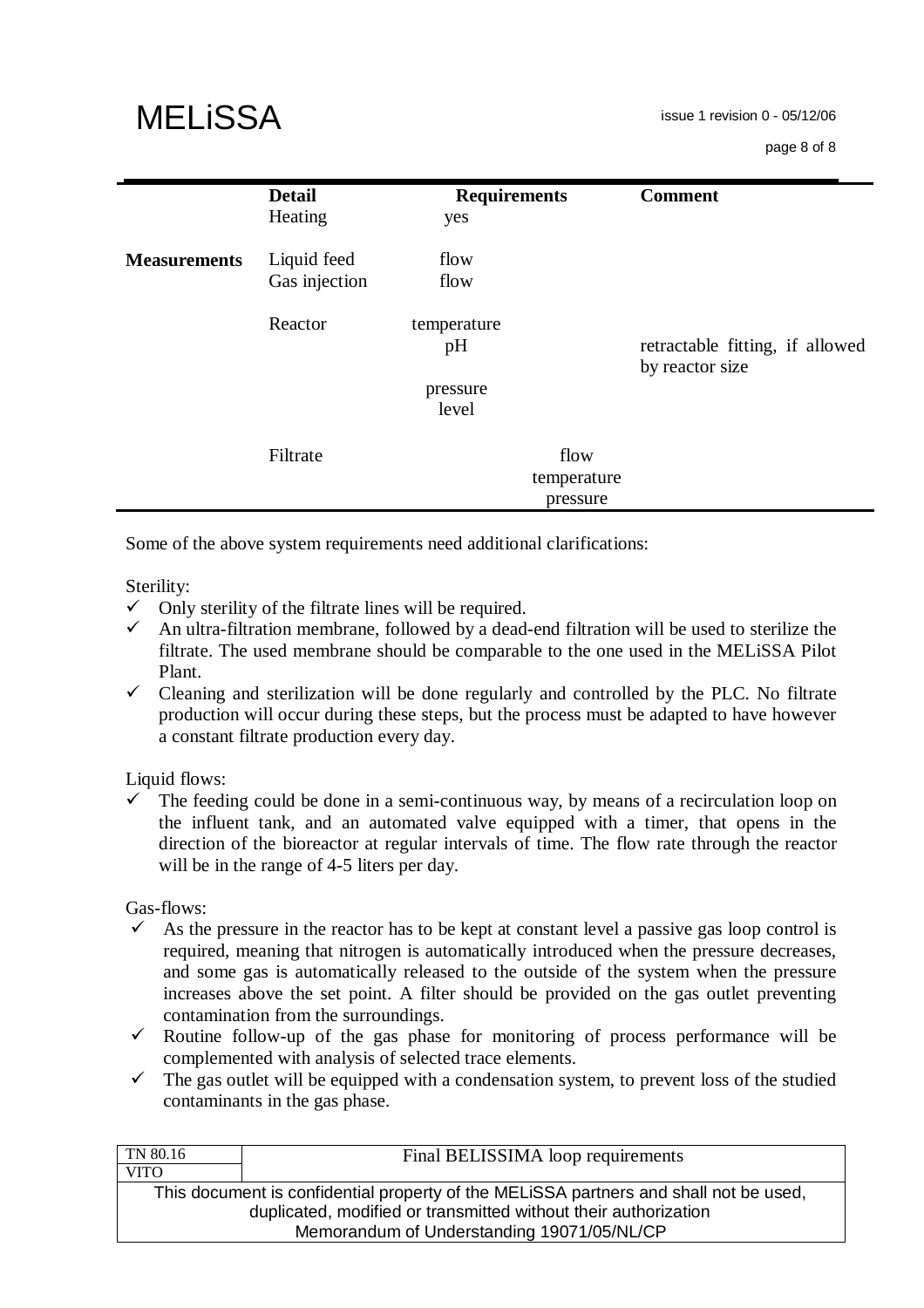The gas production will be measured by means of a gas column similar to the one currently used for compartment I (for the MELiSSA Pilot Plant). This consists of a small tank allowing to calculate gas production rates from pressure and temperature measurements.

The same type of ceramic membranes as in the pilot plant are recommended. This will be the Alpha membrane from Atech with a support of  $AI<sub>2</sub>O<sub>3</sub>$  and a top layer of titanium oxide. The membrane is a monochannel of 8 mm diameter,

### *2.1.3.2 Buffering vessels*

The inlet vessel should provide sufficient volume to contain the feeding of one week operation. No sterility is required. In order to guarantee absence of oxygen the content must be flushed with  $N_2$ . On the other hand, the filtrate vessel has to be kept sterile.

The buffering vessels should be mixed by means of appropriate propellers.

In order to prevent contamination of the content and changing of the composition following requirements should be considered:

- $\checkmark$  vessels should be kept gastight;
- $\checkmark$  cooling at 4 $\pm$ 1 °C is mandatory;
- $\checkmark$  illumination must be minimized.

As an alternative to the flow measurement of the inlet and outlet, a weight measurement of the buffering vessels could be foreseen.

### 2.1.4 OTHER REQUIREMENTS

This part includes requirements concerning control and maintenance.

The online-measurements, as listed in Table 4, are part of a control loop:

- $\checkmark$  pH-control: the on-line pH measurement controls the dosing of acid and base. Once the process is in steady-state acidification occurs and only one-way pH correction will be required using base. During start-up acid dosing will however be needed. The deviation around the set-point should be minimal as indicated in Table 2. Possible disturbances can be caused by the changing composition of the influent (with urine in case of BELISSIMA). The control response time should be reduced to 5 minutes. Attention should be paid to the influence of the dosing on the mass-balances studied within BELISSIMA. A too high (5,8) or too low pH (5,1) in the reactor should generate an alarm and stop the feeding of the reactor.
- $\checkmark$  Temperature control: as the process requires thermophilic conditions, heating of the reactor will be needed. The heating system will be activated by the on-line temperature measurement. Only a slight deviation around the set-point is allowed as stated in the

| TN 80.16                                                                              | Final BELISSIMA loop requirements |  |
|---------------------------------------------------------------------------------------|-----------------------------------|--|
| <b>VITO</b>                                                                           |                                   |  |
| This document is confidential property of the MELISSA partners and shall not be used, |                                   |  |
| duplicated, modified or transmitted without their authorization                       |                                   |  |
| Memorandum of Understanding 19071/05/NL/CP                                            |                                   |  |
|                                                                                       |                                   |  |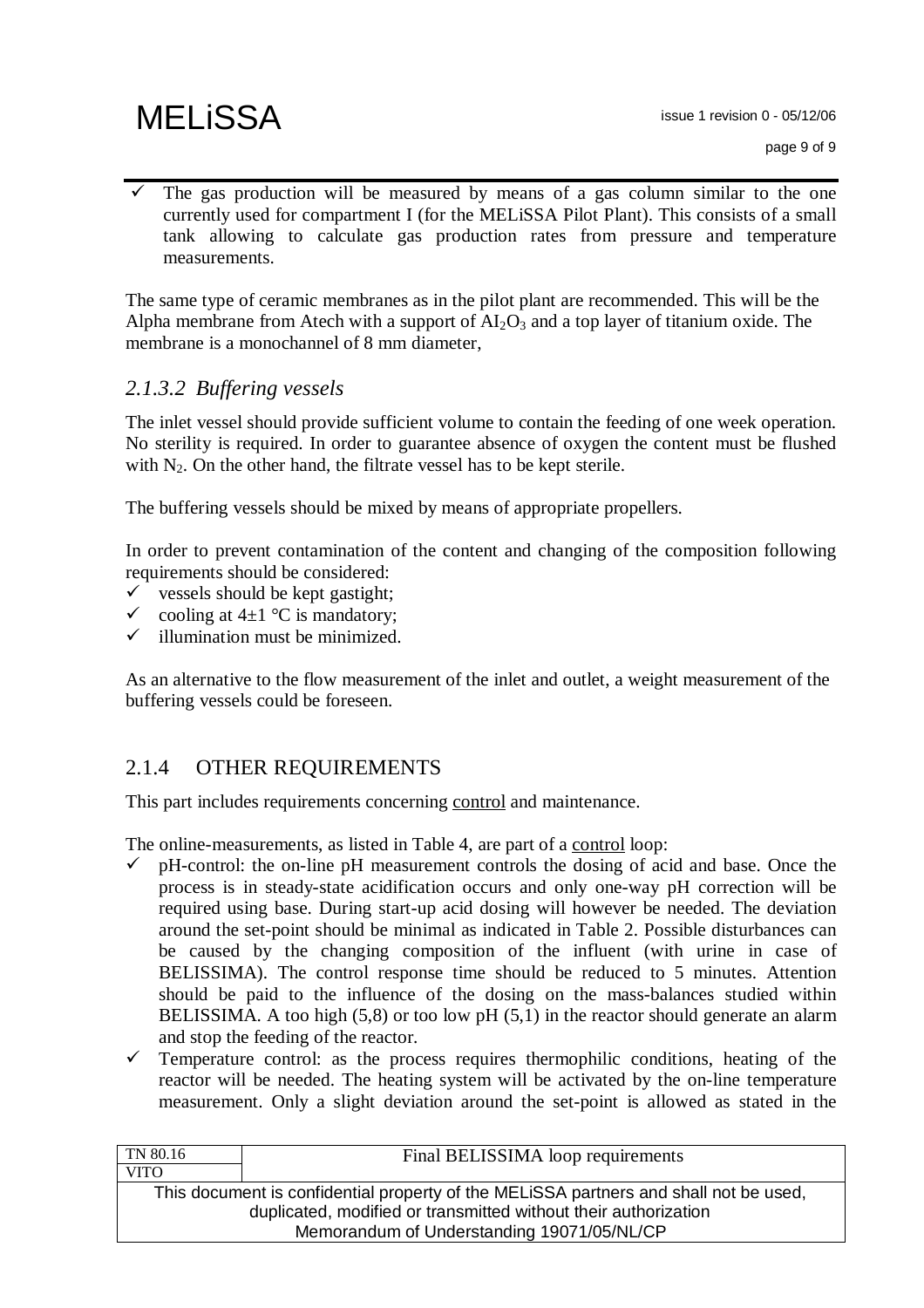process requirements (Table 2). The control response time should be maximal 1 hour. The room temperature and the dosing of cooled influent will determine the required heating. For the buffering vessels at  $4^{\circ}$ C a control response time of 0,5 hours is suggested. Besides the room temperature, the addition of new influent in the inlet buffer and the inflow of effluent at 55°C in the outlet vessel will determine the required cooling.

- $\checkmark$  Level-control: a constant active volume in the reactor is maintained by means of the flow control of the outlet pump based on the level in the reactor.
- $\checkmark$  Pressure-control: will preferably be controlled mechanically by using a pressure regulator. Pressure regulator actions should be recorded and gas losses monitored. The control response time for the bioreactor and the buffering vessels should be less than 5 seconds. Possible disturbances of the pressure inside the bioreactor can be caused by the inlet of influent and outlet of the filtrate, the use of the reactor drain and the nitrogen flush. For the inlet vessel, the opening of the tank and the addition of new liquid waste will cause pressure variations. On the other side, the pressure within the effluent vessel will drop in case of draining the tank.

The design of the waste compartment must take into account maintenance requirements:

- solutions must be foreseen in order to keep the compartment clean. It is recommended to include a CIP option even though this will be considered as the last option for cleaning to avoid the input of microcompounds;
- $\checkmark$  cleaning and sterilization of the sampling ports should be facilitated;
- $\checkmark$  ergonomic follow-up procedures will be developed;
- $\checkmark$  calibration of probes must be facilitated. For safety of the operators an Intrack connection of the pH probe is recommended.

Finally, some laboratory requirements are listed:

- $\checkmark$  Ventilation is recommended to reduce the smell of VFA. Although not meant to escape from the reactor and the buffering vessels, volatilisation of part of the VFA can not be excluded.
- General laboratory and operation personnel safety equipment must be provided.
- $\checkmark$  Especially for the handling of the influent and the drain of the reactor safety protocols should be foreseen.

## *2.2 Compartment II*

### 2.2.1 GENERAL REQUIREMENTS

Compartment II is a mesophilic photoheterotrophic reactor and will receive in closed loop operation the liquid output of the waste compartment CI. The *Rhodospirillum rubrum* culture will convert the volatile fatty acids (VFA) of low molecular weight.

These specifications are translated in the general requirements for the reactor CII as given in Table 5.

| TN 80.16                                                                              | Final BELISSIMA loop requirements |  |
|---------------------------------------------------------------------------------------|-----------------------------------|--|
| <b>VITO</b>                                                                           |                                   |  |
| This document is confidential property of the MELISSA partners and shall not be used, |                                   |  |
| duplicated, modified or transmitted without their authorization                       |                                   |  |
| Memorandum of Understanding 19071/05/NL/CP                                            |                                   |  |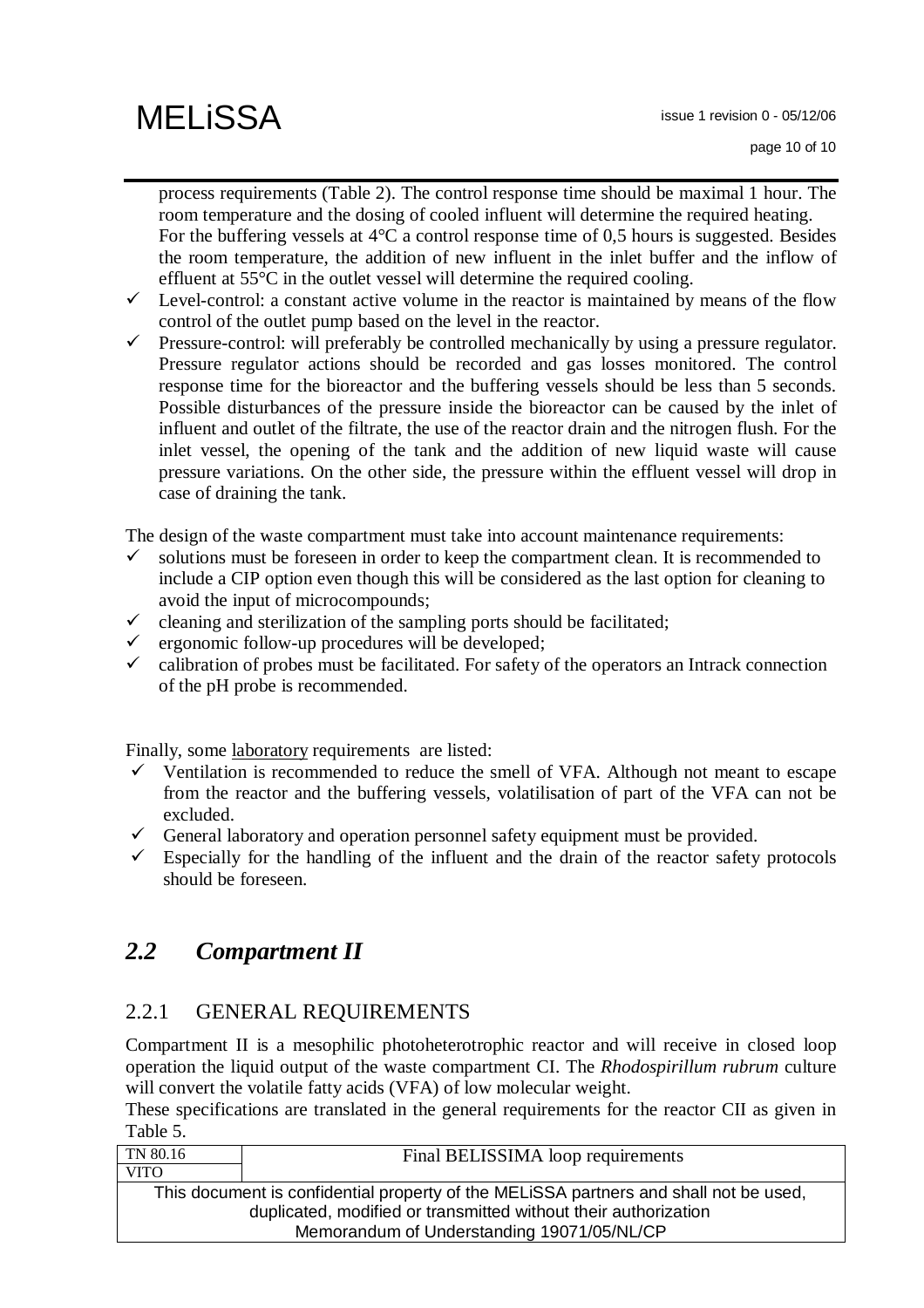issue 1 revision 0 - 05/12/06

page 11 of 11

| Table 5. General requirements CII |                     |  |  |
|-----------------------------------|---------------------|--|--|
| <b>Parameter</b><br>Requirement   |                     |  |  |
| <b>VFA</b>                        | maximal conversion  |  |  |
| <b>Biomass</b>                    | maximal production  |  |  |
| Oxygen                            | anaerobic           |  |  |
| Temperature                       | $30\pm0.5$ °C       |  |  |
| Irradiation                       | Radial light,       |  |  |
|                                   | but maximal         |  |  |
|                                   | illuminated surface |  |  |
| Light spectrum                    | 350 - 950 nm        |  |  |

### 2.2.2 PROCESS REQUIREMENTS

The process requirements for optimal conversion by *R. rubrum* are summarized in Table 6.

| <b>Parameter</b> | Requirement           | <b>Comment</b> |
|------------------|-----------------------|----------------|
| Oxygen           | $0.5\%$               | anaerobic      |
| Temperature      | $30\pm0.5$ °C         |                |
| pΗ               | $7 \pm 0.15$          |                |
| Suspended solids | $0,5 - 2$ g/l         |                |
| Dilution rate    | $0,015 - 0,15 h^{-1}$ |                |

| Table 6. Process requirements CII |  |
|-----------------------------------|--|
|-----------------------------------|--|

Some critical issues on the influence of these process parameters on the behaviour of nutrients within the BELISSIMA-study are described in chapter 3.1.

For the general follow-up of the reactor, sampling of the inlet and outlet will be required, as well as analysis on the biomass itself and the gas-flow. For those parameters to be analysed, Table 7 provides an overview of the proposed frequency and the required volumes. In case the compartments will be coupled, the influent of CII will equal the effluent of CI. The number of analyses can be reduced at that moment.

|                  |                                                                                                                                                          | <b>Parameter</b> | <b>Influent</b> | <b>Biomass</b>                    | <b>Effluent</b> | Off-gas   |
|------------------|----------------------------------------------------------------------------------------------------------------------------------------------------------|------------------|-----------------|-----------------------------------|-----------------|-----------|
| <b>Frequency</b> |                                                                                                                                                          | <b>TOC</b>       | 1/batch         |                                   | $3$ /week       |           |
|                  |                                                                                                                                                          | <b>VFA</b>       | 1/batch         |                                   | $3$ /week       | $1$ /week |
|                  |                                                                                                                                                          | $NH4-N$          | 1/batch         |                                   | $3$ /week       |           |
|                  |                                                                                                                                                          | NH <sub>3</sub>  |                 |                                   |                 | $1$ /week |
|                  |                                                                                                                                                          | CO <sub>2</sub>  |                 |                                   |                 | $1/day^*$ |
|                  |                                                                                                                                                          | D.M.             |                 | $1$ /week                         |                 |           |
|                  | <b>Required minimal volume</b>                                                                                                                           | <b>TOC</b>       | $20 \text{ ml}$ |                                   | $20 \text{ ml}$ |           |
| TN 80.16         |                                                                                                                                                          |                  |                 | Final BELISSIMA loop requirements |                 |           |
| <b>VITO</b>      |                                                                                                                                                          |                  |                 |                                   |                 |           |
|                  | This document is confidential property of the MELiSSA partners and shall not be used,<br>duplicated, modified or transmitted without their authorization |                  |                 |                                   |                 |           |

Memorandum of Understanding 19071/05/NL/CP

#### **Table 7. Sampling requirements for general follow-up CII**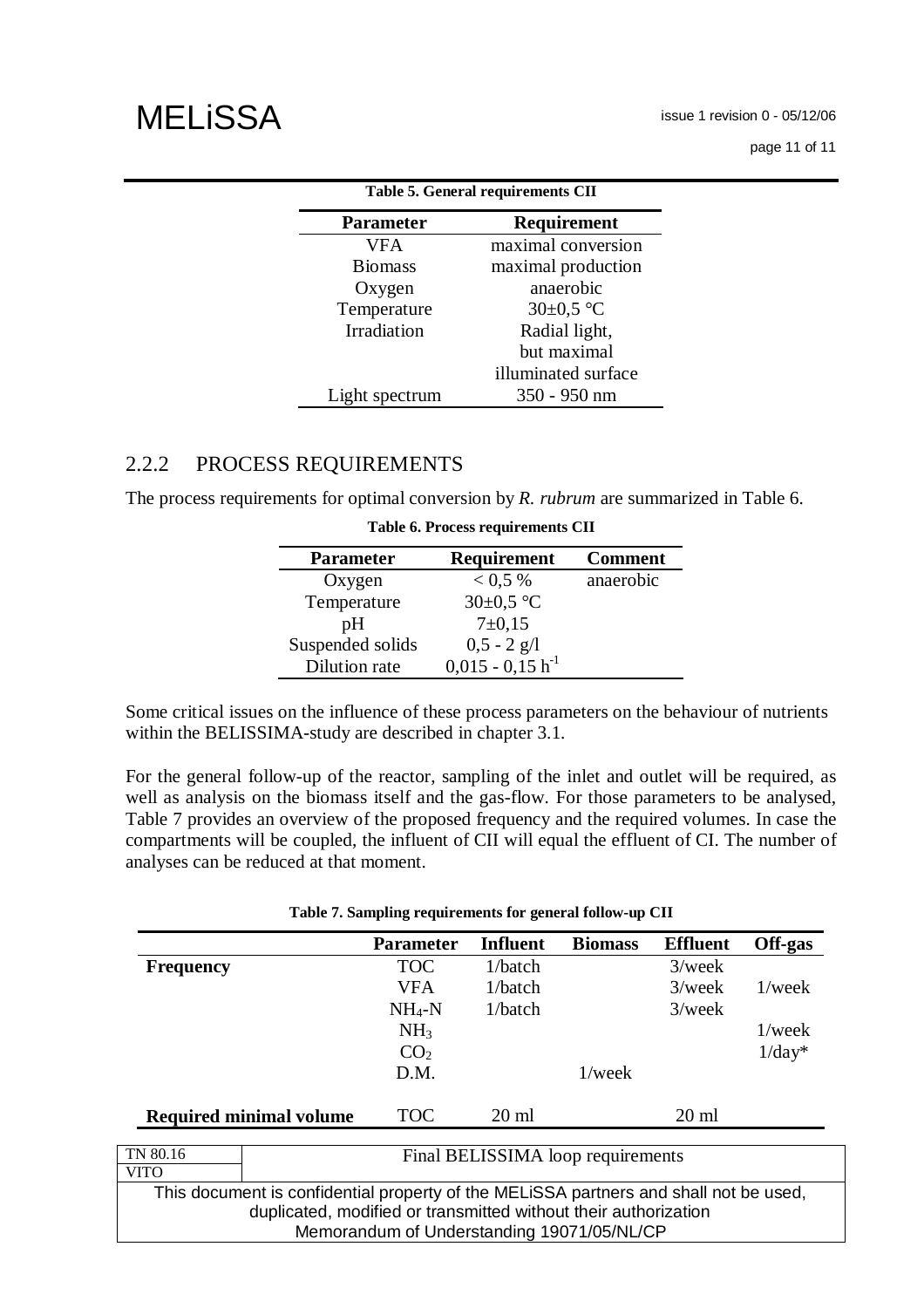|                     | <b>Parameter</b> | <b>Influent</b>        | <b>Biomass</b>  | <b>Effluent</b>    | Off-gas |
|---------------------|------------------|------------------------|-----------------|--------------------|---------|
| for single analysis | VFA              | $2 \text{ ml}$         |                 | $2 \text{ ml}$     |         |
|                     | $NH_4-N$         | $5 \text{ ml}$         |                 | $5 \text{ ml}$     |         |
|                     | D.M.             |                        | $20 \text{ ml}$ |                    |         |
| <b>Total</b>        |                  | $\sim$ 30 ml<br>/batch |                 | $~100$ ml<br>/week |         |

\* Could be automated using analyser

As the reactor is a completely stirred system the biomass concentration in the effluent will equal the concentration in the reactor. A sampling port on the reactor however is required. As a biomass sensor is required in the reactor, a single analysis on dry matter per week will be sufficient for control reasons.

There will be  $CO<sub>2</sub>$  present in the off-gas in case that mainly acetate is consumed. When the feeding of CII contains butyrate, propionate,...  $CO<sub>2</sub>$  will be consumed. Sampling of the off-gas could be automated. A gas analysis system that measures the concentrations in the off-gas of all compartments intermittently could be foreseen.

Details on the sampling of micro-nutrients that will be studied in the BELISSIMA-project are given in paragraph 3.4.2.

Both the influent and effluent tank should be constructed so that the risk for biological contamination is minimized. Sampling should be done in an axenic way. All these issues are addressed in more detail within paragraph 2.2.3.

### 2.2.3 SYSTEM REQUIREMENTS

This chapter reviews the system hardware requirements. A distinction is made between the reactor itself and the interfaces (buffer vessels and harvesting system).

### *2.2.3.1 Compartment CII*

Table 8 reviews the basic system requirements for CII within MELISSA. Some of the requirements are already adapted to the specific BELISSIMA-study.

|                  | <b>Detail</b>                                                   | <b>Requirement</b> | <b>Comment</b>                                                                        |  |  |
|------------------|-----------------------------------------------------------------|--------------------|---------------------------------------------------------------------------------------|--|--|
| <b>Operation</b> | Feeding                                                         | continuous         |                                                                                       |  |  |
|                  | Automation                                                      | intermediate       | control described further                                                             |  |  |
|                  | Cleaning                                                        | yes                | all parts should be easy accessible                                                   |  |  |
|                  | Sterility                                                       | yes                |                                                                                       |  |  |
|                  | Gas closure                                                     | yes                |                                                                                       |  |  |
|                  | Pressure                                                        | $100\pm20$ mbar    | slight overpressure                                                                   |  |  |
|                  | pH-correction                                                   | yes                |                                                                                       |  |  |
| TN 80.16         |                                                                 |                    | Final BELISSIMA loop requirements                                                     |  |  |
| VITO             |                                                                 |                    |                                                                                       |  |  |
|                  |                                                                 |                    | This document is confidential property of the MELISSA partners and shall not be used, |  |  |
|                  | duplicated, modified or transmitted without their authorization |                    |                                                                                       |  |  |
|                  |                                                                 |                    | Memorandum of Understanding 19071/05/NL/CP                                            |  |  |

|  | Table 8. System requirements CII |  |
|--|----------------------------------|--|
|  |                                  |  |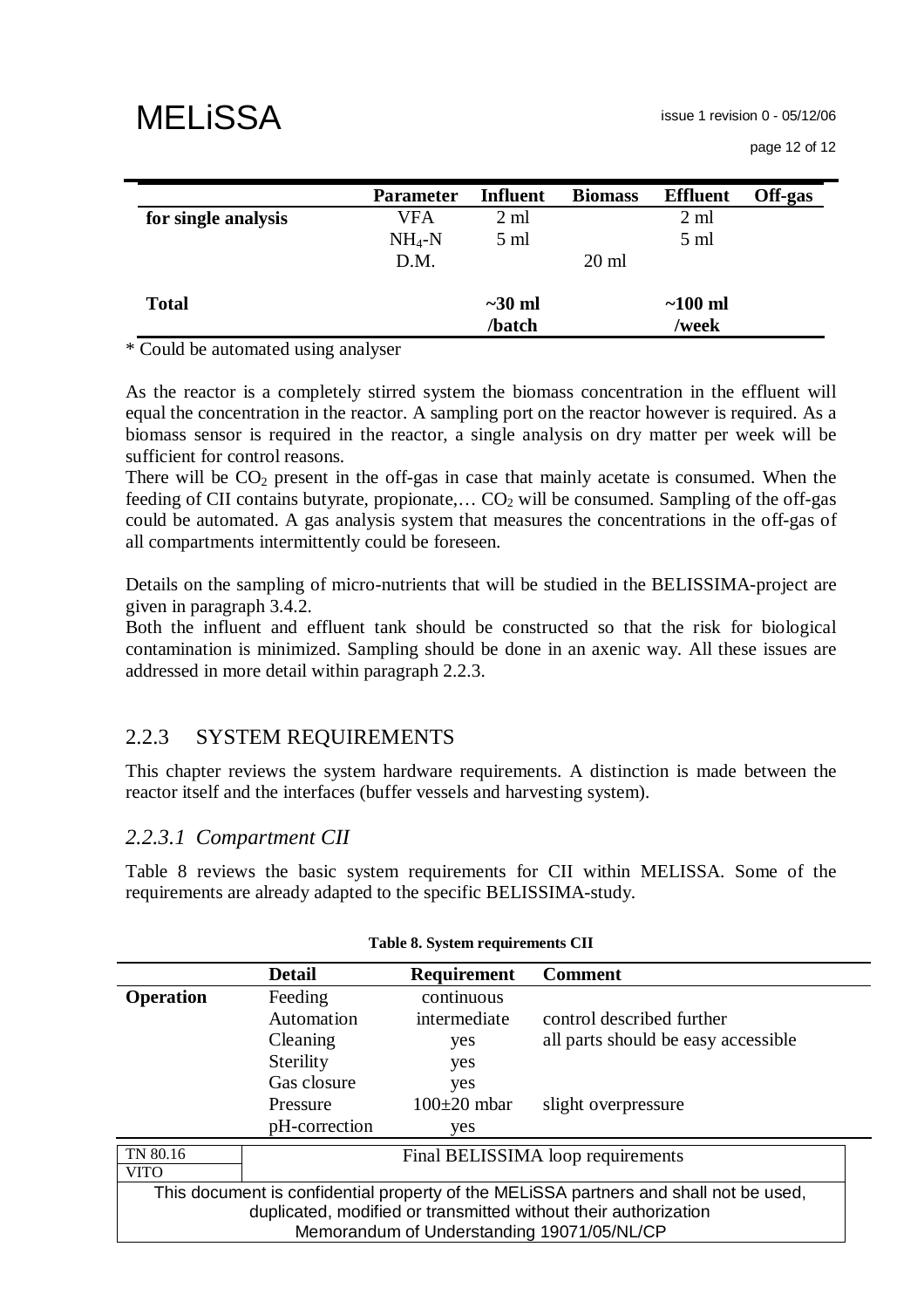issue 1 revision 0 - 05/12/06

page 13 of 13

|                         | <b>Detail</b>                                 | Requirement                                                                                                    | <b>Comment</b>                                                                                                                                                             |
|-------------------------|-----------------------------------------------|----------------------------------------------------------------------------------------------------------------|----------------------------------------------------------------------------------------------------------------------------------------------------------------------------|
|                         | Gas flow                                      | Ar or He                                                                                                       | for anaerobic conditions and overpressure                                                                                                                                  |
|                         |                                               | CO <sub>2</sub>                                                                                                | alternative to create anaerobic conditions<br>and required for butyrate, propionate,<br>consumption<br>can be used for pH correction as well                               |
| <b>Reactor</b>          | Active volume                                 | to be defined in<br>TN80.21-23                                                                                 | maximum at low sample volumes CI<br>minimum during intensive sampling C I                                                                                                  |
|                         | Shape                                         | cilindrical                                                                                                    | for optimal mixing and illumination                                                                                                                                        |
|                         | Illumination                                  | $0 - 300$ W/m <sup>2</sup><br>variable                                                                         | light/dark zones (TN 49.2):<br>- cycling between light and dark zones is<br>required;<br>- non illuminated headspace to be<br>minimized.                                   |
|                         | <b>Stirring</b>                               | good radial<br>homogeneity<br>300 - 400 rpm                                                                    | mechanical mixing (TN 47.1):<br>proven that less biofilm is formed<br>compared to air-lift system                                                                          |
|                         | Cooling                                       | yes                                                                                                            | due to the irradiation of the reactor cooling<br>will be required                                                                                                          |
| <b>Measurements</b>     | Liquid feed<br>Liquid outlet<br>Gas injection | flow<br>flow<br>flow                                                                                           | or weight of inlet vessel<br>or weight of outlet vessel<br>CO <sub>2</sub><br>Ar/He injection based on pressure                                                            |
|                         | Reactor                                       | temperature<br>pH<br>pressure<br>biomass<br>concentration<br>conductivity<br>level<br>redox<br>light intensity | on-line<br>on-line<br>on-line<br>on-line<br>on-line<br>on-line<br>on-line<br>to measure possible disturbances due to<br>e.g. presence of oxygen<br>calibration at start-up |
|                         | Off-gas                                       | <b>VFA</b>                                                                                                     |                                                                                                                                                                            |
| TN 80.16<br><b>VITO</b> |                                               |                                                                                                                | Final BELISSIMA loop requirements                                                                                                                                          |
|                         |                                               |                                                                                                                | This document is confidential property of the MELiSSA partners and shall not be used,                                                                                      |
|                         |                                               | Memorandum of Understanding 19071/05/NL/CP                                                                     | duplicated, modified or transmitted without their authorization                                                                                                            |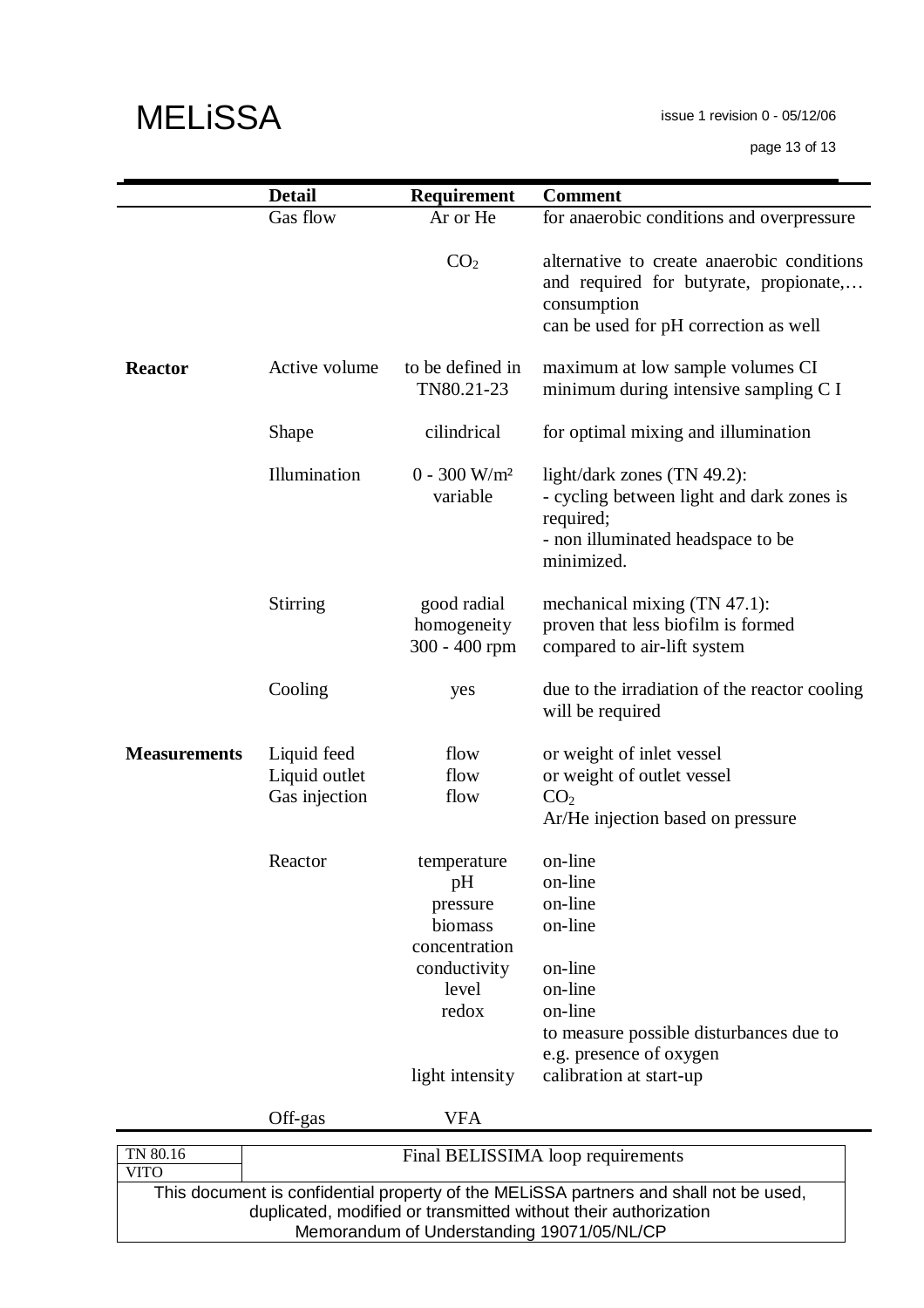issue 1 revision 0 - 05/12/06

# **MELISSA**

| <b>Detail</b> | <b>Requirement</b> | <b>Comment</b> |  |
|---------------|--------------------|----------------|--|
|               | UU.                |                |  |
|               | Ammonia            |                |  |

Some of the system requirements need additional clarification:

Sterility:

- $\checkmark$  The equipment should be easily sterilisable. It must be possible to disconnect the reactor from its side-equipment (pumps, filters, buffers,…). However, these parts need to operate in an axenic way and must be sterilisable as well. Manual valves for disconnection should be provided where needed. Smaller parts can be sterilised in an autoclave. For the reactor however, a sterilisation in place is preferable.
- $\checkmark$  Sterility filtration should be foreseen on the liquid and gas input of the reactor. The filter must be changeable in an easy and axenic way. Detection of the presure drop over the filter could be used as indication of the fouling.
- $\checkmark$  The axis seal of the stirring equipment should guarantee sterile conditions within the reactor.
- $\checkmark$  Those on-line measurements that require frequent calibration, e.g. pH probe, should be separable from the reactor in an easy and axenic way.

Gas measurement:

- $\checkmark$  As water balances will be studied in BELISSIMA a condenser should be foreseen on the off-gas line. The condensates should be returned to the reactor. As an alternative the humidity of the off-gas can be measured.
- $\checkmark$  A multiplex gas analysis system that can measure the off-gas of all compartments intermittently could be foreseen. This could be foreseen for  $O_2$  and  $CO_2$  measurements.

Cooling system:

- $\checkmark$  Minimisation of biofilm formation should be aimed for. From previous experience in the MELiSSA-consortium, an external jacket is therefore preferable.
- $\checkmark$  Ventilation around reactor to be foreseen.

The general material requirement for the reactor and its equipment and instruments can be summarized as follows:

- $\checkmark$  optimal transparency of the illuminated zone;
- $\checkmark$  resistant to corrosion;
- $\checkmark$  resistant to biofilm formation:
- $\checkmark$  resistant to chemical disinfection;
- resistant to steam sterilisation;
- $\checkmark$  heat and pressure proof.

Besides, as BELISSIMA aims to study micro-compounds, inert material must be used. The release of contaminants into the system should be excluded. Both organic components from

| TN 80.16    | Final BELISSIMA loop requirements                                                                                                                                                                      |
|-------------|--------------------------------------------------------------------------------------------------------------------------------------------------------------------------------------------------------|
| <b>VITO</b> |                                                                                                                                                                                                        |
|             | This document is confidential property of the MELISSA partners and shall not be used,<br>duplicated, modified or transmitted without their authorization<br>Memorandum of Understanding 19071/05/NL/CP |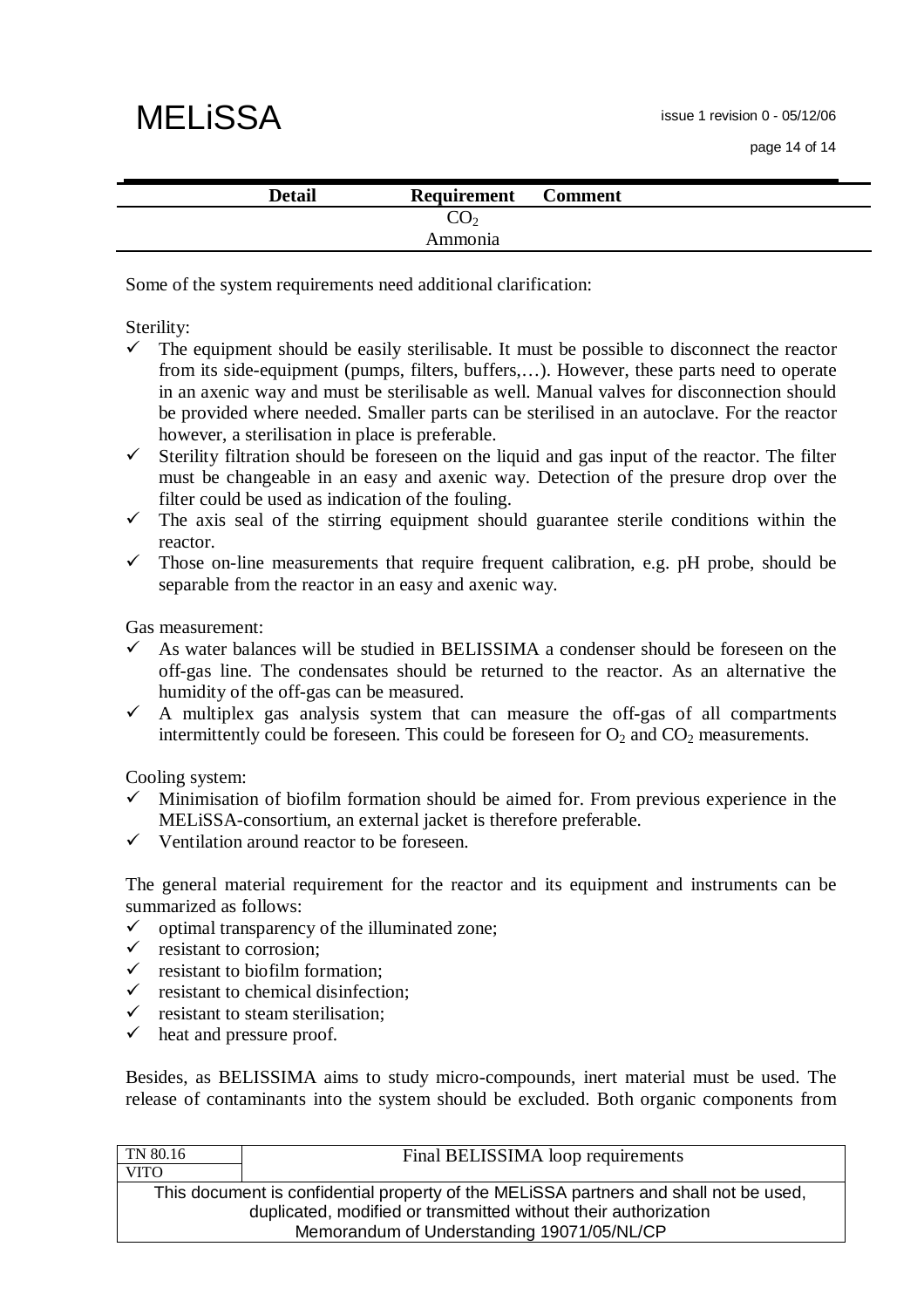sealings, coating of materials,… as well as inorganic contaminants, mainly metals could pose a problem.

### *2.2.3.2 Interfaces*

The interfaces of CII are on the one hand the influent and effluent buffering vessels and on the other hand the solid-liquid separation or biomass harvesting system. All tubing and the sterilisation unit can be seen as interfaces as well and will be briefly discussed later in this document.

The main requirement of the buffering vessels is to avoid biological contamination and maintain sterility of its content. This can be obtained by:

- $\checkmark$  keeping the vessels under slight overpressure and keeping them gas tight;
- $\checkmark$  cooling at 4±0,5 °C;
- $\checkmark$  minimizing illumination;
- $\checkmark$  filtration of the inlet.

As an alternative to the flow measurement of the inlet and outlet, a weight measurement of the buffering vessels could be foreseen.

Homogeneity within the vessels is guaranteed by good mixing, e.g. the use of a magnetic stirrer. The material requirements are comparable to those of CII itself.

The biomass harvesting system should fulfill the following requirements:

- $\checkmark$  maximal biomass separation and recovery;
- $\checkmark$  minimal loss of liquid phase;
- $\checkmark$  no use of chemical:
- $\checkmark$  minimal influence on the micro-compounds concentration in the liquid phase as the BELISSIMA study aims for optimal nutrient mass balances;
- $\checkmark$  probably batch operation as the liquid flow rates of the lab-scale loop will be low.

TN 37.30 reviewed different biomass harvesting systems and concluded that centrifugation and filtration are the recommended techniques.

### 2.2.4 OTHER REQUIREMENTS

Besides the general operation and system hardware requirements the BELISSIMA loop should fulfill some additional requirements, including guidelines on control, maintenance and personnel safety.

The on-line measurements were listed in Table 8. Some of these parameters will be part of a control loop:

 $\checkmark$  pH-control: the on-line pH measurement controls the dosing of acid and base. The deviation around the entered setpoint should be minimal. Attention must be paid to the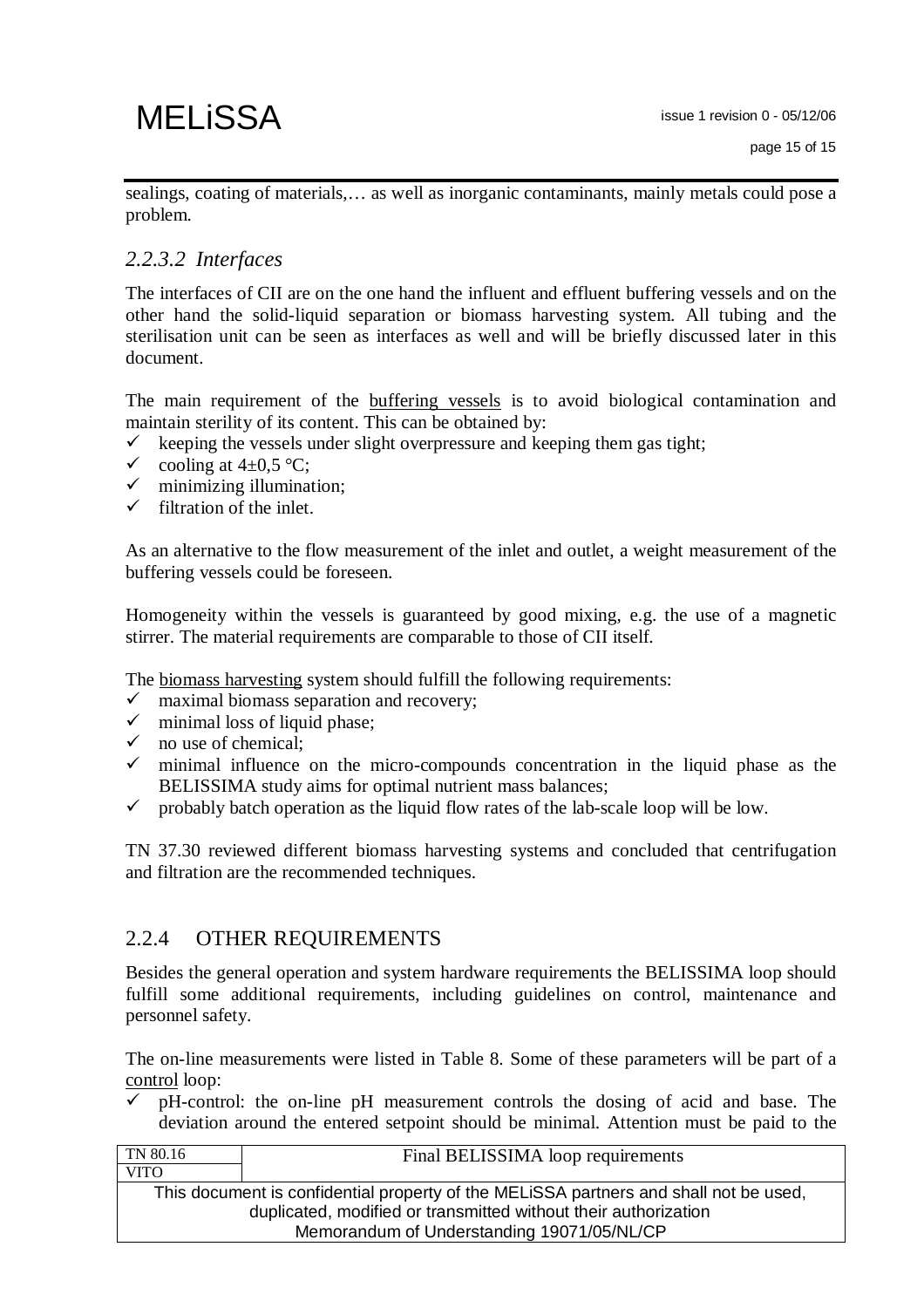corrosive nature of the used acid and base and their possible influence on the nutrient mass balances. As those mass balances will be studied within the BELISSIMA project, an exact registration of the dosing of acid and base is required. A too high (7,5) or too low pH (6,5) within the reactor CII should generate an alarm and stop the feeding pump.

- $\checkmark$  Temperature-control: as the reactor will be illuminated, cooling will be required. During start-up however a short period of low temperature could occur. Heating through the heat exchange system could offer a solution. The cooling circuit will be activated by the online T-measurement. The deviation around the given setpoint should be minimal  $(\pm 0.5)$ °C). A too high temperature (35°C) should generate an alarm and switch off or minimize the illumination. A too low temperature (25°C) must generate an alarm.
- $\checkmark$  Pressure-control: the reactor should work under slight overpressure. The on-line Pmeasurement controls the injection of gas. A minimal deviation around the setpoint is aimed for  $(\pm 20 \text{ mbar})$ . A security pressure valve should be foreseen.
- $\checkmark$  Level-control: a constant level in the reactor should guarantee a constant hydraulic retention time. Two different level setpoints may be required to have a maximal and minimal reactor volume as described in Table 8. The flow rate of the feeding will be set at a fixed rate (see TN80.2). The flow rate of the outlet however will be controlled by the level measurement in the reactor. A too low level in the reactor should generate an alarm and stop the outlet pump. A too high level in the reactor on the other hand should generate an alarm as well and stop the inlet pump.

The level in the reactor depends on the calculated required active volume and the shape of the reactor.

The levels in the buffering vessels can be controlled by weight measurement. A low level in the inlet vessel should generate an alarm and stop the inflow pump to the reactor.

 $\checkmark$  Illumination: the level of irradiation of the biomass is adjusted by changing the power supply. The relation between the power supply and the light intensity should be determined at start-up, through calibration.

An optimal maintenance of the reactor requires that:

- $\checkmark$  pumps, dosing units, gas-injection and interfaces can be disconnected from the reactor in a way that axeny of the other parts remains guaranteed. Manual valves must be foreseen where necessary;
- $\checkmark$  all the separate parts of the reactor and interfaces are easily accessible for cleaning. A cleaning in place is preferable;
- $\checkmark$  all the separate units can be sterilized when needed. A sterilisation in place is preferable;
- $\checkmark$  connections and tubes can be replaced easily;
- $\checkmark$  all different parts of the reactor and equipment are easily accessible;
- $\checkmark$  the frequency of opening of the reactor should be minimized. Probes that need frequent calibration, e.g. pH-probe, should be separable in an axenic way (intrack);
- $\checkmark$  sterility filters on the gas and liquid input should be easily changeable. Parallel spare filters are recommended.

Although the used materials must be chosen in such a way that biomass formation will be minimal, growth of micro-organisms on surfaces in the reactor, the equipment and the tubing

| Final BELISSIMA loop requirements                                                     |  |  |
|---------------------------------------------------------------------------------------|--|--|
|                                                                                       |  |  |
| This document is confidential property of the MELISSA partners and shall not be used, |  |  |
| duplicated, modified or transmitted without their authorization                       |  |  |
| Memorandum of Understanding 19071/05/NL/CP                                            |  |  |
|                                                                                       |  |  |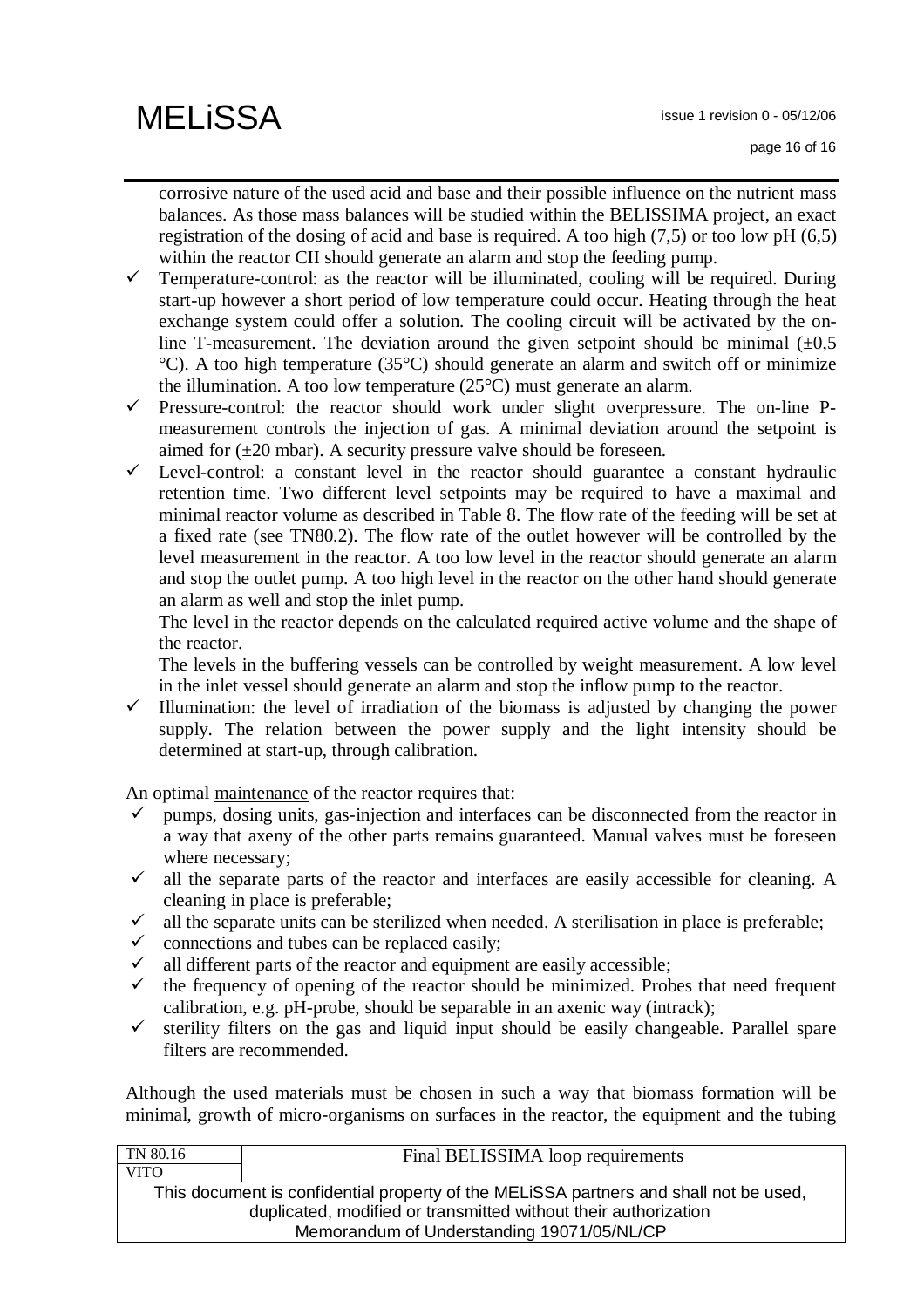cannot be excluded in the long term. As described above, easy access and facilitated disconnection of all parts, in order to clean or replace them, should be aimed for.

Finally, some laboratory requirements are listed:

- Sufficient ventilation will be required as 90% of the light power should be removed as heat. The reactor itself will be cooled down by means of the liquid cooling system. However, ventilation will be required to limit room temperature.
- $\checkmark$  Ventilation is as well recommended to reduce the smell of VFA. Although not meant to escape from the reactor and the buffering vessels, volatilisation of part of the VFA can not be excluded.
- $\checkmark$  Personnel safety equipment must be provided.
- $\checkmark$  Axenic operation should be guaranteed.

## *2.3 Compartment III*

### 2.3.1 GENERAL REQUIREMENTS

The objective of the nitrifying compartment CIII is to oxidize the ammonium ions  $(NH<sub>4</sub>)$ present in the exit stream from CII into nitrate, being the most appropriate nitrogen source for the bacteria in CIVa and the higher plant compartment. This mesophilic reactor consists of a packed-bed reactor with cells of two immobilized bacterial strains (*Nitrosomonas europaea* and *Nitrobacter winogradskyi*). A packed-bed system is required to prevent wash-out as the bacteria are slow growing.

These specifications are translated in the general requirements for CIII as given in Table 9.

| <b>Parameter</b> | Requirement       |
|------------------|-------------------|
| $NH4+$           | maximal oxidation |
| Oxygen           | aerobic           |
| Temperature      | $30\pm0.5$ °C     |

#### **Table 9. General requirements CIII**

### 2.3.2 PROCESS REQUIREMENTS

The process parameters for optimal conversion of ammonia by the nitrifying bacteria are listed in Table 10.

**Table 10. Process requirements CIII** 

|             | <b>Parameter</b> | Requirement     | <b>Comment</b>                                                                        |
|-------------|------------------|-----------------|---------------------------------------------------------------------------------------|
|             | Oxygen           | $>$ 4 mg/l or   | aerobic                                                                               |
|             |                  | 80% saturation  |                                                                                       |
|             | Temperature      | $30 \pm 0.5$ °C |                                                                                       |
|             | pH               | $8,15\pm0,15$   |                                                                                       |
|             |                  |                 |                                                                                       |
| TN 80.16    |                  |                 | Final BELISSIMA loop requirements                                                     |
| <b>VITO</b> |                  |                 |                                                                                       |
|             |                  |                 | This document is confidential property of the MELiSSA partners and shall not be used, |
|             |                  |                 | duplicated, modified or transmitted without their authorization                       |
|             |                  |                 | Memorandum of Understanding 19071/05/NL/CP                                            |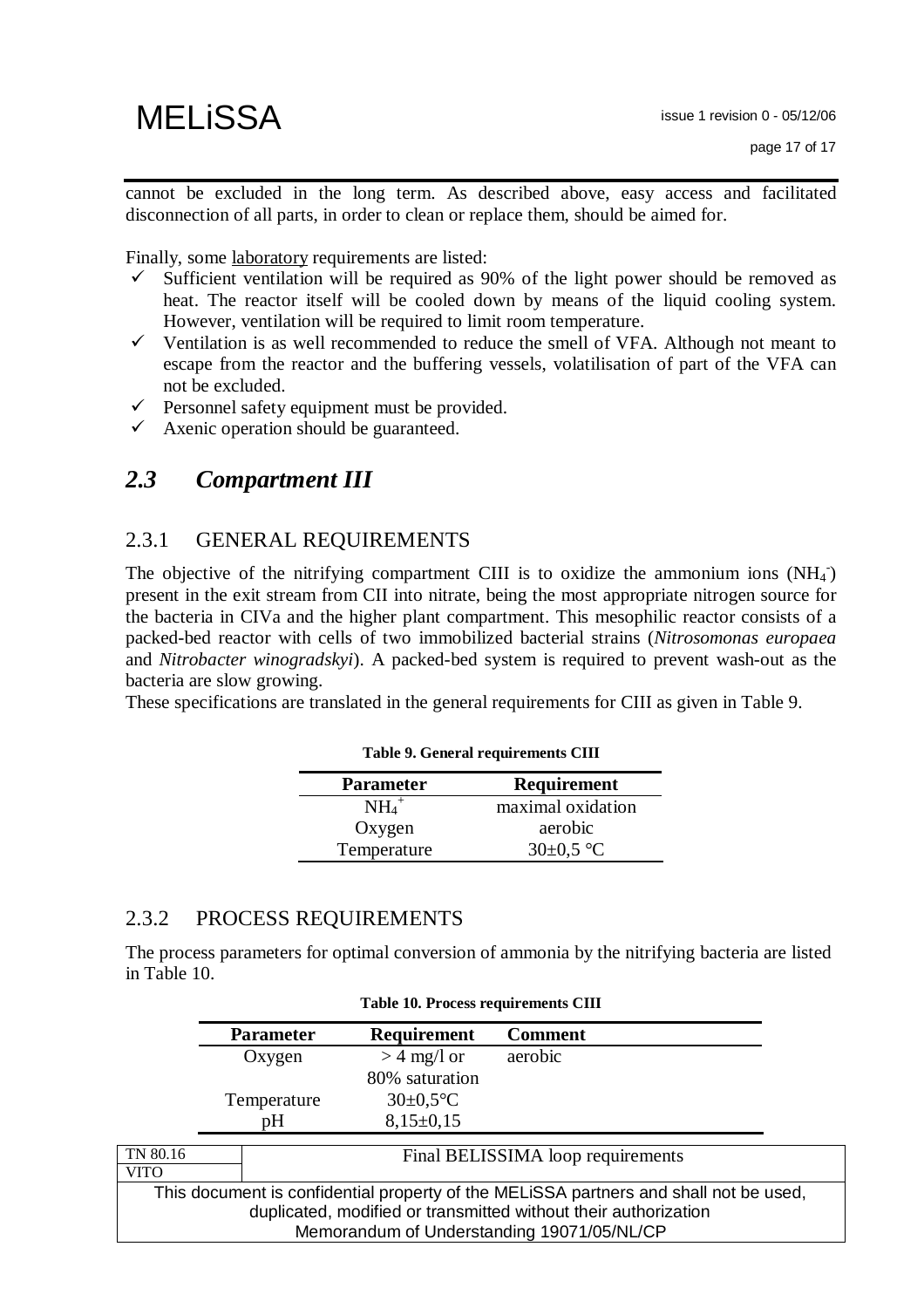| <b>MELISSA</b> |  |
|----------------|--|
|----------------|--|

| <b>Parameter</b> | Requirement        | <b>Comment</b>                |
|------------------|--------------------|-------------------------------|
| Biomass growth   | biofilm on carrier |                               |
| Dilution rate    | $\sim 0.07 h^{-1}$ | to be specified for BELISSIMA |

Some critical issues on the influence of these process parameters on the behaviour of nutrients within the BELISSIMA-study are described within chapter 3.1.

For the general follow-up of the reactor, sampling of the inlet and outlet will be required, as well as sampling on the gas-flow. Analysis on biomass will be more difficult as the biomass is attached to the carrier and axenic operation needs to be guaranteed. Biomass sampling for characterisation can be done on the reactor outlet flow after a backwash procedure. For the parameters to be analysed, Table 11 provides an overview of the proposed frequency and the required volumes. In case the compartments will be coupled, the influent of CIII will equal the effluent of CII. The number of analyses can be reduced at that moment.

|                            | <b>Parameter</b> | <b>Influent</b>        | <b>Effluent</b>       | Gas       |
|----------------------------|------------------|------------------------|-----------------------|-----------|
| <b>Frequency</b>           | <b>TOC</b>       | 1/batch                | $3$ /week             |           |
|                            | <b>VFA</b>       | 1/batch                | $3$ /week             | $1$ /week |
|                            | <b>Ntot</b>      | 1/batch                | $3$ /week             |           |
|                            | $NH_4-N$         | 1/batch                | $3$ /week             |           |
|                            | NH <sub>3</sub>  |                        |                       | $1$ /week |
|                            | $NO2-N$          |                        | $3$ /week             |           |
|                            | $NO3-N$          |                        | $3$ /week             |           |
|                            | O <sub>2</sub>   |                        |                       | $1/day*$  |
|                            | CO <sub>2</sub>  |                        |                       | $1/day^*$ |
| <b>Required minimal</b>    | <b>TOC</b>       | $20 \text{ ml}$        | $20 \text{ ml}$       |           |
| volume for single analysis | <b>VFA</b>       | $2 \text{ ml}$         | 2 ml                  |           |
|                            | <b>Ntot</b>      | $0,5$ ml               | $0,5$ ml              |           |
|                            | $NH_4-N$         | $5 \text{ ml}$         | $5 \text{ ml}$        |           |
|                            | $NO2$ -N         |                        | $2 \text{ ml}$        |           |
|                            | $NO3-N$          |                        | $1 \text{ ml}$        |           |
| Total                      | <b>Total</b>     | $\sim$ 30 ml<br>/batch | $\sim 90$ ml<br>/week |           |

**Table 11. Sampling requirements for general follow-up CIII** 

\* Could be automated using analyser

The above volumes are the absolute minimum for a single analysis. If the effluent contains some biomass, additional volume will be needed as filtration before analysis is required.

| Final BELISSIMA loop requirements                                                     |  |  |
|---------------------------------------------------------------------------------------|--|--|
|                                                                                       |  |  |
| This document is confidential property of the MELISSA partners and shall not be used, |  |  |
| duplicated, modified or transmitted without their authorization                       |  |  |
| Memorandum of Understanding 19071/05/NL/CP                                            |  |  |
|                                                                                       |  |  |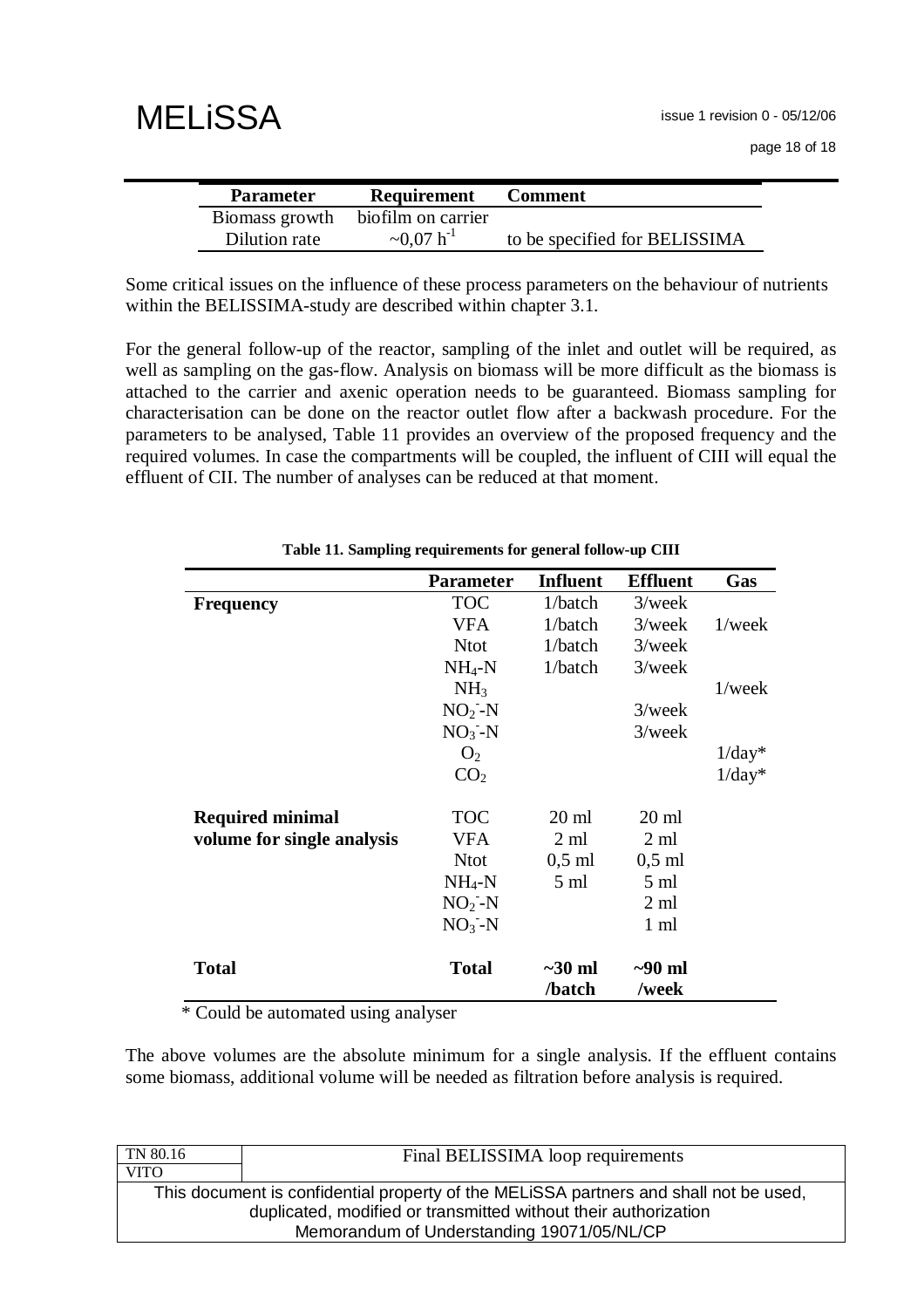Besides the possibility of characterising the biomass after backwash sampling, sampling ports should be foreseen at different levels on the reactor. As contamination of the slow growing nitrifying community must be prevented, these ports should be easily sterilisable. Sampling through these ports could be done by means of a syringe through a septum.

As an alternative to momentary gas sampling and  $O_2$  and  $CO_2$  analysis, a continuous gas analyser checking intermittently the in- and outlet gas phases of all compartments can be used.

Details on the sampling of micro-nutrients that will be studied in the BELISSIMA-project are given in paragraph 3.4.2.

Both the influent and effluent tank should be constructed so that the risk for biological contamination is minimized. Sampling should be done in an axenic way. These issues are addressed in more detail within paragraph 2.3.3.

### 2.3.3 SYSTEM REQUIREMENTS

In this paragraph the system hardware requirements are reviewed. A distinction is made between the reactor itself and the interfaces.

### *2.3.3.1 Compartment CIII*

Table 12 summarizes the basic system requirements for CIII of the MELiSSA-loop. Some of the parameters are adjusted to meet the requirements for the specific BELISSIMA-project.

|                  | <b>Detail</b>                                                     | Requirement                                                                    | <b>Comment</b>                                                                                                                                                                                                       |
|------------------|-------------------------------------------------------------------|--------------------------------------------------------------------------------|----------------------------------------------------------------------------------------------------------------------------------------------------------------------------------------------------------------------|
| <b>Operation</b> | Feeding<br>Recirculation<br>Backwash                              | continuous<br>5:1<br>yes                                                       | batch during start-up<br>recirculation/feed ratio<br>every 4 to 6 months according to TN 47.2;<br>but to be related to the pressure drop over<br>the reactor                                                         |
|                  | Sterility<br>Gas closure<br>Pressure<br>pH-correction<br>Gas flow | yes<br>yes<br>$100\pm20$ mbar<br>yes<br>constant<br>$air + x\%$ O <sub>2</sub> | gas release out of reactor due to aeration<br>slight overpressure<br>to guarantee constant mixing<br>oxygen supplied when requirements higher<br>than provided with air, but total gas flow<br>will be kept constant |
| <b>Reactor</b>   | <b>Size</b>                                                       | to be defined in<br>TN80.21-23                                                 | max. at low sample volumes CI and CII<br>min. during intensive sampling CI and CII<br>To be determined for BELISSIMA                                                                                                 |
| $T1 + 0.0 + c$   |                                                                   |                                                                                |                                                                                                                                                                                                                      |

#### **Table 12. System requirements CIII**

| TN 80.16                                                                              | Final BELISSIMA loop requirements          |  |
|---------------------------------------------------------------------------------------|--------------------------------------------|--|
| <b>VITO</b>                                                                           |                                            |  |
| This document is confidential property of the MELISSA partners and shall not be used, |                                            |  |
| duplicated, modified or transmitted without their authorization                       |                                            |  |
|                                                                                       | Memorandum of Understanding 19071/05/NL/CP |  |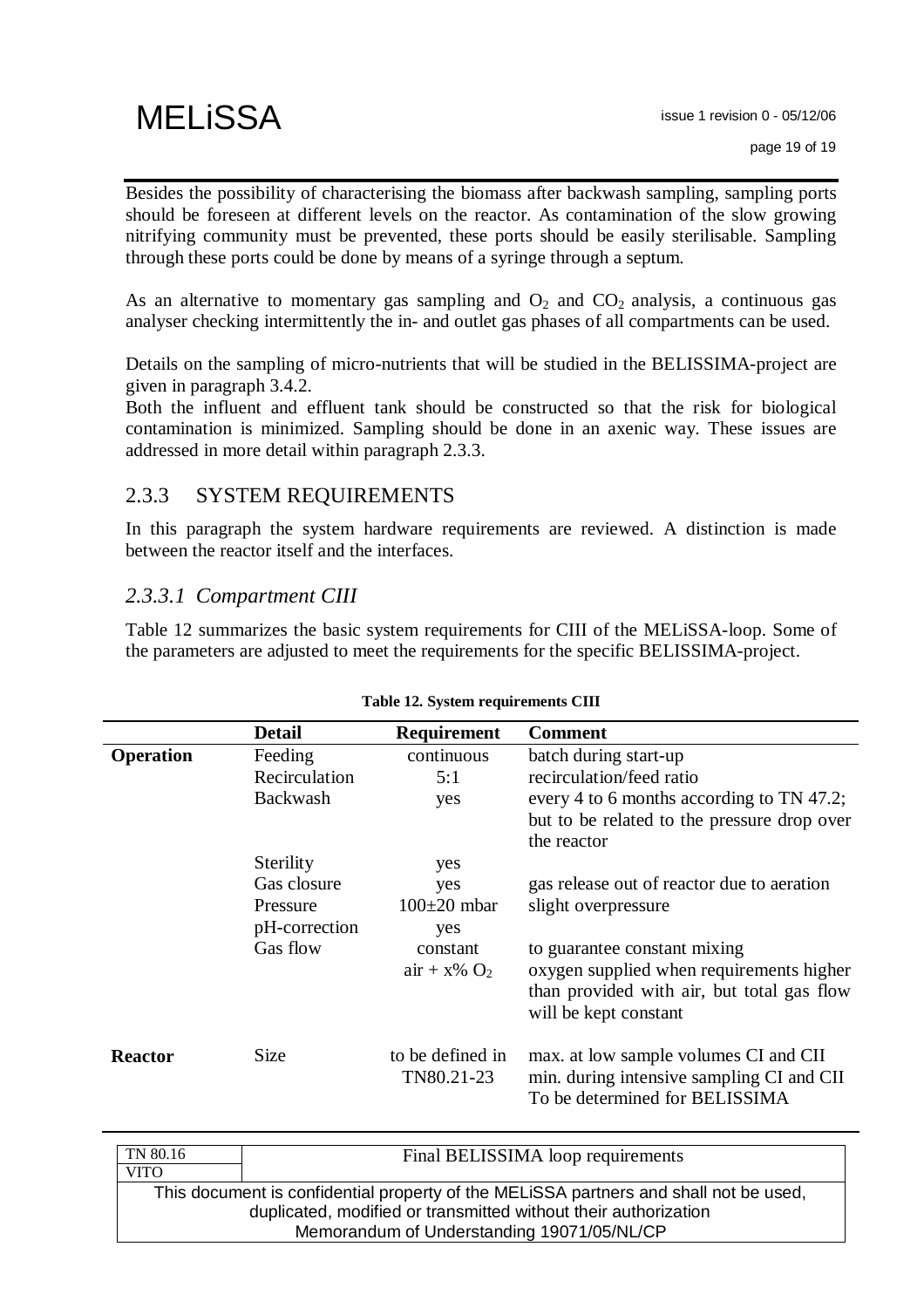issue 1 revision 0 - 05/12/06

page 20 of 20

|                     | <b>Detail</b>                                 | <b>Requirement</b>                               | <b>Comment</b>                                                         |
|---------------------|-----------------------------------------------|--------------------------------------------------|------------------------------------------------------------------------|
|                     | Shape                                         | cilindrical                                      | for optimal mixing                                                     |
|                     | Fixed bed                                     | carrier support                                  | biostyr, glass beads or other                                          |
|                     | <b>Stirring</b>                               | magnetic stirrer<br>$300$ rpm                    | to provide an optimal mixing between inlet<br>and recirculation stream |
|                     | Temperature-<br>control                       | yes                                              | for cooling and heating                                                |
| <b>Measurements</b> | Liquid feed<br>Recirculation<br>Gas injection | flow<br>flow<br>flow                             | or weight of inlet vessel                                              |
|                     | Reactor                                       | temperature<br>pH<br>oxygen<br>level<br>pressure | on-line<br>on-line<br>on-line<br>on-line<br>on-line                    |
|                     | Off-gas                                       | $CO2 - O2$<br>Ammonia                            |                                                                        |

Some of the system requirements need additional clarification:

Liquid flows:

- $\checkmark$  Although the reactor will be inoculated with the two strains of bacteria, no nitrification is to be expected at start-up. Batchwise operation at start-up is recommended until the nitrification process starts. During normal operation a continuous inflow will be required.
- Recirculation of the liquid phase over the reactor will be required to increase ammonia conversion. The ratio will be fixed by the design. A backwash of the reactor should be possible to prevent clogging of the reactor medium (TN 47.2).
- $\checkmark$  If part of the carrier is removed, the flow patterns wil change.<br> $\checkmark$  The use of a magnetic stirrer is prefered for optimal and steril
- The use of a magnetic stirrer is prefered for optimal and sterile mixing of the recirculation and inlet stream.

Sterility:

- $\checkmark$  The reactor without the carrier should be sterilisable before start-up. If expanded polystyrene beads are used (Biostyr) no steam sterilisation is allowed. Glass beads on the other hand can be sterilised.
- $\checkmark$  It must be possible to disconnect the reactor from its side-equipment (pumps, filters, buffering vessels,…). All parts need to operate in an axenic way and should, as a

| Final BELISSIMA loop requirements                                                     |
|---------------------------------------------------------------------------------------|
|                                                                                       |
| This document is confidential property of the MELISSA partners and shall not be used, |
| duplicated, modified or transmitted without their authorization                       |
| Memorandum of Understanding 19071/05/NL/CP                                            |
|                                                                                       |

# **MELISSA**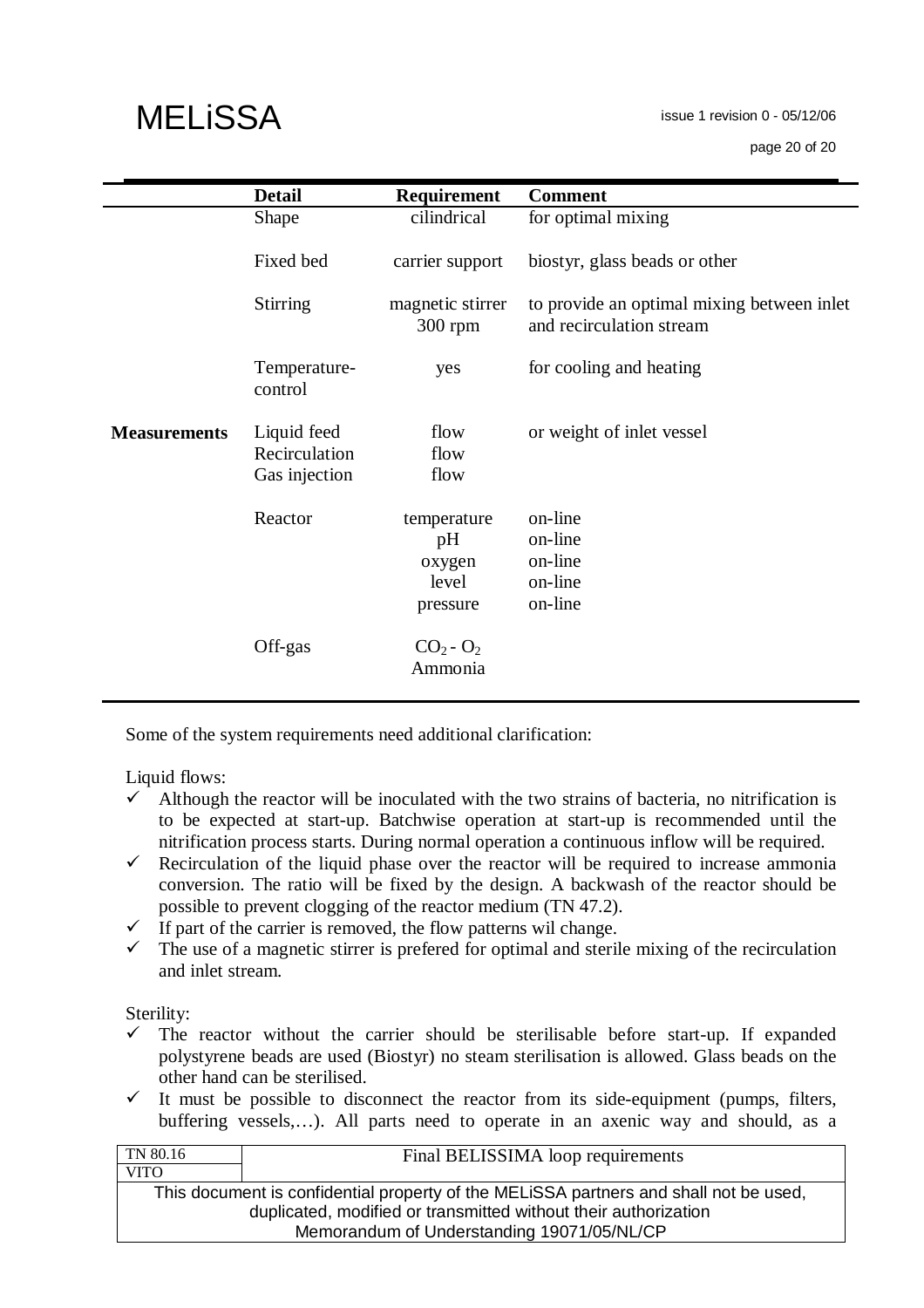consequence, be sterilisable as well. Manual valves for proper disconnection should be provided. Larger parts can be sterilised in-line. Smaller parts are preferably sterilised in an autoclave.

- $\checkmark$  Sterility filtration should be foreseen on the liquid and gas input of the reactor.
- $\checkmark$  Those on-line measurements that require frequent calibration, e.g. pH probe, should be separable from the reactor in an easy and axenic way (Intrack).

Gas flows:

- The gas flow rate into the reactor should be constant to prevent changes in the mixing pattern of he reactor. However, changes in biomass concentration and the loading of the reactor make the oxygen demand variable. As a result, the oxygen concentration in the inlet gas flow should be adjustable. This can be achieved if pure gases  $(O_2, CO_2 \text{ (and } N_2))$ are used instead of air.
- $\checkmark$  As water balances will be studied in BELISSIMA a condenser should be foreseen on the off-gas line. The condensates should be recycled to the reactor.
- $\checkmark$  A multiplex gas analysis system that can measure the off-gas of all compartments intermittently could be foreseen.

The general material requirements for the reactor and its equipment can be summarized as follows:

- $\checkmark$  the possibility of visual observation is recommended. However to prevent microbial growth on the inside of the reactor the illumination should be minimized, e.g. by covering the reactor with insulation material;
- $\checkmark$  resistant to corrosion:
- resistant to biofilm formation;
- $\checkmark$  resistant to chemical disinfection;<br> $\checkmark$  resistant to steam sterilisation F
- resistant to steam sterilisation. Except for the carrier material if polystyrene beads are used;
- $\checkmark$  heat and pressure proof.

Besides, as BELISSIMA aims to study micro-compounds, inert material must be used. The release of contaminants into the system should be excluded. Both organic components from sealings, coating of materials,… as well as inorganic contaminants, mainly metals could pose a problem.

### *2.3.3.2 Interfaces*

The interfaces of CIII are on one hand the influent and effluent buffering vessels and on the other hand the solid-liquid separation.

The main requirement of the buffering vessels is to avoid biological contamination or changes of its content. This could be obtained by:

- $\checkmark$  keeping the vessels under slight overpressure and keeping them gas tight;
- $\checkmark$  cooling at 4 $\mathrm{C}$ ;
- $\checkmark$  minimizing illumination.

| TN 80.16                                                        | Final BELISSIMA loop requirements                                                     |  |
|-----------------------------------------------------------------|---------------------------------------------------------------------------------------|--|
| <b>VITO</b>                                                     |                                                                                       |  |
|                                                                 | This document is confidential property of the MELISSA partners and shall not be used, |  |
| duplicated, modified or transmitted without their authorization |                                                                                       |  |
| Memorandum of Understanding 19071/05/NL/CP                      |                                                                                       |  |
|                                                                 |                                                                                       |  |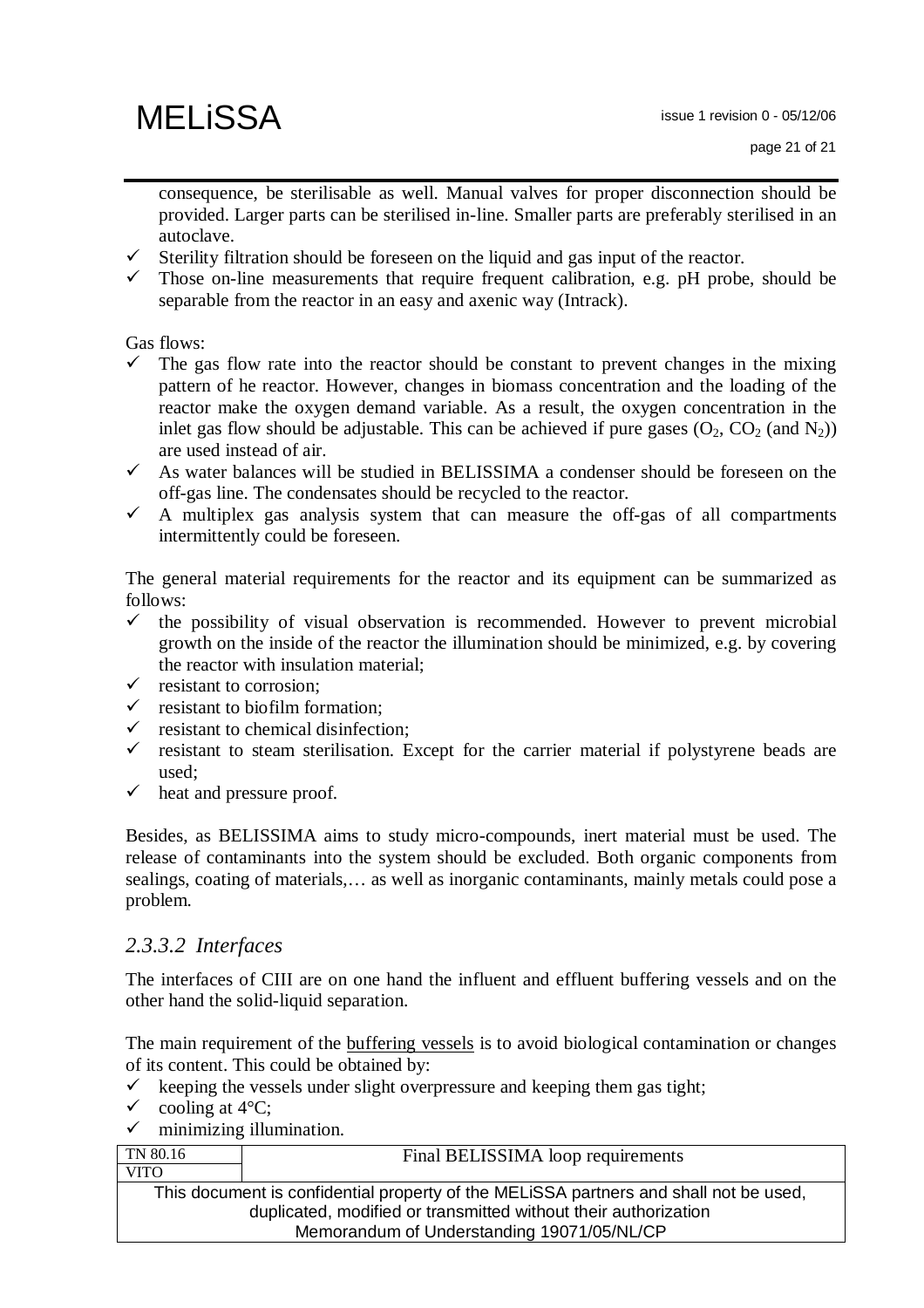As an alternative to the flow measurement of the inlet and outlet, a weight measurement of the buffering vessels could be foreseen.

Homogeneity within the vessels is guaranteed by good mixing. The axis seal of the stirring equipment should guarantee axenic operation. The use of a magnetic stirrer could offer a solution. The material requirements are comparable to those of CIII itself.

The solid-liquid separation system should be based on the recovery of clean liquid. As biomass is immobilized in the reactor no significant concentrations are expected in the output. However, low concentrations of detached cells will have to be removed. The selected technology should overcome the fact that nitrifying bacteria are difficult to sediment and to centrifuge (TN 72.6).

The separation system should fulfill as well the following criteria:

- $\checkmark$  minimal loss of liquid phase;<br> $\checkmark$  no use of chemicals:
- no use of chemicals;
- $\checkmark$  minimal influence on the micro-compounds concentration in the liquid phase as the BELISSIMA study aims for optimal nutrient mass balances:
- $\checkmark$  probably batch operation as the liquid flow rates of the lab-scale loop will be low.

### 2.3.4 OTHER REQUIREMENTS

Besides the general operation and system requirements CIII and its side-equipment should fulfill some additional requirements, including control, maintenance and personnel safety.

The on-line measurements were listed in Table 12. Some of these parameters are part of a control loop:

- $\checkmark$  pH-control: nitrification will decrease pH. The aeration flow through the reactor however increases the pH again as it strips  $CO<sub>2</sub>$  out of the liquid phase (TN 37.510). The on-line pH measurement should control the dosing of acid and base. Attention must be paid to the corrosive nature of the used acid and base and their possible influence on nutrient and carbon mass balances. As those mass balances will be studied within the BELISSIMA project, an exact registration of the dosing of acid and base is required. A too high (8,3) or too low (8,0) pH within the reactor CIII should generate an alarm and stop the feeding pump. A minimal deviation around the pH setpoint is required  $(\pm 0.15)$ .
- $\checkmark$  Temperature-control: the reactor should be connected to a thermostatic bath to guarantee a constant temperature in the reactor. The deviation around the temperature setpoint should be minimal. A too high (35 $^{\circ}$ C) or too low temperature (25 $^{\circ}$ C) in the reactor should generate an alarm.
- $\checkmark$  Level-control: a constant level in the reactor is required. The inlet pump will work at a constant, calibrated flow rate. The outlet pump should work at an equal flow rate. However, as the flows will not be perfectly identical, the level-control should generate alarms whenever a too high or too low level is obtained in the reactor. The high level should switch off the inlet pump, whereas a low level should stop the outlet pump.

| TN 80.16    | Final BELISSIMA loop requirements                                                                                                                                                                      |
|-------------|--------------------------------------------------------------------------------------------------------------------------------------------------------------------------------------------------------|
| <b>VITO</b> |                                                                                                                                                                                                        |
|             | This document is confidential property of the MELISSA partners and shall not be used,<br>duplicated, modified or transmitted without their authorization<br>Memorandum of Understanding 19071/05/NL/CP |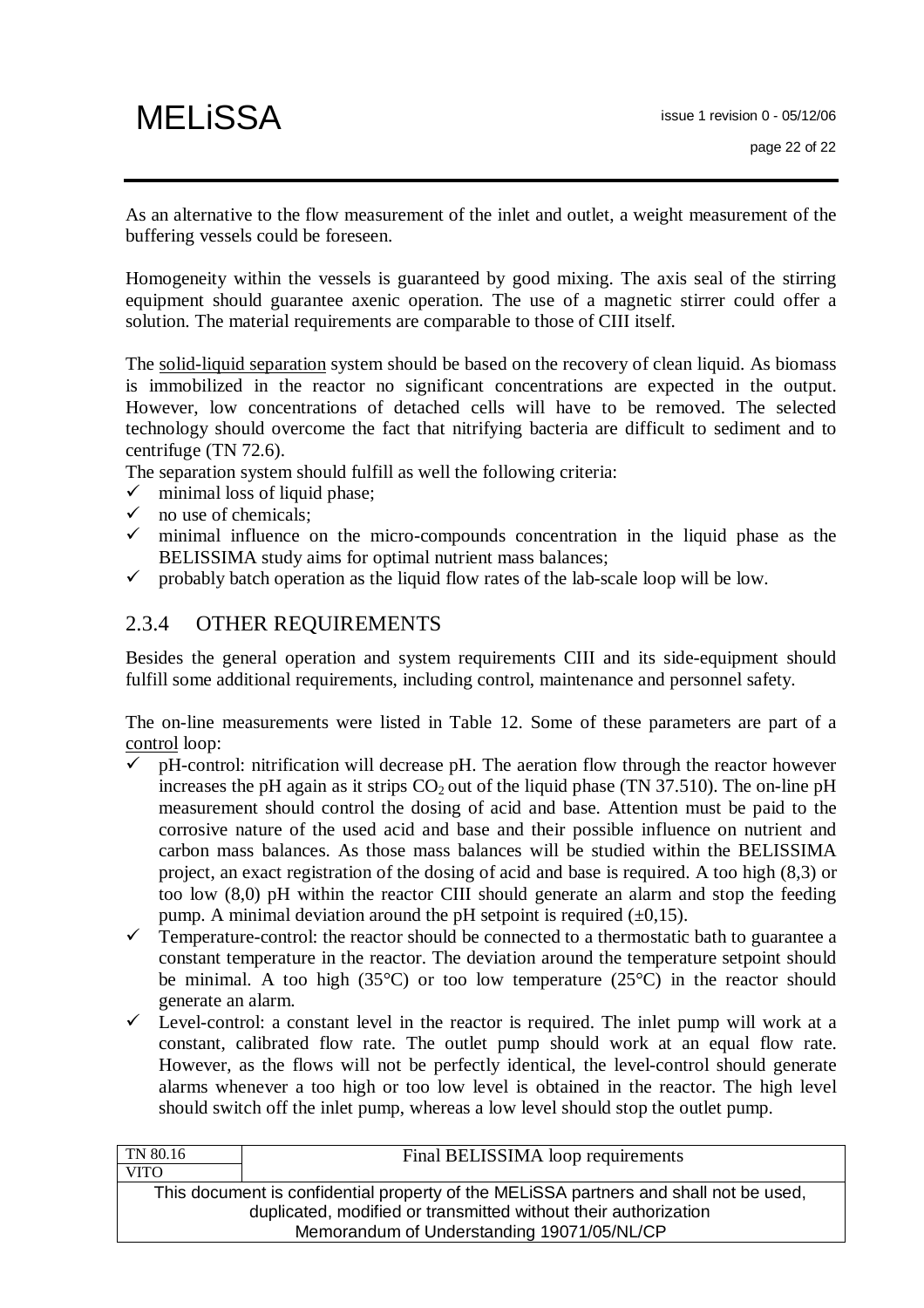An optimal maintenance of the reactor requires that:

- $\checkmark$  pumps, dosing units, gas-injection and interfaces can be disconnected from the reactor in a way that axeny of the other parts remains guaranteed. Manual valves must be foreseen where necessary;
- $\checkmark$  all the separate parts of the reactor and interfaces are easily accessible for cleaning. A cleaning in place is preferable;
- $\checkmark$  all the separate units can be sterilized when needed. A sterilisation in place is preferable. Smaller parts will be sterilised in an autoclave;
- $\checkmark$  connections and tubes can be replaced easily;
- $\checkmark$  all different parts of the reactor and equipment are easily accessible;
- $\checkmark$  the frequency of opening of the reactor should be minimized and restricted during test runs to essential samplings or operational problem solving. Probes that need frequent calibration, e.g. pH-probe, should be separable in an axenic way (intrack);
- $\checkmark$  the carrier should be removable from the reactor and replaceable when necessary;
- $\checkmark$  sterility filters on the gas and liquid input should be easily changeable. Parallel spare filters are recommended.

Although the used materials must be chosen in such a way that biomass formation will be minimal, growth of micro-organisms on surfaces in the reactor, the equipment and the tubing cannot be excluded in the long term. As described above, easy access and facilitated disconnection of all parts, in order to clean or replace them, should be aimed for.

Finally, some laboratory requirements are listed:

- $\checkmark$  Personnel safety equipment must be provided.
- $\checkmark$  Axenic operation and handling.

### *2.4 Compartment IVa*

### 2.4.1 GENERAL REQUIREMENTS

The main task of the mesophilic photosynthetic compartment CIVa within the MELiSSA loop is the fixation of CO2, concomitant with the generation of the edible mico-algae *Arthrospira platensis*. This cyanobacterium presents a high nutritional value. Besides the production of biomass, this compartment aims for a maximal production of oxygen as well. The liquid flow, rich in nitrates from CIII, will provide the minerals and nitrogen source to CIVa.

These specifications result in the general requirements for the reactor CIVa as listed in Table 13.

|             | <b>Parameter</b> | <b>Requirement</b>                                                                    |  |
|-------------|------------------|---------------------------------------------------------------------------------------|--|
|             | $NO_{3}$         | maximal removal                                                                       |  |
| TN 80.16    |                  | Final BELISSIMA loop requirements                                                     |  |
| <b>VITO</b> |                  |                                                                                       |  |
|             |                  | This document is confidential property of the MELISSA partners and shall not be used, |  |
|             |                  | duplicated, modified or transmitted without their authorization                       |  |
|             |                  | Memorandum of Understanding 19071/05/NL/CP                                            |  |

#### **Table 13. General requirements CIVa**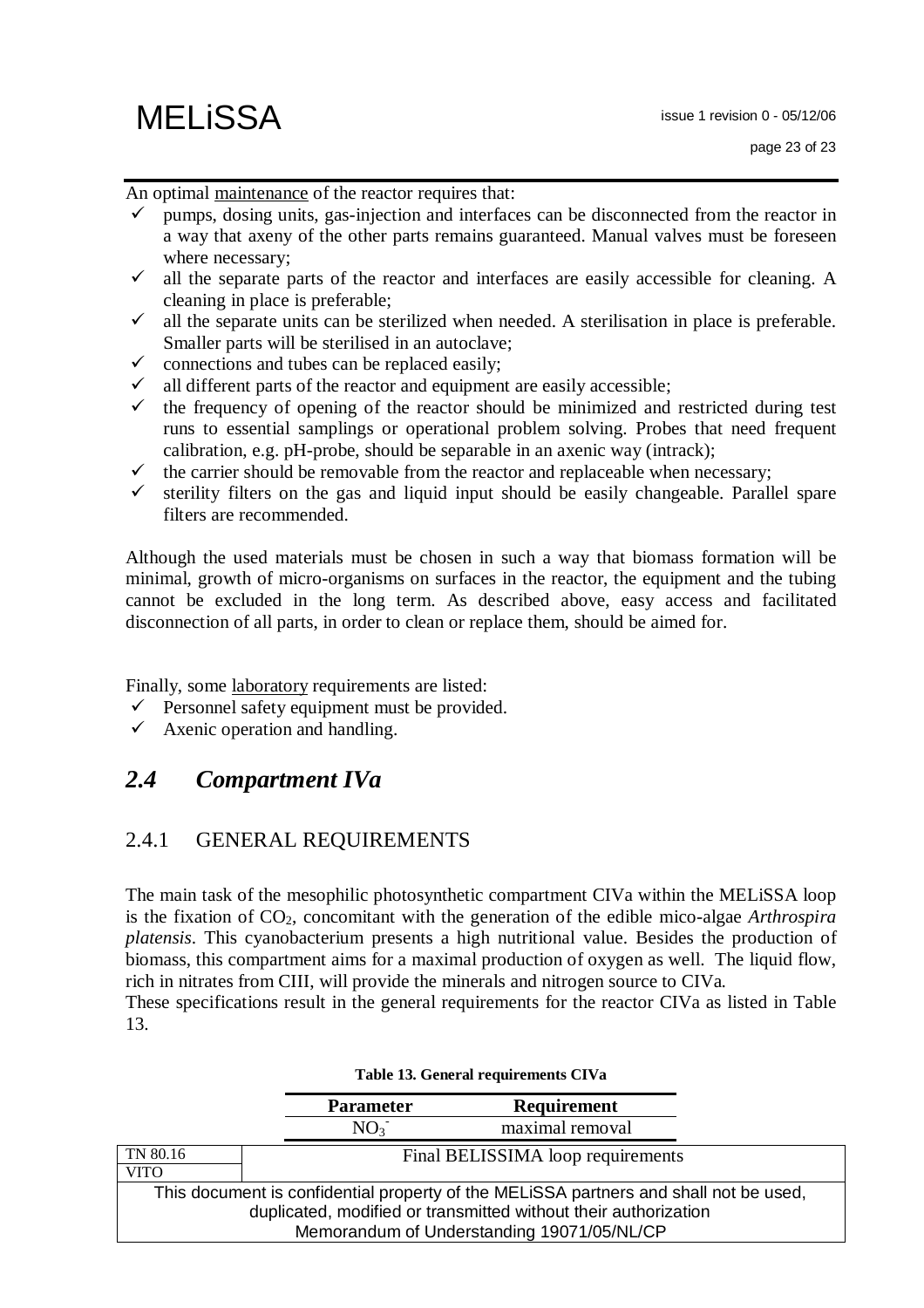issue 1 revision 0 - 05/12/06

page 24 of 24

| <b>Parameter</b> | Requirement         |
|------------------|---------------------|
| <b>Biomass</b>   | maximal production  |
| Oxygen           | maximal production  |
| Temperature      | $36\pm0.5$ °C       |
| Irradiation      | maximal illuminated |
|                  | surface zone        |
| Light spectrum   | 400-700 nm          |

### 2.4.2 PROCESS REQUIREMENTS

The process requirements for optimal photosynthesis by *Arthrospira platensis* are summarized in Table 14.

| <b>Parameter</b> | Requirement           | <b>Comment</b>                            |
|------------------|-----------------------|-------------------------------------------|
| $\rm{CO}_2$      | to be injected        | not in case synthetic media contains      |
|                  |                       | additional carbonates                     |
| Temperature      | $36\pm0.5$ °C         |                                           |
| pH               | 9.5                   | constant productivity between pH 8 and 10 |
| Suspended solids | $0,5 - 2$ g/l         |                                           |
| Dilution rate    | $0,005 - 0,05 h^{-1}$ | to be specified for BELISSIMA             |

|  |  | Table 14. Process requirements CIVa |  |
|--|--|-------------------------------------|--|
|--|--|-------------------------------------|--|

Some critical issues on the influence of these process parameters on the behaviour of nutrients within the BELISSIMA-study are described within chapter 3.1.

For the general follow-up of the reactor, sampling of the inlet and outlet will be required, as well as analysis on the biomass itself and the gas-flow. For those parameters to be analysed, Table 15 provides an overview of the proposed frequency and the required volumes. In case the compartments will be coupled the influent of CIVa will equal the effluent of CIII. The number of analyses can be reduced at that moment.

|  |  |  | Table 15. Sampling requirements for general follow-up CIVa |  |  |  |  |
|--|--|--|------------------------------------------------------------|--|--|--|--|
|--|--|--|------------------------------------------------------------|--|--|--|--|

|                  | <b>Parameter</b> | <b>Influent</b> | <b>Biomass</b> | <b>Effluent</b> | Gas           |
|------------------|------------------|-----------------|----------------|-----------------|---------------|
| <b>Frequency</b> | <b>TOC</b>       | 1/batch         |                | $3$ /week       |               |
|                  | $NH_4-N$         | 1/batch         |                | $1$ /week       |               |
|                  | $NO3-N$          | 1/batch         |                | $3$ /week       |               |
|                  | $NO2-N$          | 1/batch         |                | $3$ /week       |               |
|                  | O <sub>2</sub>   |                 |                |                 | $1$ /week $*$ |
|                  | CO <sub>2</sub>  |                 |                |                 | $1$ /week $*$ |
|                  | D.M.             |                 | $3$ /week      |                 |               |

| TN 80.16                                                                              | Final BELISSIMA loop requirements                               |  |
|---------------------------------------------------------------------------------------|-----------------------------------------------------------------|--|
| <b>VITO</b>                                                                           |                                                                 |  |
| This document is confidential property of the MELISSA partners and shall not be used, |                                                                 |  |
|                                                                                       | duplicated, modified or transmitted without their authorization |  |
|                                                                                       | Memorandum of Understanding 19071/05/NL/CP                      |  |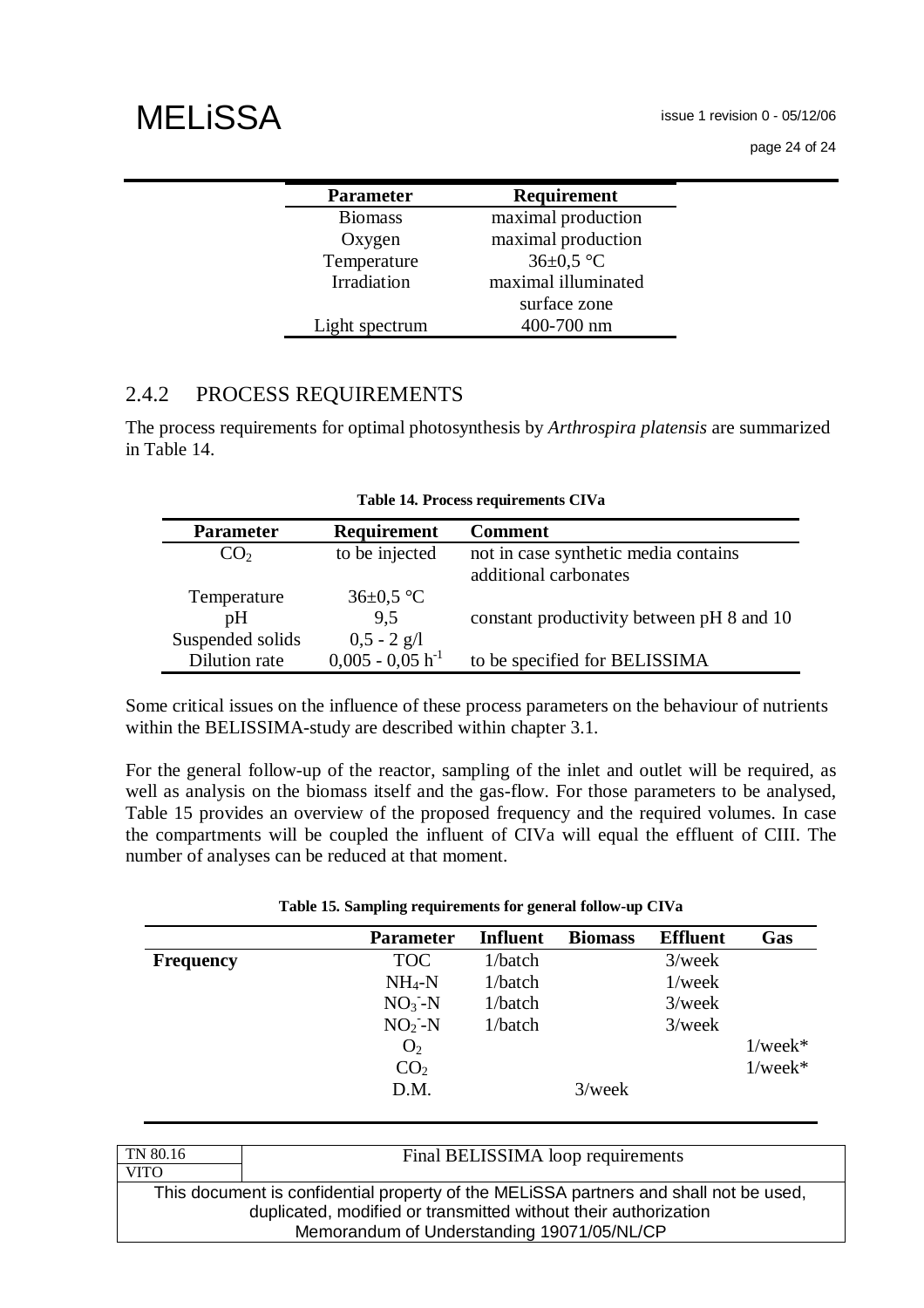page 25 of 25

|                                   | <b>Parameter</b> | <b>Influent</b> | <b>Biomass</b>  | <b>Effluent</b> | Gas |
|-----------------------------------|------------------|-----------------|-----------------|-----------------|-----|
| <b>Required minimal</b><br>volume | <b>TOC</b>       | $20 \text{ ml}$ |                 | $20 \text{ ml}$ |     |
| for single analysis               | $NH_4-N$         | $5 \text{ ml}$  |                 | $5 \text{ ml}$  |     |
|                                   | $NO3-N$          | 1 ml            |                 | $1 \text{ ml}$  |     |
|                                   | $NO2-N$          | $2 \text{ ml}$  |                 | $2 \text{ ml}$  |     |
|                                   | D.M.             |                 | $20 \text{ ml}$ |                 |     |
| <b>Total</b>                      |                  | $\sim$ 30 ml    |                 | $\sim$ 100 ml   |     |
|                                   |                  | /batch          |                 | /week           |     |

\* Could be automated using analyser

As the reactor is a completely stirred system the biomass concentration in the effluent will equal the concentration in the reactor. As a result no sampling within the reactor itself will be required.

Details on the sampling of micro-nutrients that will be studied in the BELISSIMA-project are given in paragraph 3.4.2.

Both the influent and effluent tank should be constructed so that the risk for biological contamination is minimized. Sampling should be done in an axenic way. All these issues are addressed to in more detail within paragraph 2.4.3.2.

### 2.4.3 SYSTEM REQUIREMENTS

This chapter reviews the system hardware requirements. A distinction is made between the reactor itself and the interfaces (buffer vessels and harvesting system).

#### *2.4.3.1 Compartment CIVa*

The basic MELiSSA system requirements for reactor CIVa are listed in Table 16. Some of the parameters are already adjusted for the specific BELISSIMA-study.

|                  | <b>Detail</b> | <b>Requirement</b> | <b>Comment</b>                                                                        |
|------------------|---------------|--------------------|---------------------------------------------------------------------------------------|
| <b>Operation</b> | Feeding       | continuous         |                                                                                       |
|                  | Automation    | intermediate       | control described further                                                             |
|                  | Sterility     | yes                |                                                                                       |
|                  | Gas closure   | yes                | gas release out of reactor due to aeration                                            |
|                  | Pressure      | $100\pm20$ mbar    | slight overpressure                                                                   |
|                  | pH-correction | yes                |                                                                                       |
|                  | Gas flow      | $air + x\% CO2$    | in case of closed loop operation.                                                     |
|                  |               |                    | For tests with Zarrouk medium sufficient<br>bicarbonates are available in the medium. |

#### **Table 16. System requirements CIVa**

| Final BELISSIMA loop requirements                                                     |  |  |
|---------------------------------------------------------------------------------------|--|--|
|                                                                                       |  |  |
| This document is confidential property of the MELISSA partners and shall not be used, |  |  |
| duplicated, modified or transmitted without their authorization                       |  |  |
| Memorandum of Understanding 19071/05/NL/CP                                            |  |  |
|                                                                                       |  |  |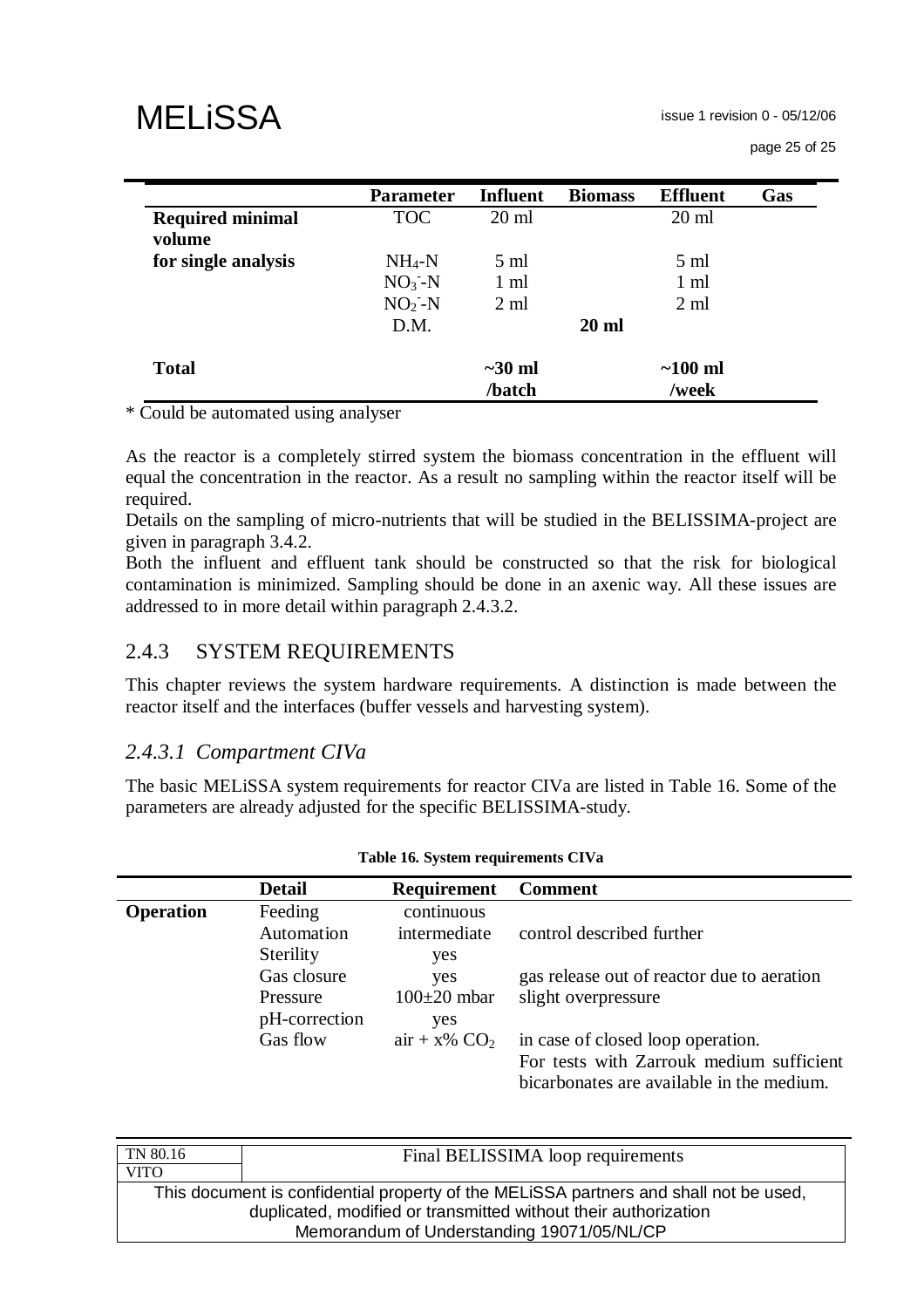|                     | <b>Detail</b>                | Requirement                                                                            | <b>Comment</b>                                                                                                               |
|---------------------|------------------------------|----------------------------------------------------------------------------------------|------------------------------------------------------------------------------------------------------------------------------|
| <b>Reactor</b>      | <b>Size</b>                  | to be defined<br>in TN80.21-23                                                         | maximum at low sample volumes CI-CIII<br>minimum during intensive sampling<br>C I-CIII                                       |
|                     | Shape<br>Diameter            | cylindrical<br>small                                                                   | for optimal mixing and illumination<br>to avoid dark zones in centre<br>dark zones at headspace should be minimal<br>as well |
|                     | Illumination                 | $0 - 300$ W/m <sup>2</sup><br>variable                                                 | excess light becomes inhibitory<br>avoid dark surfaces and zones                                                             |
|                     | Stirring                     | good radial<br>homogeneity<br>max. 300 rpm                                             | mechanical stirrer: easy to control<br>mixing with gas flow could be possible as<br>well                                     |
|                     | Cooling                      | yes                                                                                    | due to the irradiation of the reactor cooling<br>is required                                                                 |
| <b>Measurements</b> | Liquid feed<br>Gas injection | flow<br>flow                                                                           | or weight of inlet vessel                                                                                                    |
|                     | Reactor                      | temperature<br>pH<br>pressure<br>biomass<br>concentration<br>oxygen<br>light intensity | on-line<br>on-line<br>on-line<br>on-line<br>on-line<br>calibration                                                           |
|                     | Off-gas                      | $CO2 - O2$                                                                             | on-line                                                                                                                      |

Some of the system requirements need additional clarification:

Sterility:

 $\checkmark$  The equipment should be easily sterilisable. It must be possible to disconnect the reactor from its side-equipment (pumps, filters, buffers,…). However, these parts need to operate in an axenic way and must be sterilisable as well. Manual valves for disconnection should be provided where needed. Smaller parts will be sterilised in an autoclave.

| Final BELISSIMA loop requirements                                                     |  |  |
|---------------------------------------------------------------------------------------|--|--|
|                                                                                       |  |  |
| This document is confidential property of the MELISSA partners and shall not be used, |  |  |
| duplicated, modified or transmitted without their authorization                       |  |  |
| Memorandum of Understanding 19071/05/NL/CP                                            |  |  |
|                                                                                       |  |  |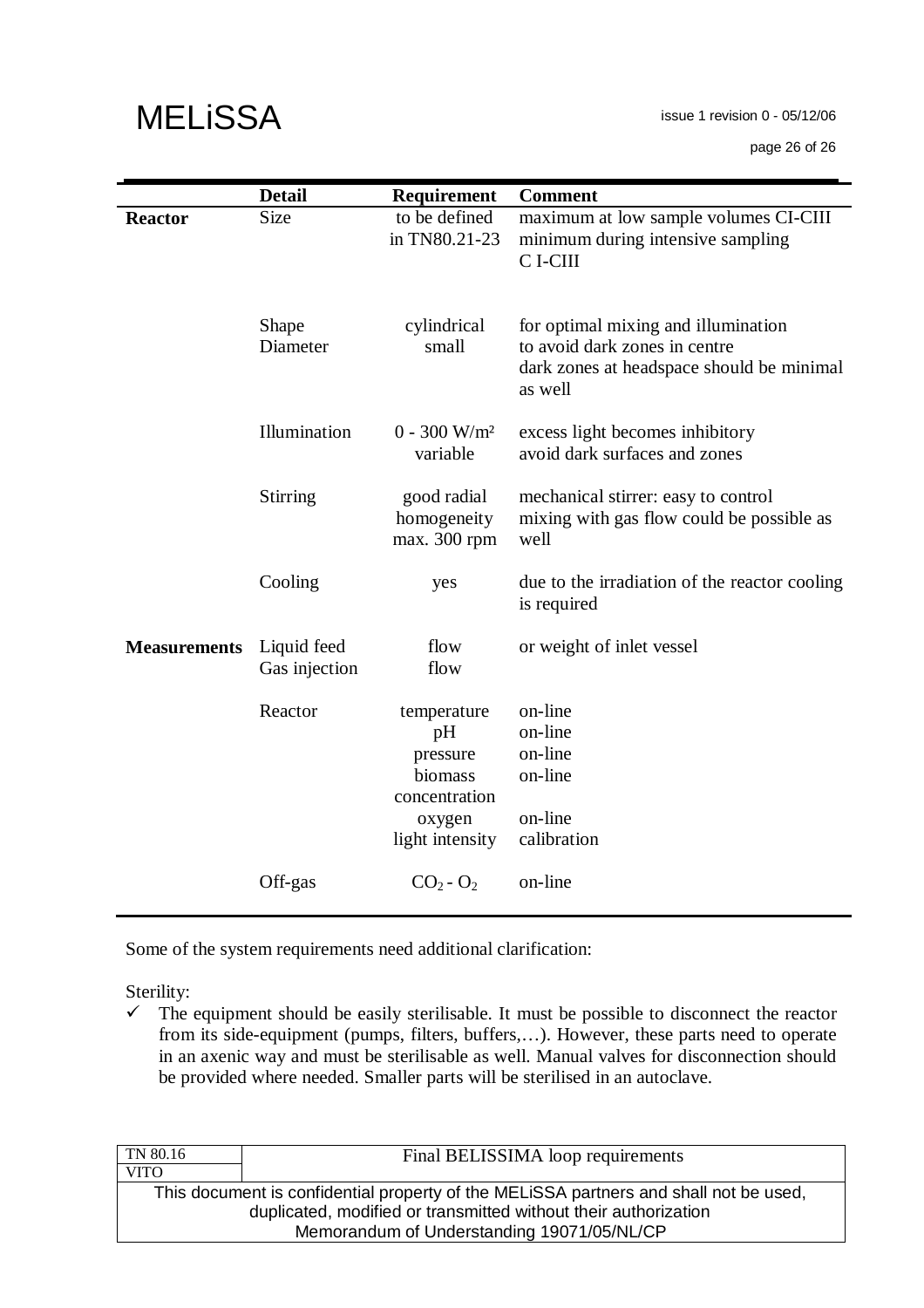- Sterility filtration should be foreseen on the liquid and gas input of the reactor. The filter must be changeable in an easy and axenic way. Detection of the pressure drop over the filter could be used as indication of the fouling.
- $\checkmark$  The axis seal of the stirring equipment should guarantee sterile conditions within the reactor.
- $\checkmark$  Those on-line measurements that require frequent calibration, e.g. pH probe, should be separable from the reactor in an easy and axenic way.

Gas measurement:

- $\checkmark$  As water balances will be studied in BELISSIMA a condenser should be foreseen on the off-gas line. The condensates should be recycled to the bioreactor..
- $\checkmark$  A multiplex gas analysis system that can measure the off-gas of all compartments intermittently could be foreseen.

Cooling system:

- $\checkmark$  Minimisation of biofilm formation should be aimed for. An external jacket could offer a solution.
- $\checkmark$  Ventilation around reactor to be foreseen.

The general material requirement for the reactor and its equipment can be summarized as follows:

- $\checkmark$  optimal transparency of the illuminated zone;
- $\checkmark$  resistant to corrosion;
- $\checkmark$  resistant to biofilm formation:
- $\checkmark$  resistant to chemical disinfection:
- $\checkmark$  resistant to steam sterilisation;
- $\checkmark$  heat and pressure proof.

Besides, as BELISSIMA aims to study micro-compounds, inert material must be used. The release of contaminants into the system should be excluded. Both organic components from sealings, coating of materials,… as well as inorganic contaminants, mainly metals could pose a problem.

#### *2.4.3.2 Interfaces*

The interfaces of CIVa are on one hand the influent and effluent buffering vessels and on the other hand the solid-liquid separation or biomass harvesting system.

The main requirement of the buffering vessels is to avoid biological contamination or other changes of its content. This can be obtained by:

- keeping the vessels under slight overpressure and keeping them gas tight;<br>  $\checkmark$  cooling at 4°C:
- cooling at 4°C;
- $\checkmark$  minimizing illumination.

| TN 80.16                                                                              | Final BELISSIMA loop requirements |  |
|---------------------------------------------------------------------------------------|-----------------------------------|--|
| <b>VITO</b>                                                                           |                                   |  |
| This document is confidential property of the MELISSA partners and shall not be used, |                                   |  |
| duplicated, modified or transmitted without their authorization                       |                                   |  |
| Memorandum of Understanding 19071/05/NL/CP                                            |                                   |  |
|                                                                                       |                                   |  |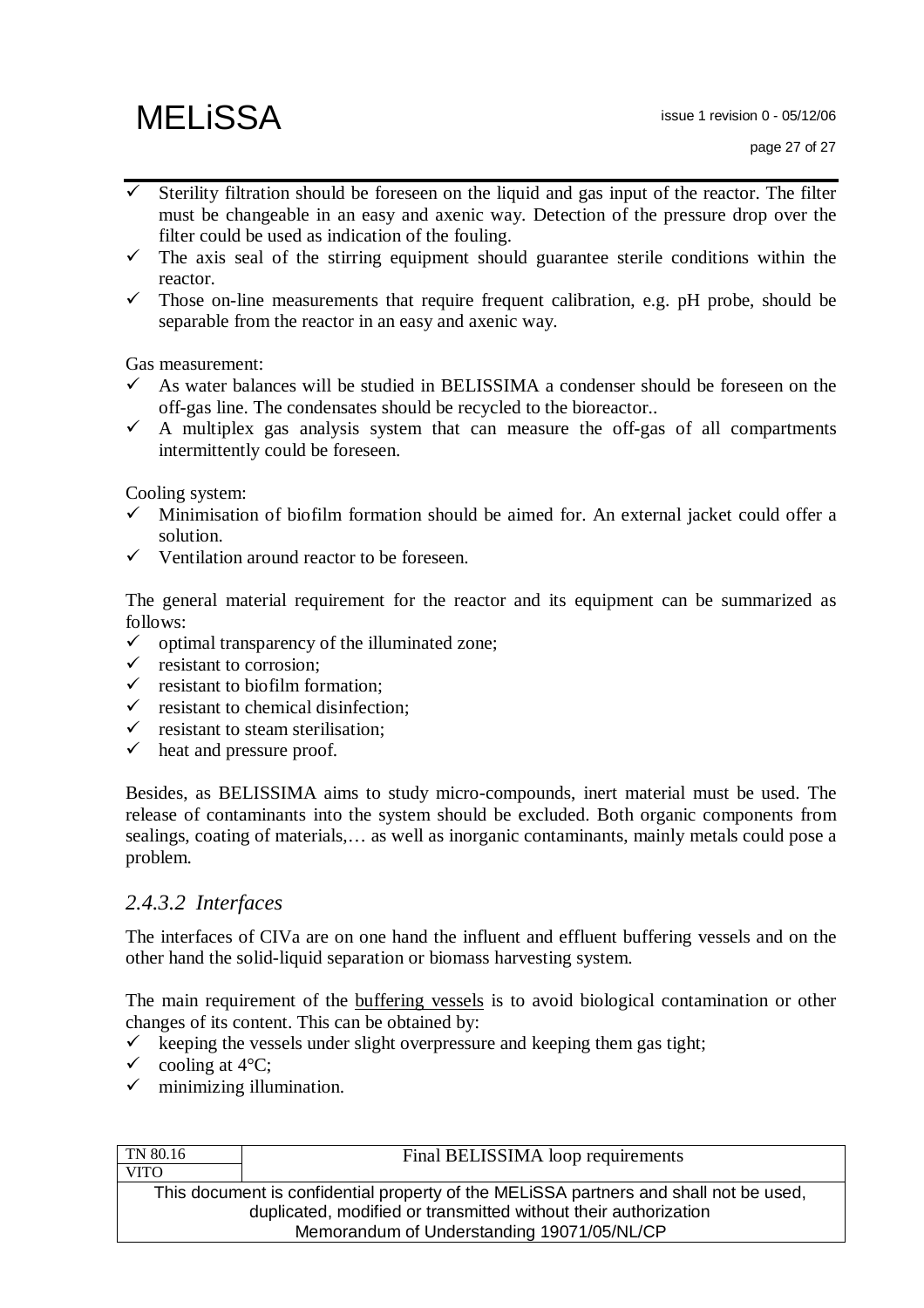As an alternative to the flow measurement of the inlet and outlet, a weight measurement of the buffering vessels could be foreseen.

Homogeneity within the vessels is guaranteed by good mixing. The use of a magnetic stirrer could offer a solution. The material requirements are comparable to those of CIVa itself.

The biomass harvesting system should fulfill the following requirements:

- $\checkmark$  maximal biomass separation and recovery;
- $\checkmark$  ensure the integrity of the cells. Cell breakage and shear stress release EPS into the liquid phase and increase the viscosity of the liquid. Centrifugation appears difficult as fresh *Arthrospira platensis* contains vacuoles and floats (TN 62.5);
- $\checkmark$  minimal loss of liquid phase. Recuperation of liquid between 75 and 90% (TN 72.6);
- $\checkmark$  minor or no use of chemical:
- minimal maintenance;
- $\checkmark$  minimal influence on the micro-compounds concentration in the liquid phase as the BELISSIMA study aims for optimal nutrient mass balances;
- $\checkmark$  probably batch operation as the liquid flow rates of the lab-scale loop will be low.

A discontinuous separation will be preferable as the flow rate of the reactor outlet of the labscale plant will be small. *Arthrospira platensis* can be stored at 4°C for 48 hours before degradation occurs (TN 72.6).

### 2.4.4 OTHER REQUIREMENTS

Besides the general operation and system hardware requirements the BELISSIMA loop should fulfill some additional requirements, including guidelines on control, maintenance and personnel safety.

The on-line measurements were listed in Table 16. Some of these parameters will be part of a control loop:

- $\checkmark$  pH-control: the on-line pH measurement controls the dosing of acid and base. Attention must be paid to the corrosive nature of the used acid and base and their possible influence on the nutrient mass balances. As those mass balances will be studied within the BELISSIMA project, an exact registration of the dosing of acid and base is required. A too high (10) or too low pH (8) within the reactor CIVa should generate an alarm and stop the feeding pump.
- $\checkmark$  Temperature-control: as the reactor will be illuminated, cooling will be required. The cooling circuit will be activated by the on-line T-measurement. The deviation around the given setpoint should be minimal. A too high temperature (38°C) should generate an alarm and switch of the illumination. A too low temperature (34°C) must generate an alarm.
- $\checkmark$  Pressure-control: the reactor should work under slight overpressure. Air is injected. A pressure control valve should be foreseen.
- Level-control: a constant level in the reactor should guarantee a constant hydraulic retention time. Two different level setpoints may be required to have a maximal and

| TN 80.16                                                                              | Final BELISSIMA loop requirements |  |
|---------------------------------------------------------------------------------------|-----------------------------------|--|
| <b>VITO</b>                                                                           |                                   |  |
| This document is confidential property of the MELISSA partners and shall not be used, |                                   |  |
| duplicated, modified or transmitted without their authorization                       |                                   |  |
| Memorandum of Understanding 19071/05/NL/CP                                            |                                   |  |
|                                                                                       |                                   |  |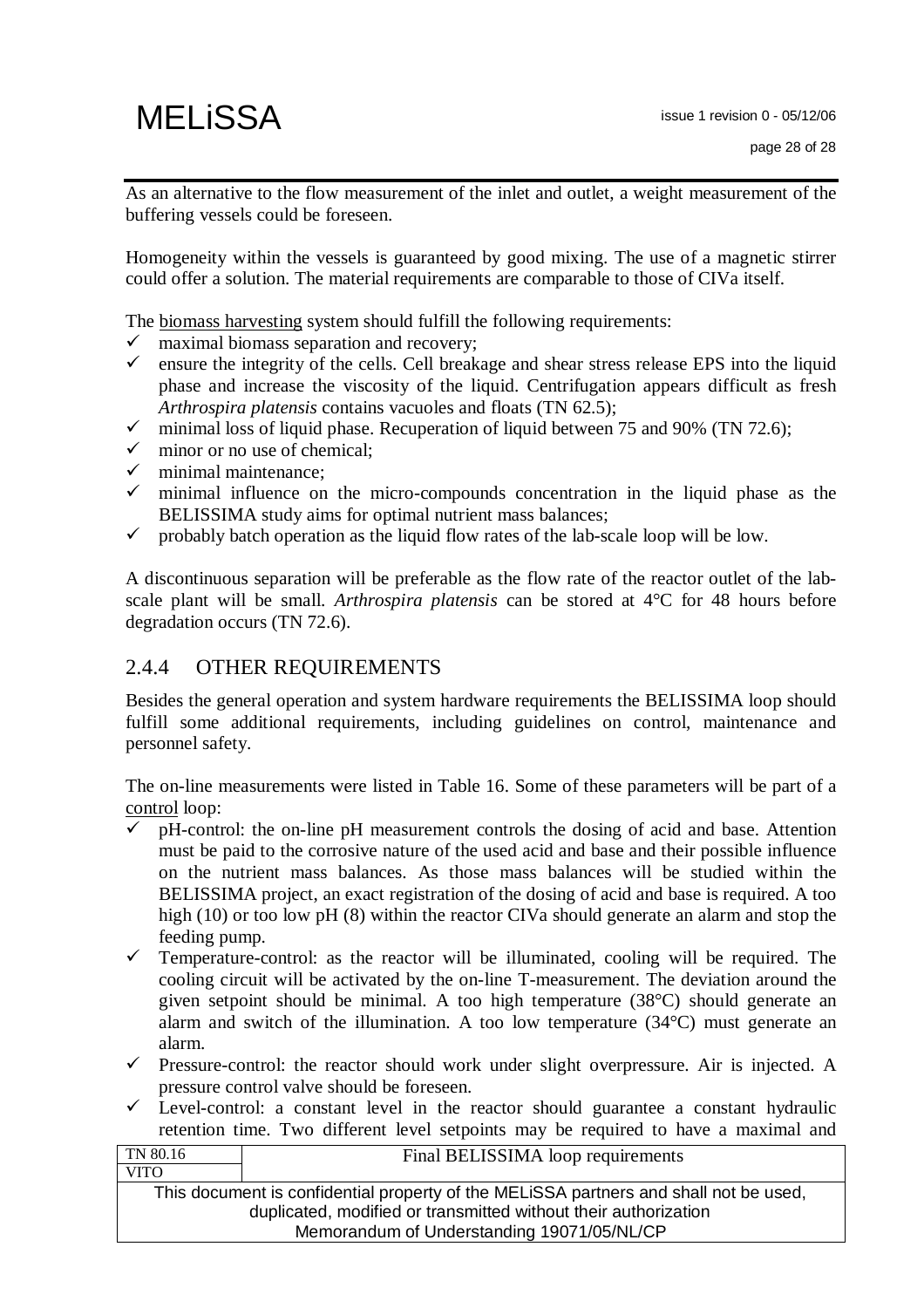minimal reactor volume as described in Table 8. The flow rate of the feeding will be set at constant level. The flow rate of the outlet however will be controlled by the level measurement in the reactor. A too low level in the reactor should generate an alarm and stop the outlet pump. A too high level in the reactor on the other hand should generate an alarm as well and stop the inlet pump.

The levels in the buffering vessels can be controlled by weight measurement. A low level in the inlet vessel should generate an alarm and stop the inflow pump to the reactor.

 $\checkmark$  Illumination: the level of irradiation of the biomass is adjusted by changing the power supply. The relation between the power supply and the light intensity should be determined at start-up through calibration.

An optimal maintenance of the reactor requires that:

- pumps, dosing units, gas-injection and interfaces can be disconnected from the reactor in a way that axeny of the other parts remains guaranteed. Manual valves must be foreseen where necessary;
- $\checkmark$  all the separate parts of the reactor and interfaces are easily accessible for cleaning. A cleaning in place is preferable;
- $\checkmark$  all the separate units can be sterilized when needed. A sterilisation in place is preferable;
- $\checkmark$  connections and tubes can be replaced easily;
- $\checkmark$  all different parts of the reactor and equipment are easily accessible;
- $\checkmark$  the frequency of opening of the reactor should be minimized. Probes that need frequent calibration, e.g. pH-probe, should be separable in an axenic way (intrack);
- $\checkmark$  sterility filters on the gas and liquid input should be easily changeable. Parallel spare filters are recommended.

Although the used materials must be chosen in such a way that biomass formation will be minimal, growth of micro-organisms on surfaces in the reactor, the equipment and the tubing cannot be excluded in the long term. As described above, easy access and facilitated disconnection of all parts, in order to clean or replace them, should be aimed for.

Finally, some laboratory requirements are listed:

- $\checkmark$  Personnel safety equipment must be provided.
- $\checkmark$  Axenic handling must be possible.

## *2.5 Overall requirements*

In addition to the specific requirements given for separate compartment some overall issues will be discussed in this paragraph, including power supply, steam supply, automation...

The power supply required will be 400 VAC + N + PE 50Hz. An isolation transformer should be foreseen. The analog input/output signals should be a 4-20 mA signal, the digital signals a 24V or TTL.

| Final BELISSIMA loop requirements                                                     |  |  |
|---------------------------------------------------------------------------------------|--|--|
|                                                                                       |  |  |
| This document is confidential property of the MELISSA partners and shall not be used, |  |  |
| duplicated, modified or transmitted without their authorization                       |  |  |
| Memorandum of Understanding 19071/05/NL/CP                                            |  |  |
|                                                                                       |  |  |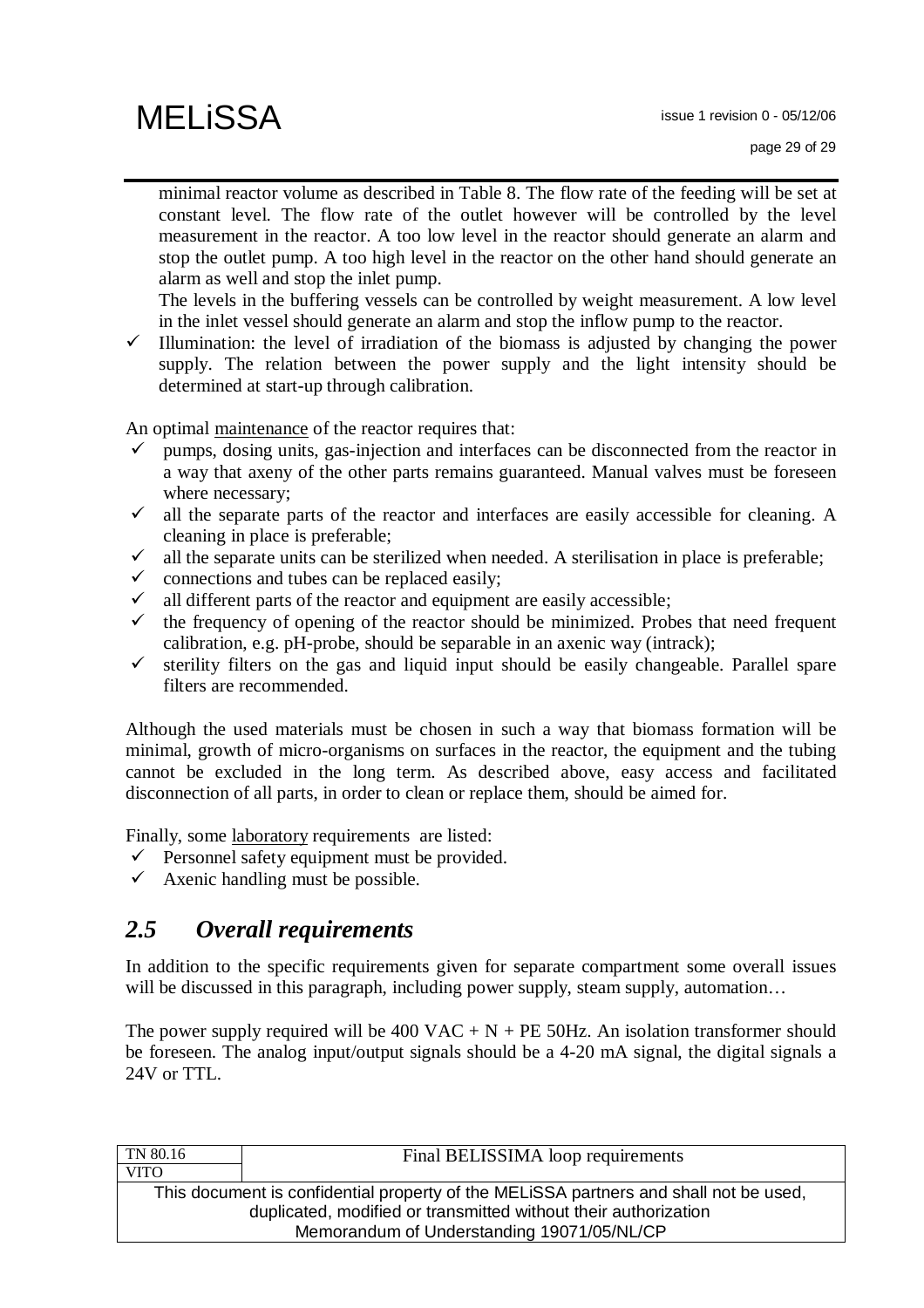

A steam line for sterilisation purpose should be foreseen. All gases, as mentioned in previous compartment descriptions, should be available: Ar,  $N_2$ ,  $CO_2$ ,  $O_2$  ... Pressurized air must be provided for aeration and valve operation. A drain for liquid waste will be needed.

The automation and operation control should fulfil the following requirements:

- $\checkmark$  automation is needed to minimize the operator work and to ensure a sufficient level of control of the processes. However, full automation is out of scope within the BELISSIMA project;
- $\checkmark$  clear visual observation is aimed for;
- $\checkmark$  standardisation of the used symbols, color indications, tags and labeling... is suggested.

Concerning countermeasures, sufficient valves and connections to the different reactors must be foreseen to ensure a potential future coupling of additional technologies. Extra ports in the reactors could be required as well for possible future on-line measuring probes, different from the ones mentioned in previous paragraphs.

Table 17 reviews the suppliers and references preferentially used within all MELiSSA projects.

| <b>HARDWARE TYPE</b>               | <b>SUPPLIERS/REFERENCE</b> |  |
|------------------------------------|----------------------------|--|
| Programmable Logic Controller      | Schneider/Quantum          |  |
| <b>Electrical connectors</b>       | Phoenix                    |  |
| Electrical cupboards               | Rittal                     |  |
| Flow controllers                   | <b>MKS</b>                 |  |
| Lamps                              | OSRAM 12V, 20W BAB 38°     |  |
| Port                               | Ingold                     |  |
| Tubing connections                 | Swagelok                   |  |
| pH-probe                           | Mettler-Toledo             |  |
| O <sub>2</sub> -probe              | Mettler-Toledo             |  |
| Electrical fuses, circuit breakers | Hager                      |  |

**Table 17. Harmonized hardware MELiSSA** 

Requirements concerning safety have been discussed partly in previous chapters. In summary the overall needs are the following:

- $\checkmark$  axenic operation should be possible;
- $\checkmark$  sufficient ventilation will be required to remove vapours and heat;
- $\checkmark$  the different work spaces should be kept under overpressure to minimize contamination of CII to IVa from outside or under underpressure to avoid spread of pathogenic organisms from CI.
- $\checkmark$  the possibility of H<sub>2</sub>S release from CI should be addressed.

| TN 80.16                                                                              | Final BELISSIMA loop requirements |  |
|---------------------------------------------------------------------------------------|-----------------------------------|--|
| <b>VITO</b>                                                                           |                                   |  |
| This document is confidential property of the MELISSA partners and shall not be used, |                                   |  |
| duplicated, modified or transmitted without their authorization                       |                                   |  |
| Memorandum of Understanding 19071/05/NL/CP                                            |                                   |  |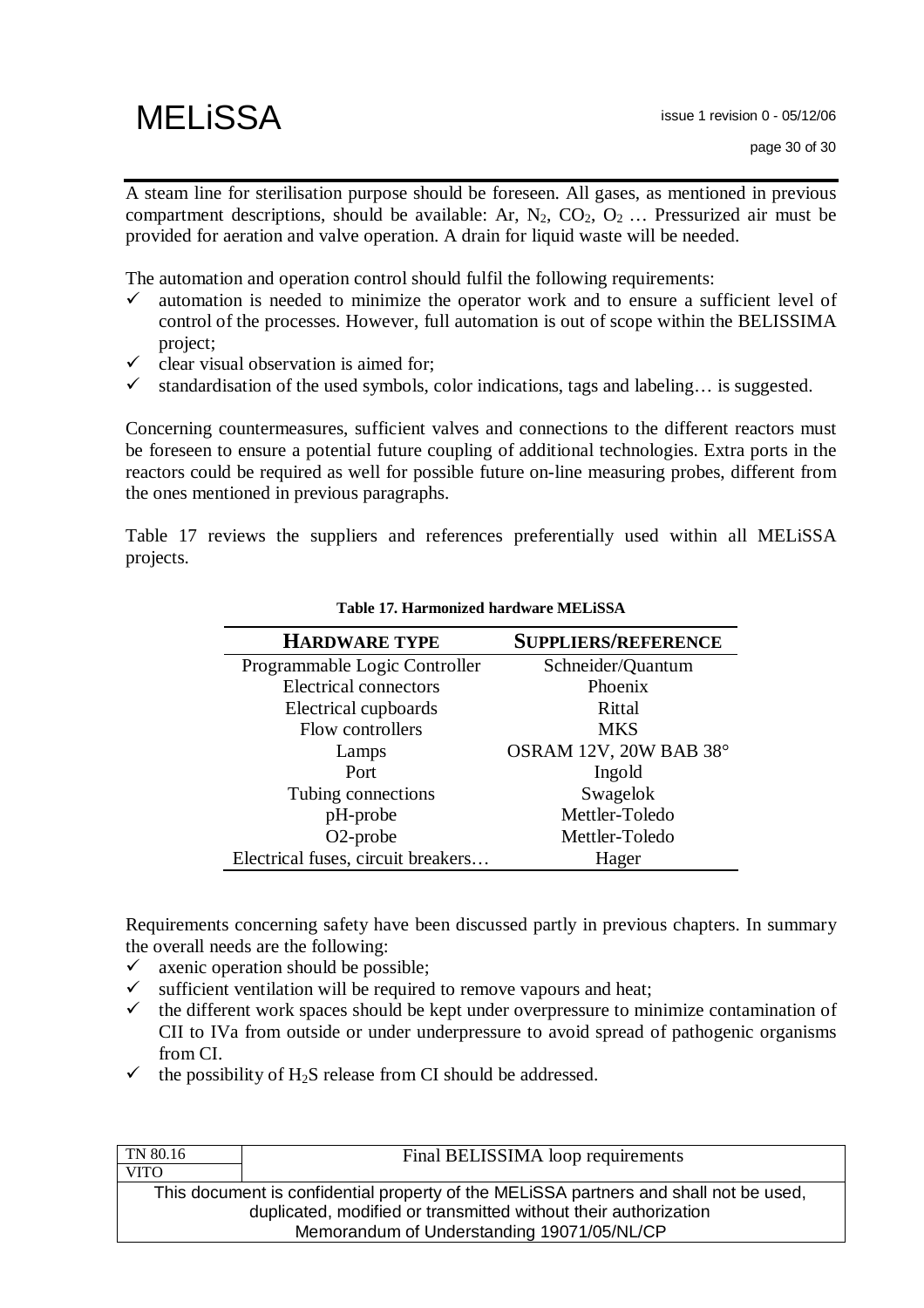## *2.6 Compartment operation*

An optimal reactor operation is aimed for. Variations in compartment performance, which are not due to lacks of or accumulation of certain micro-compounds, should be avoided.

As described in TN 80.15, it is proposed to work with separate compartments in a first stage and with a coupled set-up afterwards. This allows intensive sampling to determine removal efficiencies per compartment. Only those compounds which appear interesting from these tests will be further studied in coupled set-up and finally in closed loop.

Operation in closed loop will limit the sample volumes. There will be a conflict between closed loop operation and intensive sampling as the outlet of one compartment will be used as the feed for the following one. As a result, sampling in closed loop operation should be reduced in order to minimize a too strong size or dilution effect.

The residence time, or dilution rate, within the different compartments has been described for all four reactors in previous paragraphs (process requirements). The dilution rate and the sampling volumes will be evaluated to calculate the active reactor volumes. It is currently envisaged that the compartments CII, CIII and CIVa may operate at 2 different liquid levels during different test periods. A high liquid level can be maintained in case sampling from the previous reactors is minimal. Most of the effluent in such a situation can be used as feed to the next compartment. A low level will however be needed in case more sample volume is required. It is crucial however, that once the active volume is fixed, it remains stable and operation occurs at fixed dilution rates.

BELISSIMA mainly aims for the closure and follow-up of the liquid loop. Water losses through drains, interphases, sampling,… must be minimized. However, as the off-gas and solid drains will contain water and contaminants as well and sampling of gas phases and biomass may be needed to close mass balances, a careful characterisation of those streams will be needed:

- $\checkmark$  condensers or humidity measurements must be placed on the off-gas streams;
- the condensates should be analysed to determine possible losses of contaminants;
- $\checkmark$  possible losses of volatile contaminants should be monitored as well: ammonia, VFA,...

| Final BELISSIMA loop requirements                                                     |  |  |
|---------------------------------------------------------------------------------------|--|--|
|                                                                                       |  |  |
| This document is confidential property of the MELISSA partners and shall not be used, |  |  |
| duplicated, modified or transmitted without their authorization                       |  |  |
| Memorandum of Understanding 19071/05/NL/CP                                            |  |  |
|                                                                                       |  |  |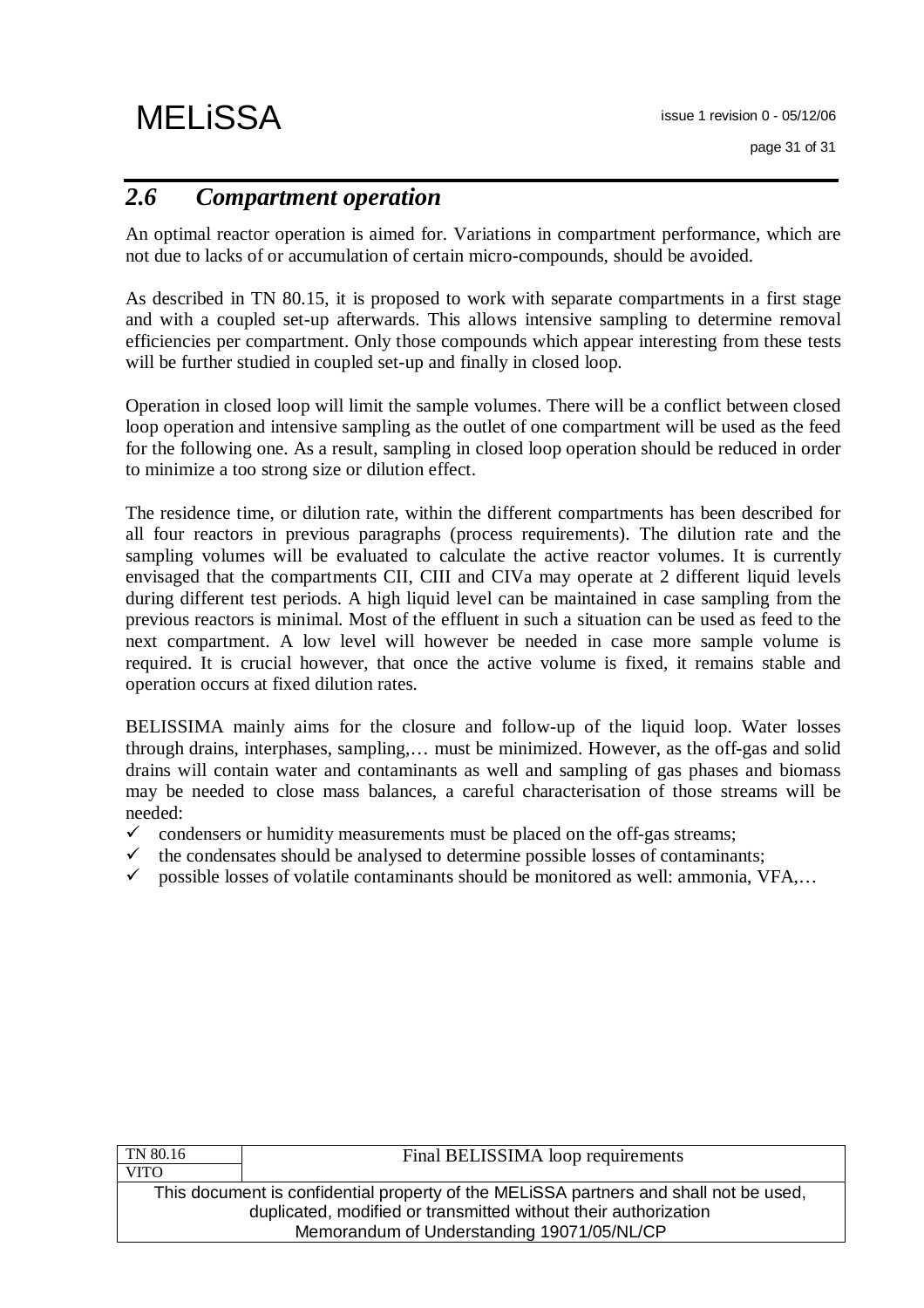## **3 SPECIFIC REQUIREMENTS FOR MICROCOMPOUND STUDY**

# *3.1 Critical issues*

In addition to the requirements listed above, some overall points of attention, related to the specific BELISSIMA objectives, are listed in this chapter.

Concerning pH correction, it should be taken into account that the addition of mineral acids and bases may cause a problem when nutrient mass balances have to be closed. Nevertheless, because the use of organic chemicals can lead to undesirable side-effects, preference is given to mineral acids and bases. In that case provisions have to be taken to adequately measure the dosed amounts.

Beside the dosing of pH-correcting agents the addition of other chemicals should be minimal as well. Products such as disinfecting agents, antifoam and membrane cleaning products are to be excluded from normal operation.

## *3.2 Definition of feed to compartment I*

Compartment I will be fed with a mix of wastes (Table 18) grinded and diluted with water.

| <b>Material</b>           |             | <b>Comment</b> |
|---------------------------|-------------|----------------|
| Non edible parts of crops | lettuce     |                |
|                           | heet        |                |
|                           | wheat straw |                |
| Toilet paper              |             | non-bleached   |
| Human fecal material      |             |                |
| <b>Irine</b>              |             |                |

**Table 18. Composition of the feed to CI** 

The selection of the crops was agreed upon within the MELiSSA consortium. The composition of the CI influent in the MELiSSA pilot plant is presented in Table 19.

| TN 80.16                                   | Final BELISSIMA loop requirements                                                                                                                        |  |
|--------------------------------------------|----------------------------------------------------------------------------------------------------------------------------------------------------------|--|
| <b>VITO</b>                                |                                                                                                                                                          |  |
|                                            | This document is confidential property of the MELISSA partners and shall not be used,<br>duplicated, modified or transmitted without their authorization |  |
| Memorandum of Understanding 19071/05/NL/CP |                                                                                                                                                          |  |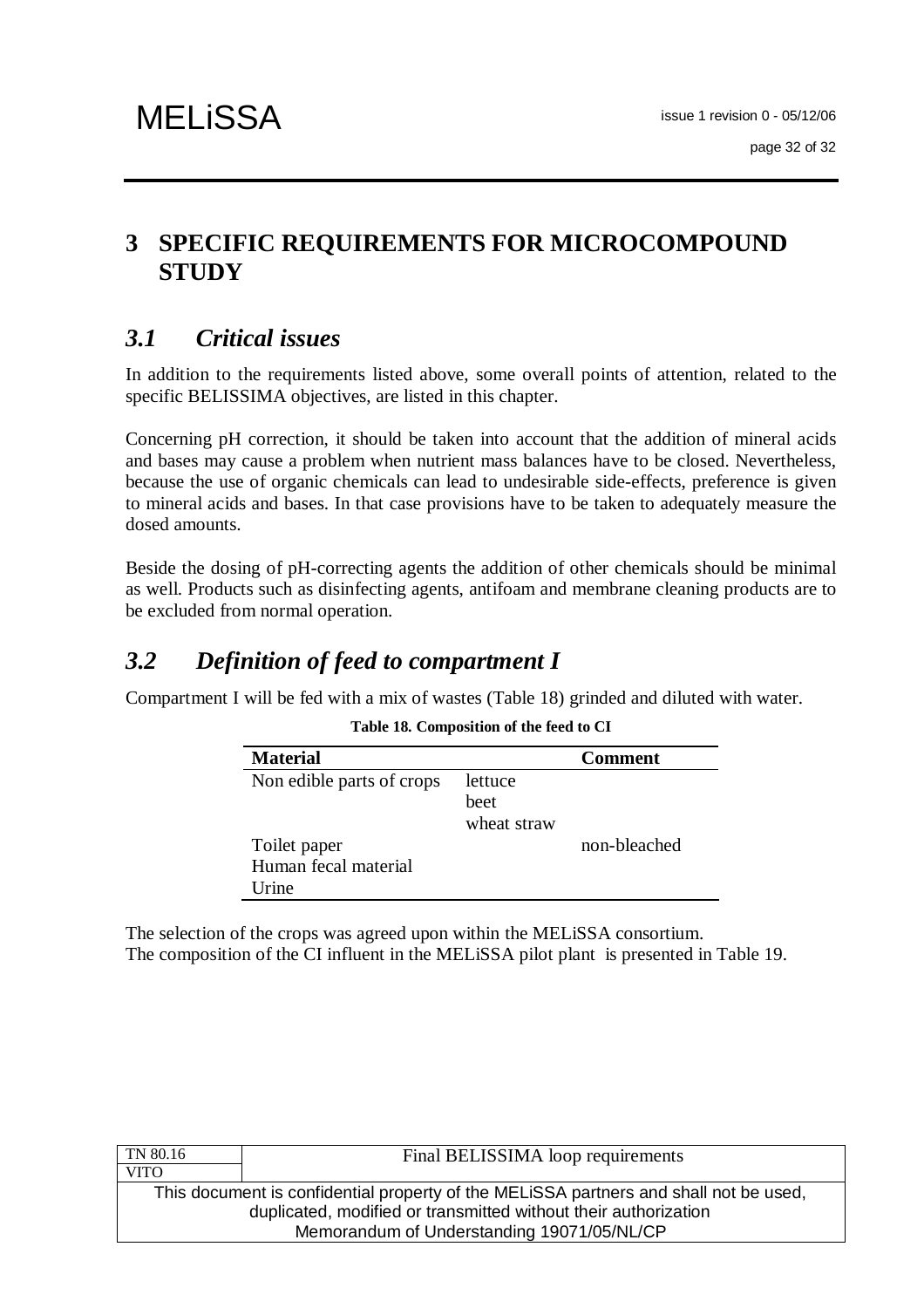| page 33 of 33 |  |  |  |
|---------------|--|--|--|
|---------------|--|--|--|

| Table 19. Composition and load of the CI influent in MELiSSA |                   |                                 |  |
|--------------------------------------------------------------|-------------------|---------------------------------|--|
| <b>Material</b>                                              |                   | <b>Amount DW</b> Percentage (%) |  |
|                                                              | (g/d)             |                                 |  |
| Lettuce                                                      | 54                | 25.8                            |  |
| <b>Beet</b>                                                  | 54                | 25.8                            |  |
| <b>Wheat Straw</b>                                           | 54                | 25.8                            |  |
| Toilet paper                                                 | 18                | 8.6                             |  |
| <b>Total plants and paper</b>                                | <i><b>180</b></i> | 86%                             |  |
| <b>Faecal material</b>                                       | 30                | 14%                             |  |
| <b>Total amount of material</b>                              | $210$ DW $g/d$    | 100%                            |  |

Urine will be added to the feed for the BELISSIMA study and a different mission scenario will be used, implying changes in the influent composition and load. The mission scenario is the following:

- $\checkmark$  40% of food of 6 crew members daily diet;
- $\checkmark$  production of 6 equivalent men of oxygen per day;
- $\checkmark$  production of 6 equivalent men of drinking water per day;
- $\checkmark$  recycle 6 equivalent men of faecal material, urine and CO<sub>2</sub>;
- $\checkmark$  if N from urine is too high the overall load should be undersized or the percentage of urine in the overall load lowered.

The equivalent composition and load are presented in Table 20. The amounts of waste produced are based on calculations for men. The total Dry Matter (DM) for this scenario is 2538 g/d.

#### **Material Production / consumption of one man per day Production / consumption of the 6 men crew DM Fresh load Wastes** Production of 6 equivalent man - Fecal material  $30 \text{ g } DW/d$  180 g DW/d  $33\%$  545 g/d - Urine  $51 \text{ g DW/d in } 1.5 \text{ L/d}$   $306 \text{ g DW/d in } 9 \text{ liters}$   $3.4\%$  9 l/d - Toilet paper 18 g DW/d  $108$  g DW/d  $100\%$  108 g/d **Vegetables** 40 % of food of 6 crew members daily diet - Lettuce 270 g DW/d 648 g DW/d 5% 13 kg/d  $(-52 \text{ crops})$ - Red beet 270 g DW/d 648 g DW/d 8% 8,1 kg/d  $(-34 \text{ crops})$ - Wheat straw 270 g DW/d 648 g DW/d  $100\%$  648 g/d

|  |  |  |  |  | Table 20. Composition and load of the CI influent in BELISSIMA |
|--|--|--|--|--|----------------------------------------------------------------|
|--|--|--|--|--|----------------------------------------------------------------|

| Final BELISSIMA loop requirements                                                     |  |  |
|---------------------------------------------------------------------------------------|--|--|
|                                                                                       |  |  |
| This document is confidential property of the MELISSA partners and shall not be used, |  |  |
| duplicated, modified or transmitted without their authorization                       |  |  |
| Memorandum of Understanding 19071/05/NL/CP                                            |  |  |
|                                                                                       |  |  |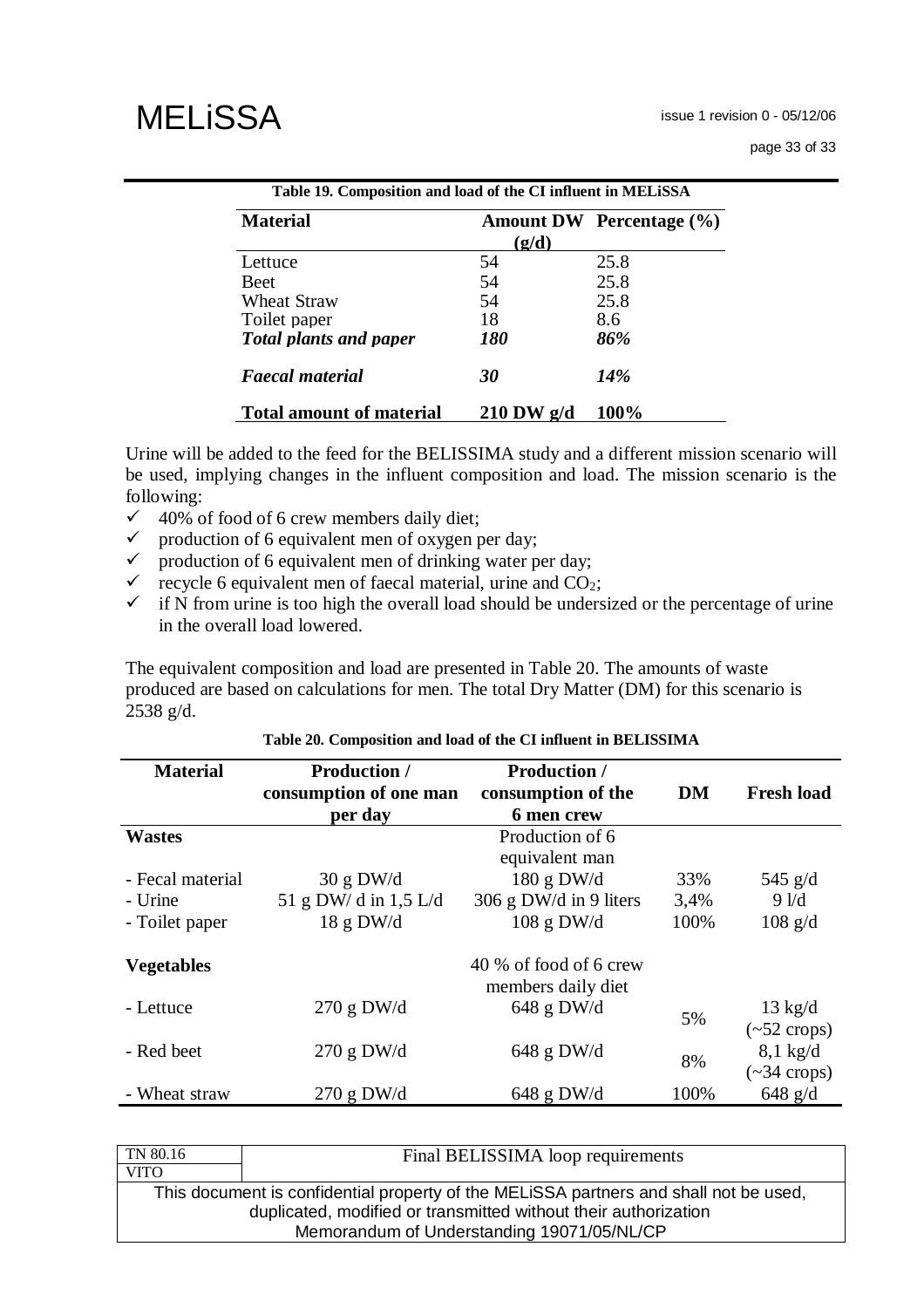In the MELISSA CI, a total DM concentration of 21 g/L in the influent is used. It is advised to use the same concentration in BELISSIMA. With higher concentrations, the mixing and circulation by pumps of the influent is difficult because of the presence of plants particles. The proposed mission scenario implies the feeding of about 2.5 kg/d of total dry matter. To use the same concentration, this means that the flow of influent fed should be of about 120 L/d (including the 9 L of urine daily produced). In practice, BELISSIMA will be representative of this scenario, though not at full scale. Currently, downscaling to a daily flow of about 5 l/d is envisaged, or a scaling factor of about 24.

The substrate contains particulate material. The size of the particles must be minimised to ensure an efficient hydrolysis of the substrate. The membranes that will be used are tubular membranes and have an internal diameter of 8 mm. A particles size smaller than 2 mm is the objective to avoid clogging of the inlet of the membranes. Particles are present under different shapes that result from the initial composition of the different wastes and the grinding method used. Grinded wheat can for instance mostly present fibrous particles. Therefore the size criteria must be applied to the maximum length of one particle.

The substrate must be collected, treated, stored and fed in a homogeneous mixture in order to guarantee the influent quality. Because of their difference of properties, the different materials used in the influent cannot be grinded by the same technology. Especially wheat straw, which is dry, needs a specific mill grinder and needs to be grinded apart from the other fresh materials. These fresh materials can possibly be grinded with water. Usually, finer particles can be obtained using smaller lab-scale techniques. These techniques have the disadvantage to be time-consuming. On the other hand, bigger-scale techniques allow some automation and treat bigger amounts of material. They therefore consume less time, but the particles size is often bigger. A compromise therefore needs to be made, depending on the amount of substrate that will need to be prepared, which is directly related to the bioreactor size.

## *3.3 Definition of strains*

Table 21 summarizes the strains to be used within the different compartments

| <b>Compartment</b> | <b>Strains</b>                                    | <b>Details</b>                                                      |
|--------------------|---------------------------------------------------|---------------------------------------------------------------------|
| <b>CI</b>          | Mixture of bacteria                               | fermentative bacteria<br>acidogenic bacteria<br>acetogenic bacteria |
| <b>CII</b>         | Rhodospirillum rubrum                             | <b>ATCC 25903</b>                                                   |
| <b>CIII</b>        | Nitrosomonas europaea<br>Nitrobacter winogradskyi | <b>ATCC 19718</b><br><b>ATCC 25391</b>                              |
| <b>CIVa</b>        | Arthrospira platensis                             | <b>PCC 8005</b>                                                     |

**Table 21. Overview of strains within the different compartments** 

| TN 80.16                                   | Final BELISSIMA loop requirements                                                     |  |  |  |
|--------------------------------------------|---------------------------------------------------------------------------------------|--|--|--|
| <b>VITO</b>                                |                                                                                       |  |  |  |
|                                            | This document is confidential property of the MELISSA partners and shall not be used, |  |  |  |
|                                            | duplicated, modified or transmitted without their authorization                       |  |  |  |
| Memorandum of Understanding 19071/05/NL/CP |                                                                                       |  |  |  |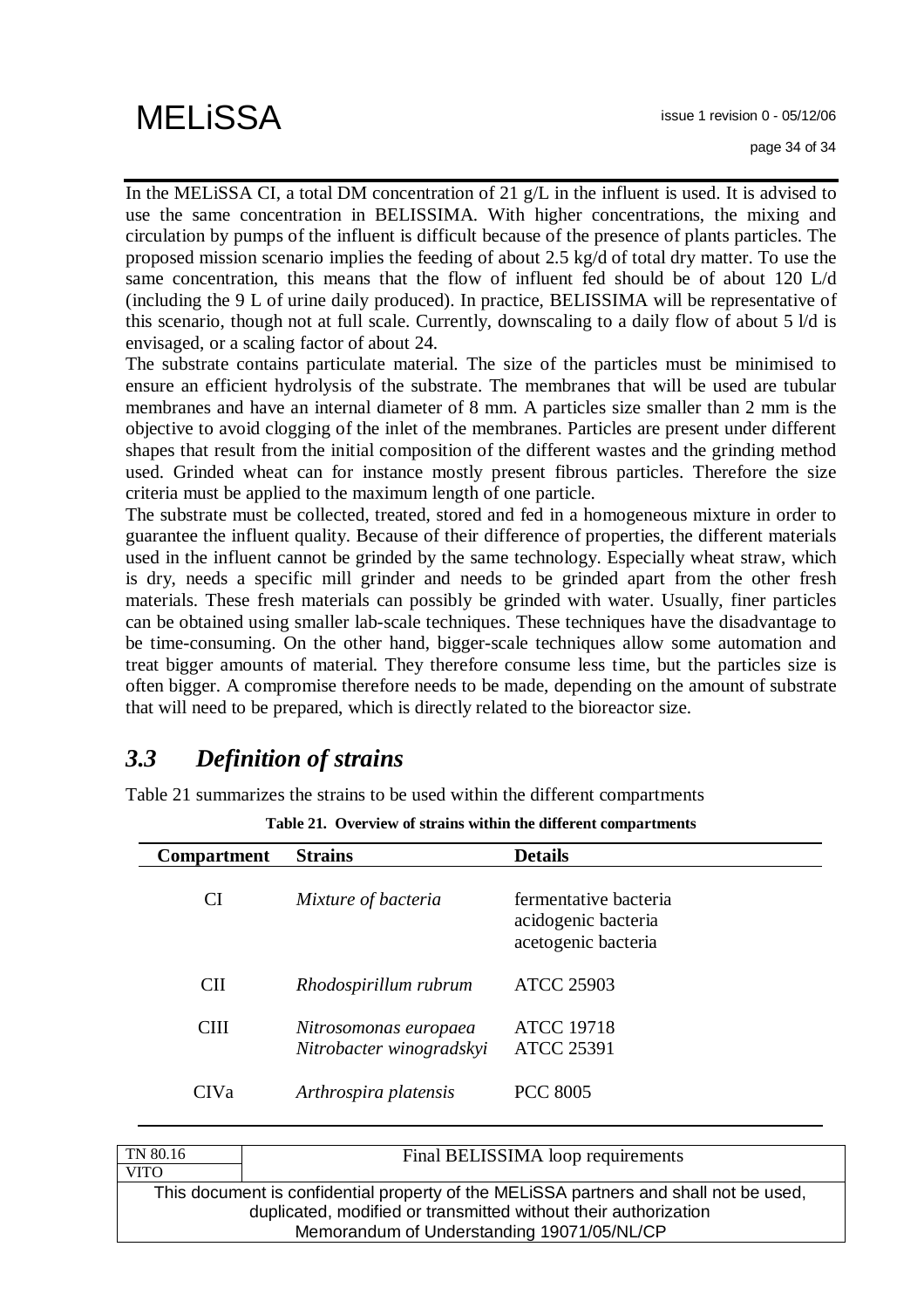In case of calamities and loss or die-off of biomass from a certain compartment a back-up culture should be available. If needed, the compartment must be emptied, sterilized and reinoculated with the back-up culture. Culture conditions of the back-up culture should be as close as possible to the operational conditions in the actual BELISSIMA loop. For CII and CIVa, a back-up culture at 1/10 of the BELISSIMA bioreactor volume is considered sufficient. For the slow growing nitrifiers a larger back-up culture will reduce the start-up times.

# *3.4 Sampling conditions*

### 3.4.1 AXENY

Compartments CII to CIVa are operated under axenic conditions. Part of the research plan will be devoted to the study of axenicity and the transfer of micro-organisms through the loop. The introduction of micro-organisms in the loop through various manipulations should therefore be minimized.

Specific remarks per compartment on sterility were given in previous paragraphs.

### 3.4.2 FREQUENCY AND SAMPLE VOLUMES

Within the BELISSIMA-study the behaviour of several micro-compounds will be monitored throughout the reactor. Details on sampling were given already in previous technical notes TN80.11 till TN80.15. Table 22 reviews the frequency and sampling volumes as stated in TN80.11, paragraph 4.5, TN80.12, paragraph 2.6 and 4.6, and TN80.14, paragraph 6.11. Only those study items that were given a priority ranking 1 or 2 in TN80.15 are listed.

For all four described compartments, these volumes must be added to the given volumes for general follow-up of compartment performance.

| <b>Study item</b> | <b>Analyse</b>                                                                        | Sample volume    | <b>Frequency</b>    |
|-------------------|---------------------------------------------------------------------------------------|------------------|---------------------|
| Genetic stability | flow cytometry                                                                        | $5 \text{ ml}$   | intensive           |
|                   | 2D-proteomics                                                                         | $2 \times 50$ ml |                     |
|                   | genomics                                                                              | $2 \times 80$ ml |                     |
| Axenicity         | flow cytometry                                                                        | $5 \text{ ml}$   | intensive           |
|                   | proteomics                                                                            | $2 \times 10$ ml |                     |
|                   | genomics                                                                              | $2 \times 10$ ml |                     |
| Bacteria          | classic culture or molecular                                                          | $100$ ml         | weekly or intensive |
| Viruses           | first concentration, then:<br>cell cultures, molecular                                | few liters       | weekly or intensive |
|                   | methods, immunoassays                                                                 |                  |                     |
| TN 80.16          | Final BELISSIMA loop requirements                                                     |                  |                     |
| <b>VITO</b>       |                                                                                       |                  |                     |
|                   | This document is confidential property of the MELISSA partners and shall not be used, |                  |                     |
|                   | duplicated, modified or transmitted without their authorization                       |                  |                     |
|                   | Memorandum of Understanding 19071/05/NL/CP                                            |                  |                     |

|  |  | Table 22. Review of sampling volumes of specific BELISSIMA analysis |  |
|--|--|---------------------------------------------------------------------|--|
|  |  |                                                                     |  |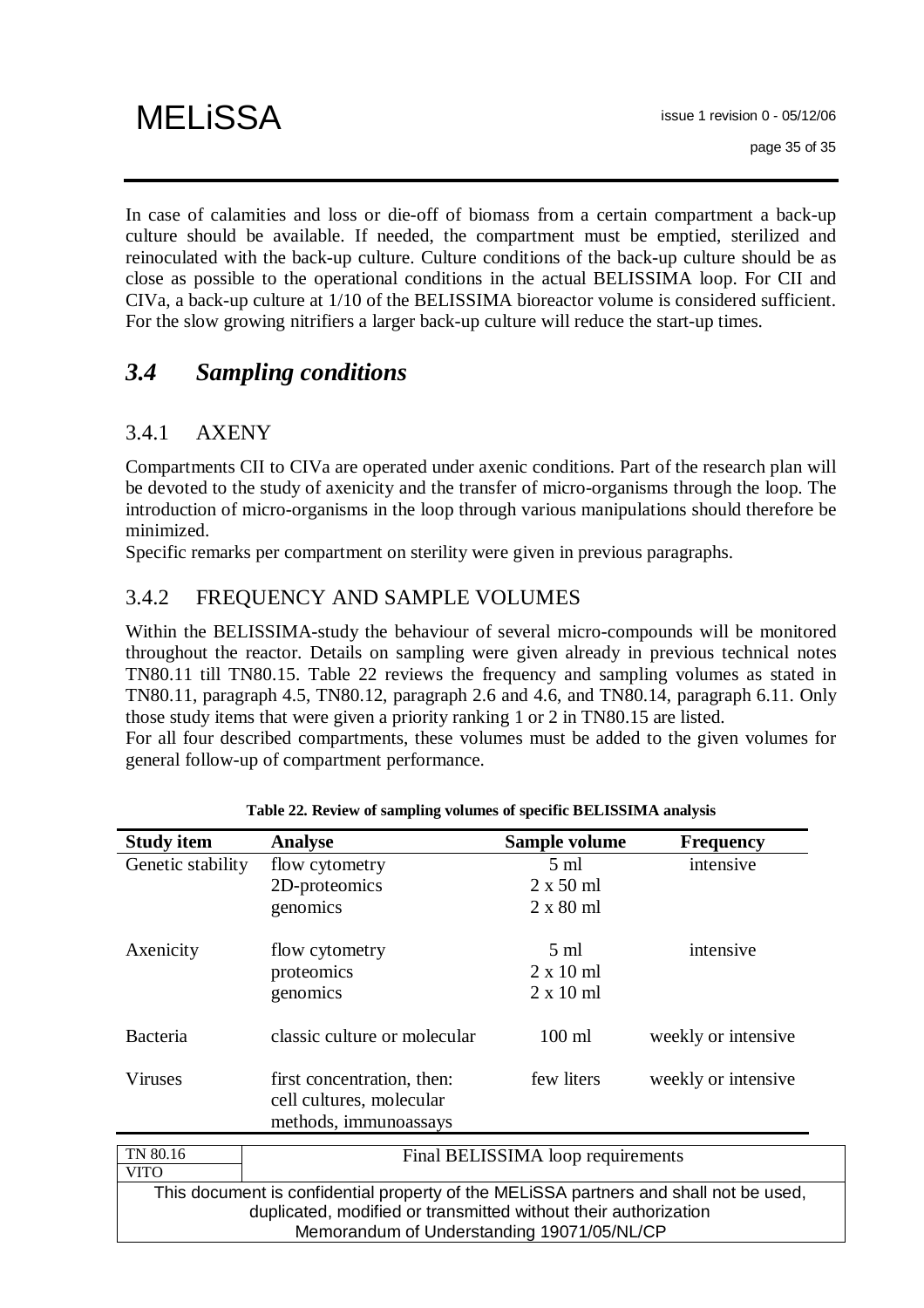issue 1 revision 0 - 05/12/06

page 36 of 36

| <b>Study item</b>       | <b>Analyse</b>                                  | Sample volume                                                                | <b>Frequency</b>                                                                                                     |
|-------------------------|-------------------------------------------------|------------------------------------------------------------------------------|----------------------------------------------------------------------------------------------------------------------|
| Fungi                   | culture based methods                           | $100$ ml                                                                     | weekly                                                                                                               |
| Minerals                | ICP or<br>AAS or<br><b>Anion Chromatography</b> | $15$ ml<br>80 ml<br>$0,5$ g biomass                                          | daily<br>weekly<br>once per 2 weeks                                                                                  |
| Human sex<br>hormones   | bioanalytical techniques<br>selected bioassays  | 75 ml - 11 for<br>CI<br>1 1 for all other<br>compartments<br>$0,5$ g biomass | immediately after<br>urine addition at T0-<br>T4-T8-T24-T48-<br>T96-T144 (CI), later<br>on 2-1x/week<br>occasionally |
| Phytohormones           | depends on compound                             | large volumes                                                                | weekly                                                                                                               |
| Pharmaceutical<br>drugs | depends on compound                             | $75$ ml - 11                                                                 | immediately after<br>urine addition at T0-<br>T4-T8-T24-T48-<br>T96-T144, later on<br>$2-1x$ /week                   |
|                         |                                                 | $0,5$ g biomass                                                              | occasionally                                                                                                         |
| <b>Toxins</b>           | immunoassays<br>cell cultures                   | large volumes                                                                | weekly                                                                                                               |
| Plasmids                |                                                 | $25$ ml                                                                      | weekly                                                                                                               |

### 3.4.3 CONSERVATION AND TRANSPORT

As extensively described in the technical notes 80.11 till 80.15, the method of conservation of the samples depends on the type of analysis.

Axenic conservation will be required for all parameters. Samples that have to be stored before genetic analysis should be frozen at -80°C. Most other samples can be stored at 4°C before use. Samples should be protected from light and should not be stored longer than 8-24 h.

# *3.5 Protocols*

A distinction should be made between continuous operation and follow-up during the test phases on the one hand and the intermediate periods on the other hand. During the

| Final BELISSIMA loop requirements                                                     |  |  |  |  |
|---------------------------------------------------------------------------------------|--|--|--|--|
|                                                                                       |  |  |  |  |
| This document is confidential property of the MELISSA partners and shall not be used, |  |  |  |  |
| duplicated, modified or transmitted without their authorization                       |  |  |  |  |
| Memorandum of Understanding 19071/05/NL/CP                                            |  |  |  |  |
|                                                                                       |  |  |  |  |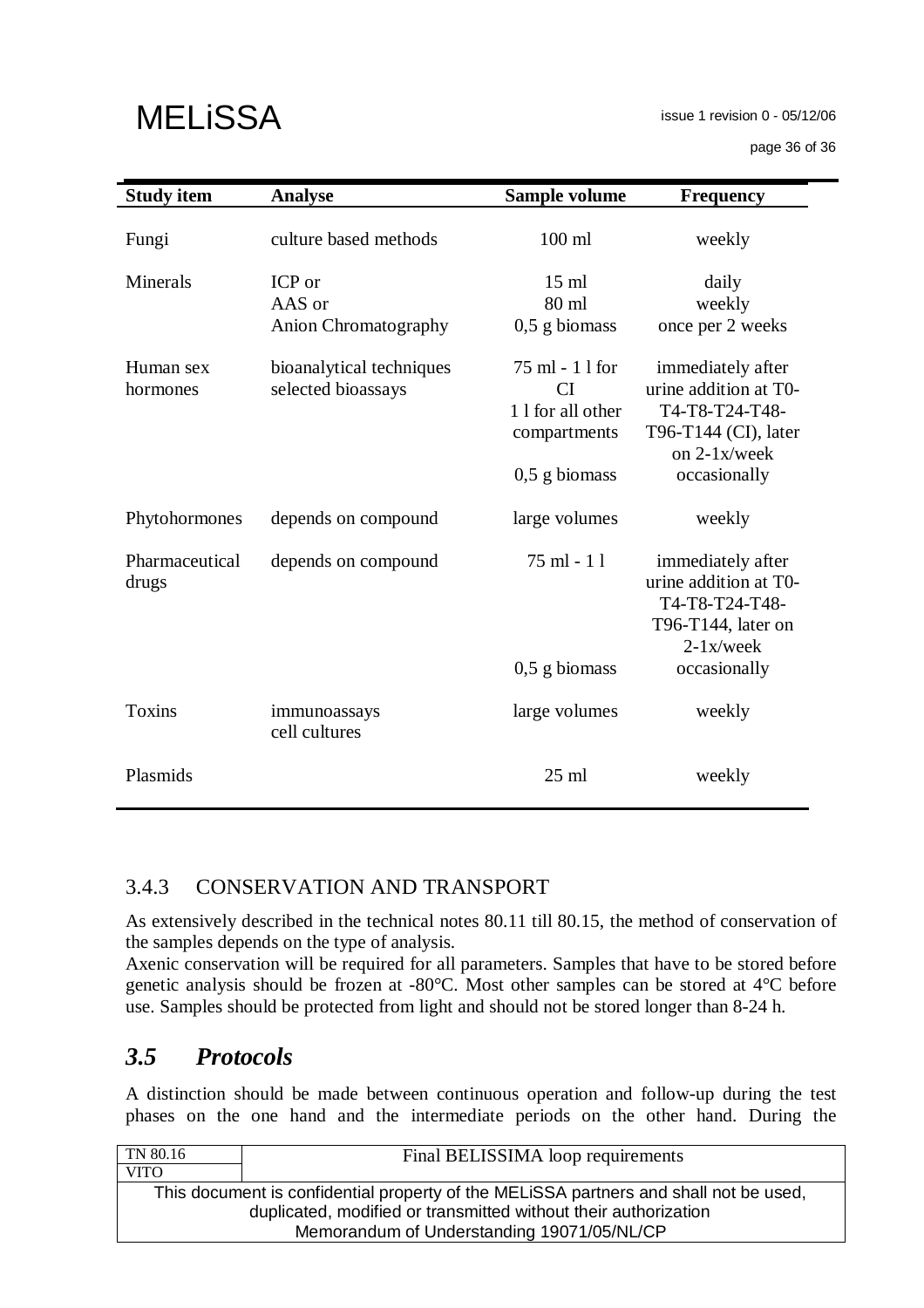intermediate phase the major objective will be to maintain normal operation conditions or to restore the compartment to normal operating conditions.

Protocols will vary depending on whether the system is in start-up, under normal operating conditions, in maintenance or whether an emergency occurs. Start-up should guarantee an optimal growth of inocula and transition towards normal reactor operating conditions through control of microbial growth, adaptations in light intensity, increasing reactor loads, etc.. Maintenance includes protocols for replacement and calibration of instruments, sterilisation frequencies, manual operations, access to the compartments, etc.

| TN 80.16                                                        | Final BELISSIMA loop requirements                                                     |  |  |
|-----------------------------------------------------------------|---------------------------------------------------------------------------------------|--|--|
| <b>VITO</b>                                                     |                                                                                       |  |  |
|                                                                 | This document is confidential property of the MELISSA partners and shall not be used, |  |  |
| duplicated, modified or transmitted without their authorization |                                                                                       |  |  |
| Memorandum of Understanding 19071/05/NL/CP                      |                                                                                       |  |  |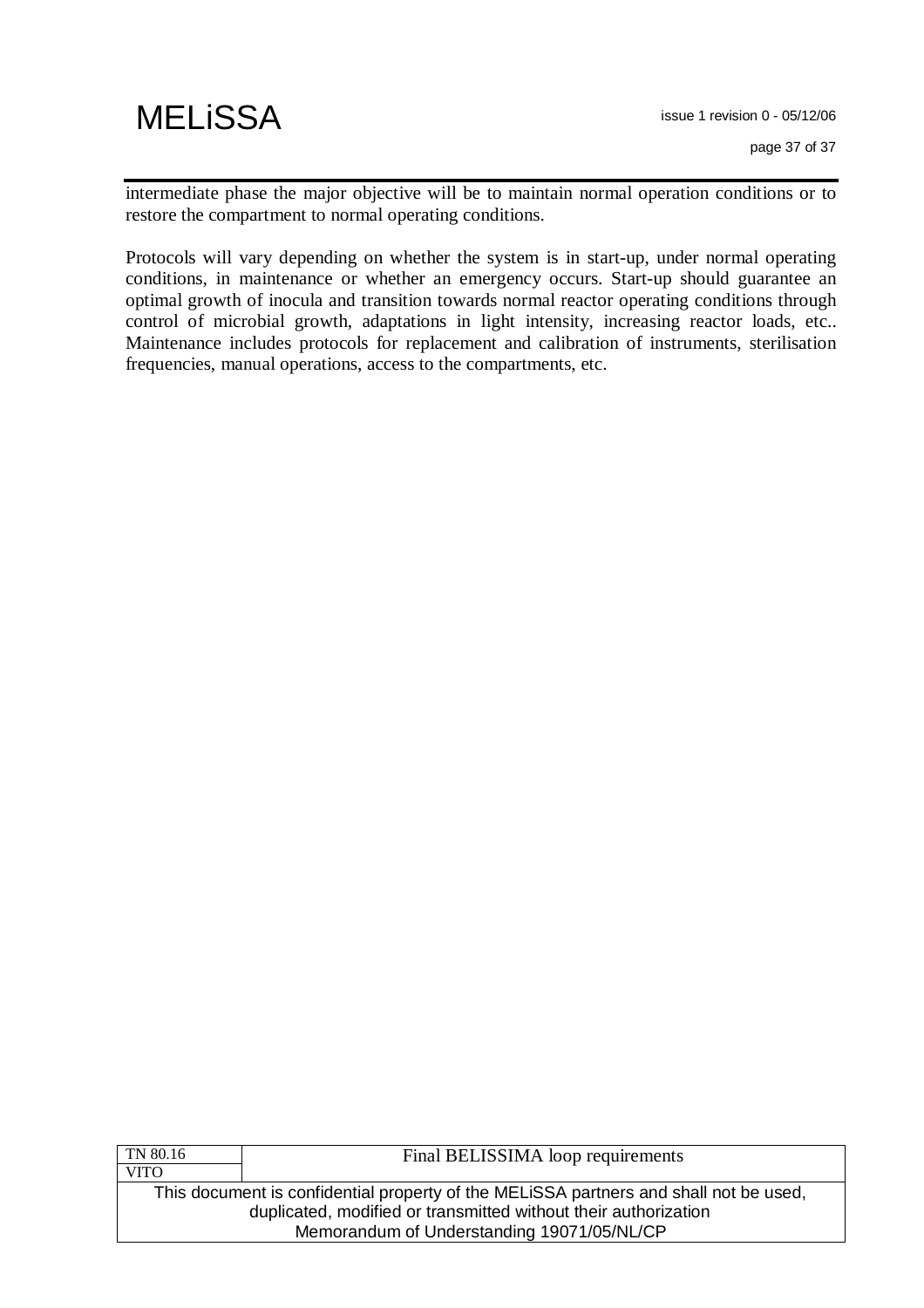## **4 REFERENCES**

- TN 25.2. Vernerey A., Albiol J. and Godia F. "Photosynthetic pilot reactor." December 1996
- TN 37.30 Vernerey A., Montesinos J.L. and Godia F. "Biomass harvester." April 1998
- TN 47.1 Cabello F., Albiol J. and Godia F. "Redesign of compartment 2 pilot reactor." December 2000
- TN 47.2 Perez J., Montesinos J.L. and Godia F. "Control of the biomass content in the packed bed reactors of compartment 3." February 2001
- TN 49.2 Favier-Teodorescu L., Cornet J.F. and Dussap G. "Kinetics and stoechiometric analysis of *R. rubrum* growth in cylindrical photobioreactor at constant incident light flux - experimental aspects and preliminary modelling." June 2003
- TN 62.5 Creus N., Montras A., Masot S. Perez J., Albiol J. and Godia F. "Pilot design of the MELiSSA solid loop." July 2002
- TN 71.1 Michel N., Doulami F. and Hermans V. "Requirements, performances and sizing of the MELiSSA waste compartment." July 2003
- TN 72.6 Doulami F and Demey D. "Requirements and performances of the liquid-solid separation systems." February 2004
- TN 80.11 Hendrickx L., De Wever H., Pycke B., Janssen P. and Mergeay M. "Preliminary requirements for genetic stability and axenicity study" May 2006
- TN 80.12 Witters H. and De Wever H. "Preliminary requirements for micro-compounds study." May 2006

TN 80.13 "Preliminary requirements to test hormones and pharmaceutical drugs

| TN 80.16                                   | Final BELISSIMA loop requirements                                                     |  |  |
|--------------------------------------------|---------------------------------------------------------------------------------------|--|--|
| <b>VITO</b>                                |                                                                                       |  |  |
|                                            | This document is confidential property of the MELISSA partners and shall not be used, |  |  |
|                                            | duplicated, modified or transmitted without their authorization                       |  |  |
| Memorandum of Understanding 19071/05/NL/CP |                                                                                       |  |  |